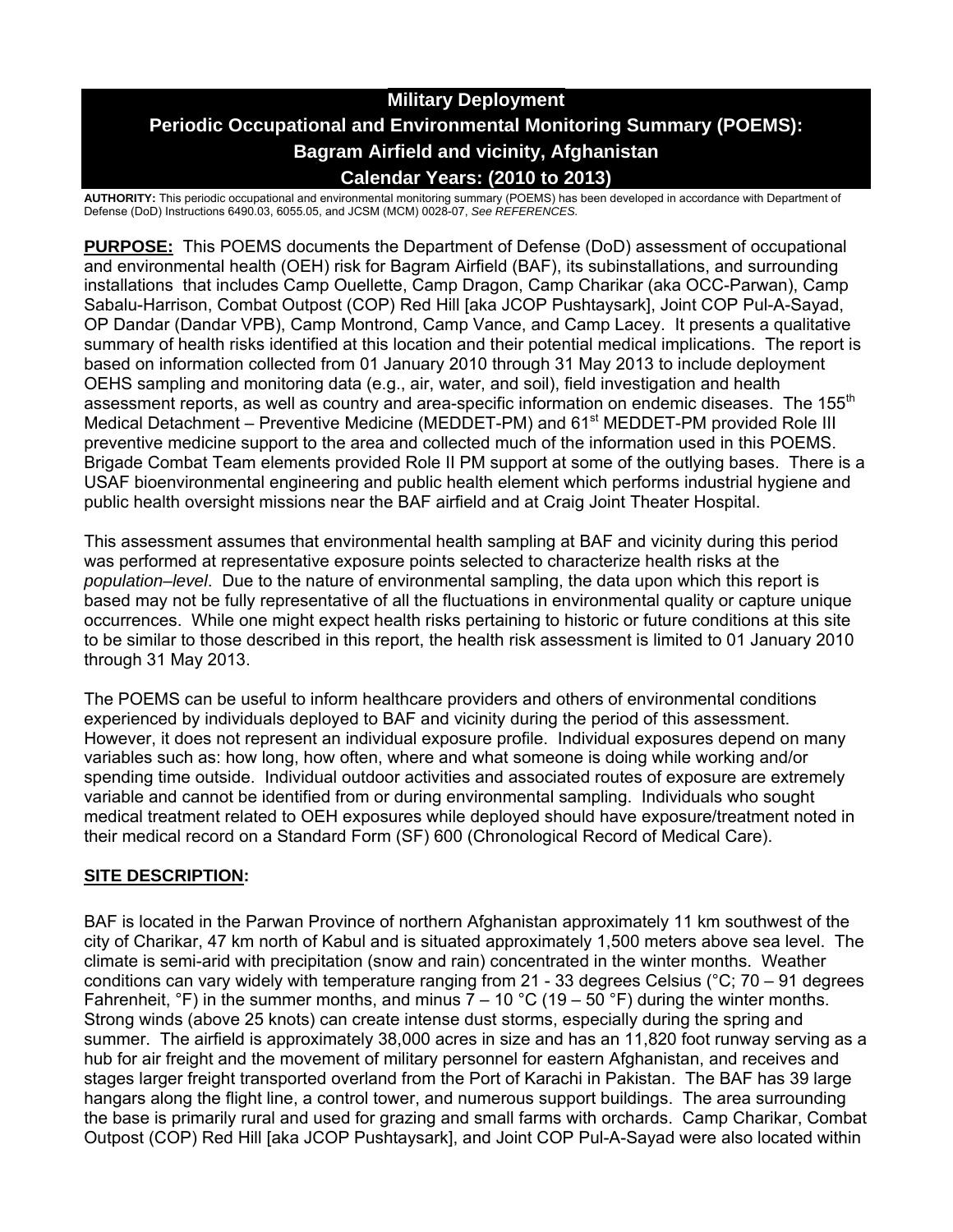Parwan Province. Camp Ouellette, Camp Lacey, Camp Dragon, Camp Montrond, Camp Vance, and Camp Sabalu-Harrison are located within the BAF perimeter. Camp Montrond and Camp Vance are Special Operation compounds. Camp Sabalu-Harrison is a detainee holding facility on the northeastern side of BAF and based on the location of this camp and its somewhat isolation from the main part of BAF, even though it is within the perimeter of BAF, the air sampling done at this site was taken to look at a specific population exposure for personnel working at Sabalu-Harrison.

COP Pul-A-Sayad closed in Aug 2012. COP Charikar is a Korean military outpost, housing approximately 14 U.S. Special Operations personnel and over 200 Korean military and contracting personnel. It is used to share communication and intelligence operations between U.S. and Korean military elements throughout the Parwan Province. There is a full-functioning hospital used to provide medical care and health promotion to the Afghan community of Charikar. The 155 MEDDET-PM conducted an OEH site assessment (OEHSA) at COP Charikar in May 2012.

COP Red Hill (aka JCOP Pushtaysark) is located in the Parwan Province, Afghanistan. The site is situated in the Jabal us Saraj District, Parwan Province, approximately 18 km north northwest of Bagram Airfield along Route 1. The JCOP has significant grade change from north to south. The grading was done in large relatively flat areas with grade changes established by sharp slopes. The COP was located on a former Soviet heavy artillery base and had an open burn pit. The camp is no longer active and has a population of 20 Soldiers. The 155 MEDDET-PM conducted an OEHSA at COP Red Hill in January 2012.

OP Dandar was identified as a small base in Parwan Province in the U.S. Forces Afghanistan (USFOR-A) Engineering Office Environmental Database. It had an open burn pit.

**SUMMARY:** Conditions that may pose a Moderate or greater health risk are summarized in Table 1. Table 2 provides population based risk estimates for identified OEH conditions at BAF and vicinity. As indicated in the detailed sections that follow Table 2, controls established to reduce health risk were factored into this assessment. In some cases (e.g. ambient air), specific controls are noted, but not routinely available/feasible.

> Page 2 of 35 Reviewed by CENTCOM SG (02 May 2014) Final Approval Date (27 October 2014)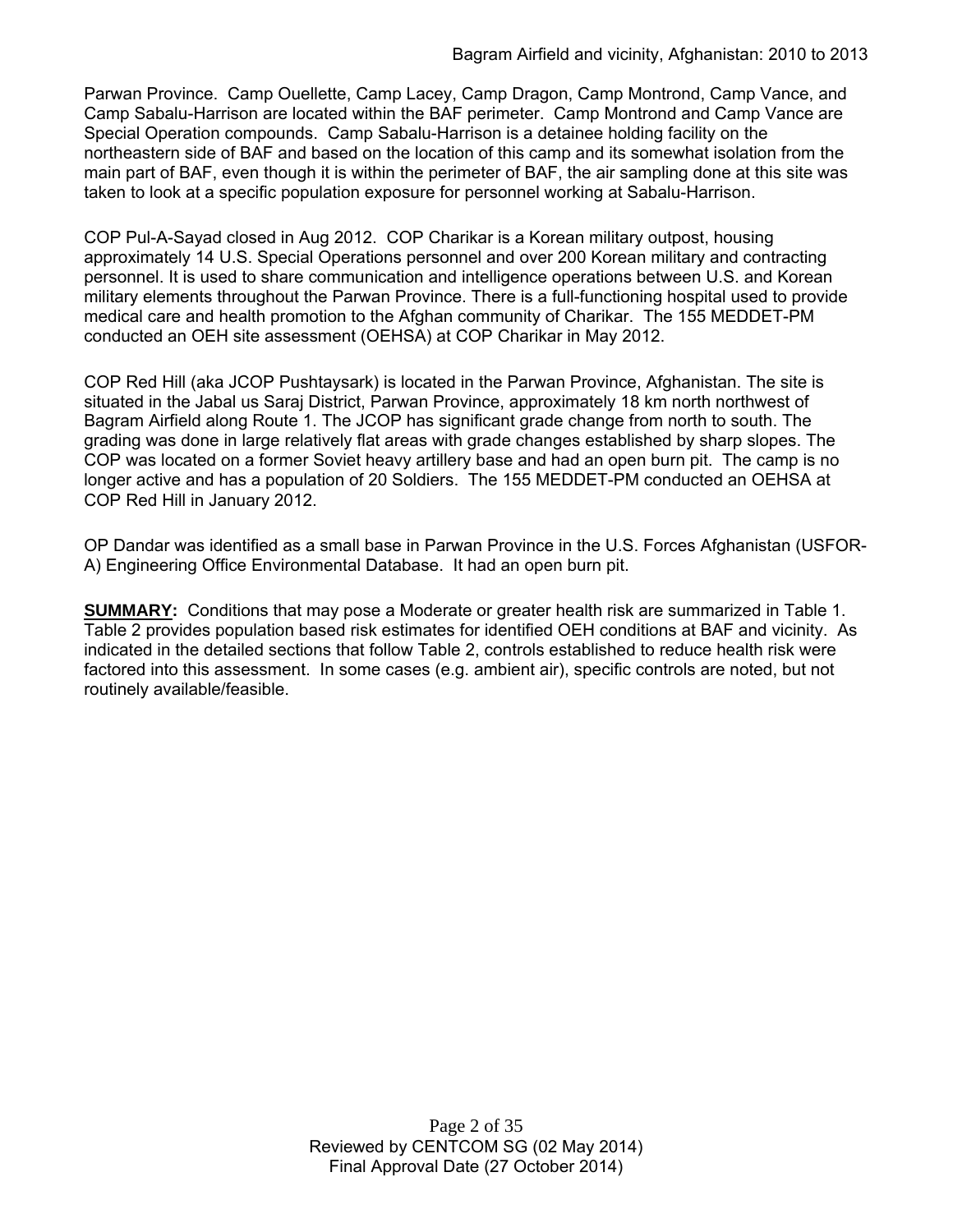### **Table 1: Summary of Occupational and Environmental Conditions with MODERATE or Greater Health Risk**

### *Short-term health risks & medical implications:*

The following may have caused acute health effects in some personnel during deployment at Bagram Airfield (BAF) and vicinity that includes Camp Ouellette, Camp Castle, Camp Dragon, Camp Charikar, Camp Sabalu-Harrison, Combat Outpost (COP) Red Hill, Joint COP Pul-A-Sayad, Camp Montrond, Camp Vance, and Camp Lacey:

Inhalable coarse particulate matter less than 10 micrometers in diameter ( $PM_{10}$ ); inhalable fine particulate matter less than 2.5 micrometers in diameter ( $PM_{2.5}$ ); food/waterborne diseases (e.g., bacterial diarrhea, hepatitis A, typhoid/paratyphoid fever, diarrhea-cholera, diarrhea-protozoal, brucellosis, hepatitis E); other endemic diseases (malaria, cutaneous leishmaniasis (acute), Crimean-Congo hemorrhagic fever, sand fly fever, typhus-miteborne, leptospirosis, Tuberculosis (TB), rabies, anthrax, Q fever); heat stress; and burn pits. For food/waterborne diseases (e.g., bacterial diarrhea, hepatitis A, typhoid/paratyphoid fever, diarrhea-cholera, diarrhea-protozoal, brucellosis, hepatitis E), if ingesting local food and water, the health effects can temporarily incapacitate personnel (diarrhea) or result in prolonged illness (hepatitis A, typhoid/paratyphoid fever, brucellosis, hepatitis E). Risks from food/waterborne diseases may have been reduced with preventive medicine controls and mitigation, which includes hepatitis A and typhoid fever vaccinations and only drinking from approved water sources in accordance with standing CENTCOM policy. For other vector-borne endemic diseases (malaria, cutaneous leishmaniasis (acute), Crimean-Congo hemorrhagic fever, sand fly fever, typhusmiteborne), these diseases may constitute a significant risk due to exposure to biting vectors; risk reduced to 'Low' by proper wear of the treated uniform, application of repellent to exposed skin, bed net use, and appropriate chemoprophylaxis, as well as minimizing areas of standing water and other vector-breeding areas. For water contact diseases (leptospirosis) activities involving extensive contact with surface water increase risk. For respiratory diseases (TB), personnel in close-quarter conditions could have been at risk for person-toperson spread. Animal contact diseases (rabies, anthrax, Q fever), pose year-round risk. For heat stress, risk can be greater during months of June through August, and greater for susceptible persons including those older than 45, of low fitness level, unacclimatized, or with underlying medical conditions. Risks from heat stress may have been reduced with preventive medicine controls, work-rest cycles, proper hydration and nutrition, and mitigation.

Air quality: For inhalable coarse particulate matter less than 10 micrometers in diameter (PM<sub>10</sub>), the PM<sub>10</sub> overall short-term risk was 'Low to High.' For inhalable fine particulate matter less than 2.5 micrometers in diameter (PM<sub>2.5</sub>), the PM<sub>2.5</sub> overall short-term risk ranged from 'Low to Moderate.' However, exposures to  $PM_{10}$  and PM<sub>2.5</sub> may vary, under variable conditions, and may result in mild to more serious short-term health effects (e.g., eye, nose or throat and lung irritation) in some personnel, particularly exposures to high levels of dust during high winds or dust storms. For  $PM_{10}$  and  $PM_{2.5}$ , certain subgroups of the deployed forces (e.g., those with pre-existing asthma/cardio-pulmonary conditions) are at greatest risk of developing notable health effects. For burn pits, the short-term risk for  $PM_{10}$  was 'Low to High' and for  $PM_{2.5}$  was 'Low to Moderate' – see Section 10.7. For burn pits, exposures may vary, and exposure to high levels of  $PM_{10}$  and to  $PM_{2.5}$  in the smoke may also result in mild to more serious short-term health effects (e.g., eye, nose or throat and lung irritation) in some personnel and certain subgroups while at this site. Although most short-term health effects from exposure to particulate matter and burn pit smoke should have resolved post-deployment, providers should be prepared to consider the relationship between deployment exposures and current complaints. Some individuals may have sought treatment for acute respiratory irritation during their time at Bagram Airfield (BAF) and vicinity. Personnel who reported with symptoms or required treatment should have exposure and treatment noted in medical record (e.g., electronic medical record and/or on a Standard Form (SF) 600 (*Chronological Record of Medical Care*)).

#### *Long-term health risks & medical implications:*

The hazards associated with potential long-term health effects in some personnel during deployment at Bagram Airfield (BAF) and vicinity that includes Camp Ouellette, Camp Castle, Camp Dragon, Camp Charikar, Camp Sabalu-Harrison, Combat Outpost (COP) Red Hill, Joint COP Pul-A-Sayad, and Camp Lacey include the following: inhalable fine particulate matter less than 2.5 micrometers in diameter ( $PM_{2.5}$ ), continuous noise, and burn pits.

Air quality: Although inhalable coarse particulate matter data less than 10 micrometers in diameter (PM<sub>10</sub>) were not evaluated for long-term risk due to non-availability of established health guidelines, an analysis of inhalable

> Page 3 of 35 Reviewed by CENTCOM SG (02 May 2014) Final Approval Date (27 October 2014)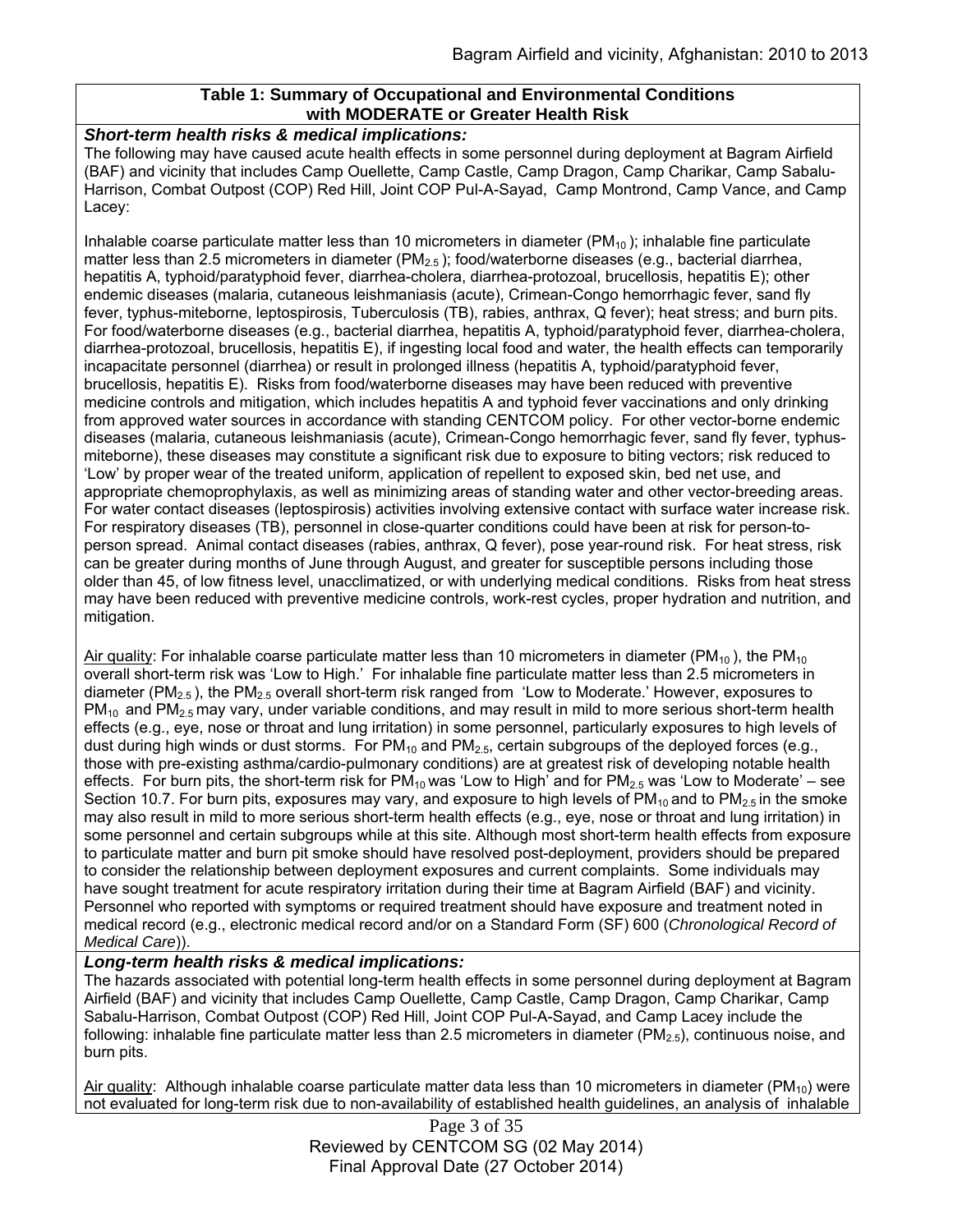fine particulate matter less than 2.5 micrometers in diameter ( $PM<sub>2.5</sub>$ ) sampling data correlated with an overall long-term risk ranging from 'Low to Moderate.' For those personnel receiving prolonged inhalational exposure to high levels of dust,  $PM_{10}$  and  $PM_{2.5}$ , such as from frequent dust storms and burn pit operations, it is considered possible that some otherwise healthy personnel could develop certain chronic health conditions (e.g., reduced lung function and cardiopulmonary disease). Personnel with a history of asthma or cardiopulmonary disease are potentially more likely to develop chronic health conditions. While the exposures to dust, particulate matter, and burn pits are acknowledged, at this time there were no specific recommended, post-deployment medical surveillance evaluations or treatments for long term health risks. Providers should still consider overall individual health status (e.g., any underlying conditions/susceptibilities) and any potential unique individual exposures (such as burn pits/barrels, incinerators, occupational or specific personal dosimeter data) when assessing individual concerns. Certain individuals may need to be followed/evaluated for specific occupational exposures/injuries (e.g., annual audiograms as part of the medical surveillance for those enrolled in the Hearing Conservation Program; and personnel covered by Respiratory Protection Program and/or Hazardous Waste/Emergency Responders Medical Surveillance).

Continuous Noise: For continuous noise, there is high risk of long-term effects to individuals working near major noise sources (e.g., flightline, power production) without proper hearing protection; risks may have been reduced by use of appropriate hearing protection and noise barriers.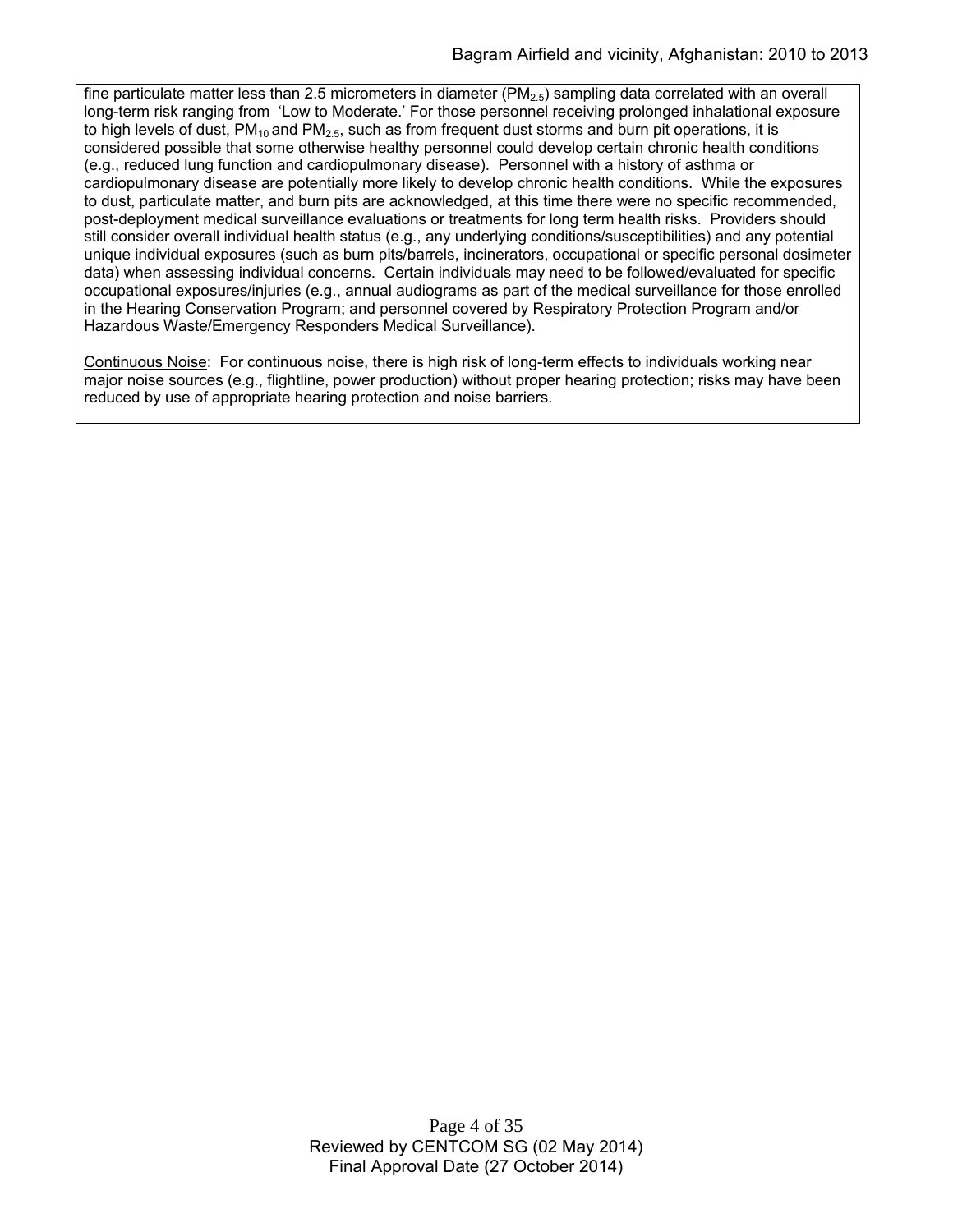| Source of<br><b>Identified Health</b><br>Risk <sup>3</sup>                        | Unmitigated Health Risk Estimate <sup>4</sup>                                                                                                                                                                                                                                                                                 | <b>Control Measures</b><br>Implemented                                                                                                                 | <b>Residual Health Risk Estimate<sup>4</sup></b>                                                                                                                                                                                                                                                                              |
|-----------------------------------------------------------------------------------|-------------------------------------------------------------------------------------------------------------------------------------------------------------------------------------------------------------------------------------------------------------------------------------------------------------------------------|--------------------------------------------------------------------------------------------------------------------------------------------------------|-------------------------------------------------------------------------------------------------------------------------------------------------------------------------------------------------------------------------------------------------------------------------------------------------------------------------------|
| <b>AIR</b>                                                                        |                                                                                                                                                                                                                                                                                                                               |                                                                                                                                                        |                                                                                                                                                                                                                                                                                                                               |
| Particulate<br>matter less than<br>10 micrometers<br>in diameter<br>$(PM_{10})$   | Short-term: Low to High, Daily levels<br>vary; acute health effects (e.g., upper<br>respiratory tract irritation) more<br>pronounced during peak days. More<br>serious effects are possible in<br>susceptible persons (e.g., those with<br>asthma/existing respiratory diseases).                                             | Limiting strenuous<br>physical activities when air<br>quality is especially poor;<br>and actions such as<br>closing tent flaps,<br>windows, and doors. | Short-term: Low to High, Daily levels<br>vary, acute health effects (e.g., upper<br>respiratory tract irritation) more<br>pronounced during peak days. More<br>serious effects are possible in<br>susceptible persons (e.g., those with<br>asthma/existing respiratory diseases).                                             |
|                                                                                   | Long-term: No health guidelines                                                                                                                                                                                                                                                                                               |                                                                                                                                                        | Long-term: No health guidelines                                                                                                                                                                                                                                                                                               |
| Particulate<br>matter less than<br>2.5 micrometers<br>in diameter<br>$(PM_{2.5})$ | Short-term: Low to Moderate, A<br>majority of the time mild acute (short<br>term) health effects are anticipated;<br>certain peak levels may produce mild<br>eye, nose, or throat irritation in some<br>personnel and pre-existing health<br>conditions (e.g., asthma, or<br>cardiopulmonary diseases) may be<br>exacerbated. | Limiting strenuous<br>physical activities when air<br>quality is especially poor;<br>and actions such as<br>closing tent flaps,<br>windows, and doors. | Short-term: Low to Moderate, A<br>majority of the time mild acute (short<br>term) health effects are anticipated;<br>certain peak levels may produce mild<br>eye, nose, or throat irritation in some<br>personnel and pre-existing health<br>conditions (e.g., asthma, or<br>cardiopulmonary diseases) may be<br>exacerbated. |
|                                                                                   | Long-term: Low to Moderate. A small<br>percentage of personnel may be at<br>increased risk for developing chronic<br>conditions. Particularly those more<br>susceptible to acute effects (e.g.,<br>those with asthma/existing respiratory<br>diseases).                                                                       |                                                                                                                                                        | Long-term: Low to Moderate. A small<br>percentage of personnel may be at<br>increased risk for developing chronic<br>conditions. Particularly those more<br>susceptible to acute effects (e.g.,<br>those with asthma/existing respiratory<br>diseases).                                                                       |
| Metals                                                                            | Short-term: Low for Cadmium.                                                                                                                                                                                                                                                                                                  |                                                                                                                                                        | Short-term: Low for Cadmium.                                                                                                                                                                                                                                                                                                  |
|                                                                                   | Long-term: No long term hazards<br>identified based on the available data.                                                                                                                                                                                                                                                    |                                                                                                                                                        | Long-term: No long term hazards<br>identified based on the available data                                                                                                                                                                                                                                                     |
| Volatile Organic<br>Compounds<br>(VOC)                                            | Short-term: No short term hazards<br>identified based on the available data.<br>Long-term: Low for Acrolein                                                                                                                                                                                                                   |                                                                                                                                                        | Short-term: No short term hazards<br>identified based on the available data.<br>Long-term: Low for Acrolein                                                                                                                                                                                                                   |
| <b>SOIL</b>                                                                       |                                                                                                                                                                                                                                                                                                                               |                                                                                                                                                        |                                                                                                                                                                                                                                                                                                                               |
| Metals                                                                            | Short-term: Not an identified source of<br>health risk.<br>Long-term: No long term hazards<br>identified based on the available data.                                                                                                                                                                                         |                                                                                                                                                        | Short-term: Not an identified source of<br>health risk.<br>Long-term: No long term hazards<br>identified based on the available data.                                                                                                                                                                                         |
| Organic<br>Compounds                                                              | Short-term: Not an identified source of<br>health risk.                                                                                                                                                                                                                                                                       |                                                                                                                                                        | Short-term: Not an identified source of<br>health risk.                                                                                                                                                                                                                                                                       |
|                                                                                   | Long-term: No long term hazards<br>identified based on the available data.<br>Short-term: Not an identified source of                                                                                                                                                                                                         |                                                                                                                                                        | Long-term: No long term hazards<br>identified based on the available data.<br>Short-term: Not an identified source of                                                                                                                                                                                                         |
| Inorganic<br>Compounds                                                            | health risk.<br>Long-term: No long term hazards<br>identified based on the available data.                                                                                                                                                                                                                                    |                                                                                                                                                        | health risk.<br>Long-term: No long term hazards<br>identified based on the available data.                                                                                                                                                                                                                                    |
| <b>Water</b>                                                                      |                                                                                                                                                                                                                                                                                                                               |                                                                                                                                                        |                                                                                                                                                                                                                                                                                                                               |
| <b>Consumed Water</b><br>(Water Used for<br>Drinking)                             | Short-term: Low. Exposures to Boron<br>and Magnesium in ROWPU-treated<br>drinking water were low.                                                                                                                                                                                                                             | U.S. Army Public Health<br>Command (USAPHC)<br>former U.S. Army<br><b>Veterinary Command</b>                                                           | Short-term: Low<br>Long-term: No long term hazards                                                                                                                                                                                                                                                                            |
|                                                                                   | Long-term: No long term hazards<br>identified based on the available data.                                                                                                                                                                                                                                                    | (VETCOM) approved<br>bottled water and potable<br>water only from<br>designated water sources                                                          | identified based on the available data.                                                                                                                                                                                                                                                                                       |

| Table 2. Population-Based Health Risk Estimates –Bagram Airfield and vicinity $^{1,\,2}$ |  |
|------------------------------------------------------------------------------------------|--|
|------------------------------------------------------------------------------------------|--|

Page 5 of 35 Reviewed by CENTCOM SG (02 May 2014) Final Approval Date (27 October 2014)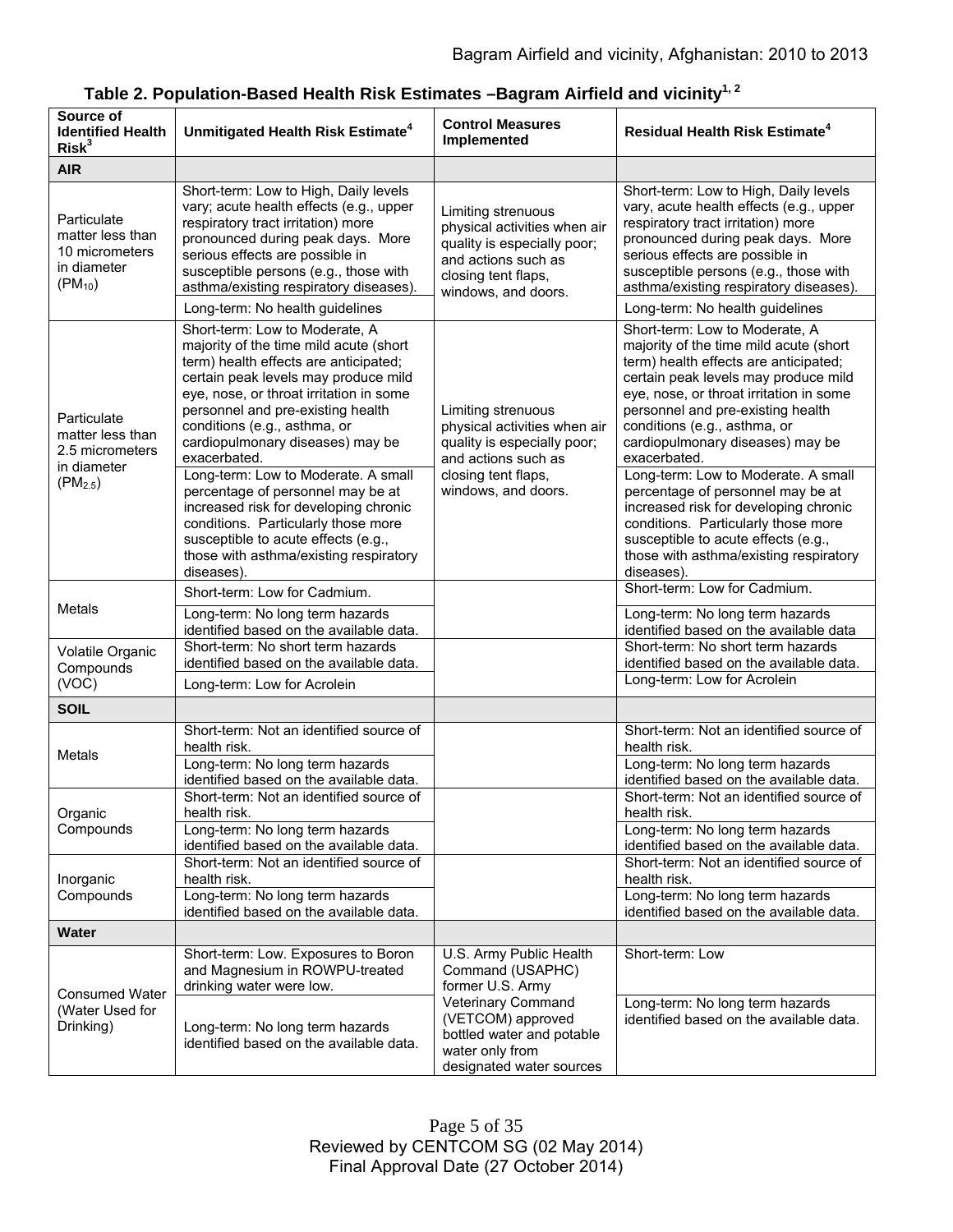| Water for Other<br>Purposes                                      | Short-term: No short or long term<br>hazards identified based on the<br>available data.                                                                                                                                                                                                                                                                                      | Water treated in<br>accordance with<br>standards applicable to its<br>intended use                                                                                                                                                                                                                                                                                                                       | Short-term: No short or long term<br>hazards identified based on the<br>available data.              |
|------------------------------------------------------------------|------------------------------------------------------------------------------------------------------------------------------------------------------------------------------------------------------------------------------------------------------------------------------------------------------------------------------------------------------------------------------|----------------------------------------------------------------------------------------------------------------------------------------------------------------------------------------------------------------------------------------------------------------------------------------------------------------------------------------------------------------------------------------------------------|------------------------------------------------------------------------------------------------------|
| <b>Military Unique</b>                                           |                                                                                                                                                                                                                                                                                                                                                                              |                                                                                                                                                                                                                                                                                                                                                                                                          |                                                                                                      |
| lonizing<br>Radiation                                            | Short-term: None based on available<br>data                                                                                                                                                                                                                                                                                                                                  |                                                                                                                                                                                                                                                                                                                                                                                                          | Short-term: None based on available<br>data                                                          |
|                                                                  | Long-term: Low                                                                                                                                                                                                                                                                                                                                                               |                                                                                                                                                                                                                                                                                                                                                                                                          | Long-term: Low                                                                                       |
| <b>ENDEMIC</b><br><b>DISEASE</b>                                 |                                                                                                                                                                                                                                                                                                                                                                              |                                                                                                                                                                                                                                                                                                                                                                                                          |                                                                                                      |
| Food<br>borne/Waterborne<br>(e.g., diarrhea-<br>bacteriological) | Short-term: Variable; High (bacterial<br>diarrhea, hepatitis A, typhoid fever) to<br>Moderate (diarrhea-cholera, diarrhea-<br>protozoal, brucellosis, hepatitis E) if<br>ingesting local food/water, the health<br>effects can temporarily incapacitate<br>personnel (diarrhea) or result in<br>prolonged illness (hepatitis A, Typhoid<br>fever, hepatitis E, brucellosis). | Preventive measures<br>include Hepatitis A and<br>Typhoid fever vaccination<br>and consumption of food<br>and water only from<br>approved sources.                                                                                                                                                                                                                                                       | Short-term: Low to none                                                                              |
|                                                                  | Long-term: none identified                                                                                                                                                                                                                                                                                                                                                   |                                                                                                                                                                                                                                                                                                                                                                                                          | Long-term: No data available                                                                         |
| Arthropod Vector<br>Borne                                        | Short-term: Variable; High for malaria,<br>Moderate for leishmaniasis -<br>cutaneous (acute), Crimean-Congo<br>hemorrhagic fever, sandfly fever,<br>typhus-miteborne; and Low for, the<br>plague and West Nile fever.                                                                                                                                                        | Preventive measures<br>include proper wear of<br>treated uniform,<br>application of repellent to<br>exposed skin, bed net<br>use, minimizing areas of                                                                                                                                                                                                                                                    | Short-term: Low                                                                                      |
|                                                                  | Long-term: Low for Leishmaniasis-<br>visceral infection.                                                                                                                                                                                                                                                                                                                     | standing water and<br>appropriate<br>chemoprophylaxis.                                                                                                                                                                                                                                                                                                                                                   | Long-term: No data available                                                                         |
| Water-Contact                                                    | Short-term: Moderate for leptospirosis                                                                                                                                                                                                                                                                                                                                       | Recreational swimming in<br>surface waters not likely in                                                                                                                                                                                                                                                                                                                                                 | Short-term: Low for leptospirosis.                                                                   |
| (e.g. wading,<br>swimming)                                       | Long-term: No data available                                                                                                                                                                                                                                                                                                                                                 | this area of Afghanistan<br>during this time period.                                                                                                                                                                                                                                                                                                                                                     | Long-term: No data available                                                                         |
| Respiratory                                                      | Short-term: Variable; Moderate for<br>tuberculosis (TB) and Low for<br>meningococcal meningitis.                                                                                                                                                                                                                                                                             | Providing adequate living<br>and work space; medical                                                                                                                                                                                                                                                                                                                                                     | Short-term: Low                                                                                      |
|                                                                  | Long-term: No data available                                                                                                                                                                                                                                                                                                                                                 | screening; vaccination.                                                                                                                                                                                                                                                                                                                                                                                  | Long-term: No data available                                                                         |
| <b>Animal Contact</b>                                            | Short-term: Variable; Moderate for<br>rabies, anthrax, Q-fever and Low for<br>H5N1 avian influenza.                                                                                                                                                                                                                                                                          | Prohibiting contact with,<br>adoption, or feeding of<br>domestic or wild animals<br>IAW U.S. Central<br>Command (CENTCOM)<br>General Order (GO) 1B.<br>Risks are further reduced<br>in the event of assessed<br>contact by prompt post-<br>exposure rabies<br>prophylaxis IAW The<br><b>Center for Disease</b><br>Control's (CDC) Advisory<br>Committee on<br><b>Immunization Practices</b><br>guidance. | Short-term: No data available                                                                        |
|                                                                  | Long-term: Low (Rabies)                                                                                                                                                                                                                                                                                                                                                      |                                                                                                                                                                                                                                                                                                                                                                                                          | Long-term: No data available                                                                         |
| <b>VENOMOUS</b><br><b>ANIMAL/</b><br><b>INSECTS</b>              |                                                                                                                                                                                                                                                                                                                                                                              |                                                                                                                                                                                                                                                                                                                                                                                                          |                                                                                                      |
| Snakes,                                                          | Short-term: Low; If encountered,                                                                                                                                                                                                                                                                                                                                             | Risk reduced by avoiding                                                                                                                                                                                                                                                                                                                                                                                 | Short-term: Low; If encountered,                                                                     |
| scorpions, and<br>spiders                                        | effects of venom vary with species<br>from mild localized swelling to<br>potentially lethal effects.                                                                                                                                                                                                                                                                         | contact, proper wear of<br>uniform (especially<br>footwear), and proper and                                                                                                                                                                                                                                                                                                                              | effects of venom vary with species<br>from mild localized swelling to<br>potentially lethal effects. |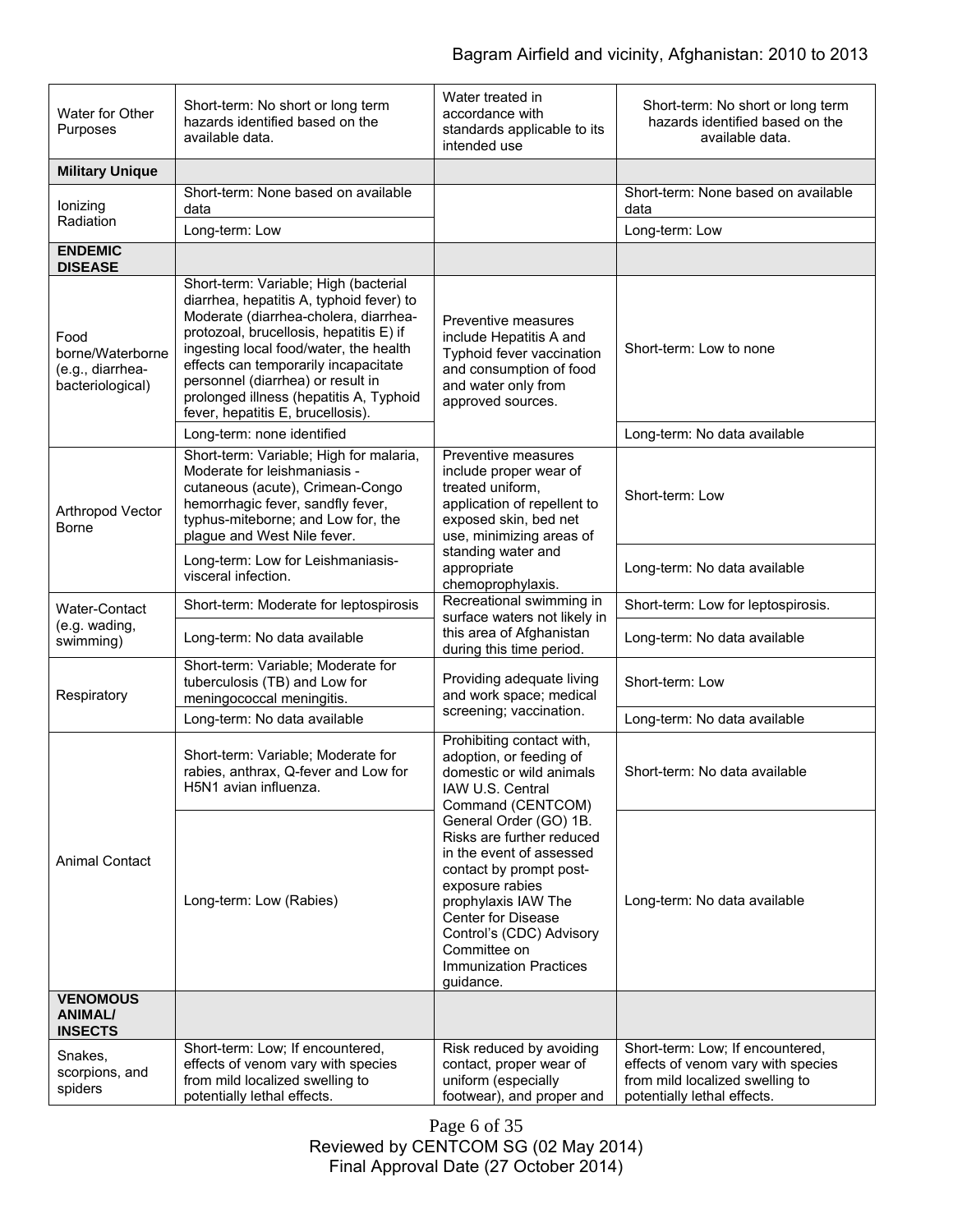|                                                                                   | Long-term: No data available                                                                                                                                                                                                                                                                                                                                                                                                                                                                                                     | timely treatment.                                                                                                                                                                                                                                                        | Long-term: No data available                                                                                                                                                                                                                                                                                                                                                                                                                                                                                                     |
|-----------------------------------------------------------------------------------|----------------------------------------------------------------------------------------------------------------------------------------------------------------------------------------------------------------------------------------------------------------------------------------------------------------------------------------------------------------------------------------------------------------------------------------------------------------------------------------------------------------------------------|--------------------------------------------------------------------------------------------------------------------------------------------------------------------------------------------------------------------------------------------------------------------------|----------------------------------------------------------------------------------------------------------------------------------------------------------------------------------------------------------------------------------------------------------------------------------------------------------------------------------------------------------------------------------------------------------------------------------------------------------------------------------------------------------------------------------|
| <b>HEAT/COLD</b><br><b>STRESS</b>                                                 |                                                                                                                                                                                                                                                                                                                                                                                                                                                                                                                                  |                                                                                                                                                                                                                                                                          |                                                                                                                                                                                                                                                                                                                                                                                                                                                                                                                                  |
| Heat                                                                              | Short-term: Variable; Risk of heat<br>injury is High for July-August,<br>Moderate for June and Low for all<br>other months.                                                                                                                                                                                                                                                                                                                                                                                                      | Work-rest cycles, proper<br>hydration and nutrition,<br>and Wet Bulb Globe<br>Temperature (WBGT)<br>monitoring.                                                                                                                                                          | Short-term: Variable; Risk of heat<br>injury in unacclimatized or susceptible<br>personnel is High for July-August,<br>Moderate for June and Low for all<br>others.                                                                                                                                                                                                                                                                                                                                                              |
|                                                                                   | Long-term: Low, The long-term risk<br>was Low. However, the risk may be<br>greater to certain susceptible persons-<br>those older (i.e., greater than 45<br>years), in lesser physical shape, or<br>with underlying medical/health<br>conditions.                                                                                                                                                                                                                                                                                |                                                                                                                                                                                                                                                                          | Long-term: Low, The long-term risk is<br>Low. However, the risk may be<br>greater to certain susceptible persons-<br>those older (i.e., greater than 45<br>years), in lesser physical shape, or<br>with underlying medical/health<br>conditions.                                                                                                                                                                                                                                                                                 |
|                                                                                   | Short-term: Low risk of cold<br>stress/injury.                                                                                                                                                                                                                                                                                                                                                                                                                                                                                   | Risks from cold stress<br>reduced with protective<br>measures such as use of<br>the buddy system, limiting<br>exposure during cold<br>weather, proper hydration<br>and nutrition, and proper<br>wear of issued protective<br>clothing.                                   | Short-term: Low risk of cold<br>stress/injury.                                                                                                                                                                                                                                                                                                                                                                                                                                                                                   |
| Cold                                                                              | Long-term: Low; Long-term health<br>implications from cold injuries are rare<br>but can occur, especially from more<br>serious injuries such as frost bite.                                                                                                                                                                                                                                                                                                                                                                      |                                                                                                                                                                                                                                                                          | Long-term: Low; Long-term health<br>implications from cold injuries are rare<br>but can occur, especially from more<br>serious injuries such as frost bite.                                                                                                                                                                                                                                                                                                                                                                      |
| <b>NOISE</b>                                                                      |                                                                                                                                                                                                                                                                                                                                                                                                                                                                                                                                  |                                                                                                                                                                                                                                                                          |                                                                                                                                                                                                                                                                                                                                                                                                                                                                                                                                  |
| Continuous<br>(Flightline, Power<br>Production)                                   | Short-term: Low                                                                                                                                                                                                                                                                                                                                                                                                                                                                                                                  | Hearing protection used<br>by personnel in higher risk                                                                                                                                                                                                                   | Short-term: Low                                                                                                                                                                                                                                                                                                                                                                                                                                                                                                                  |
|                                                                                   | Long-term: Low to Moderate                                                                                                                                                                                                                                                                                                                                                                                                                                                                                                       | areas                                                                                                                                                                                                                                                                    | Long-term: Low to Moderate                                                                                                                                                                                                                                                                                                                                                                                                                                                                                                       |
| <b>Unique</b><br>Incidents/<br><b>Concerns</b>                                    |                                                                                                                                                                                                                                                                                                                                                                                                                                                                                                                                  |                                                                                                                                                                                                                                                                          |                                                                                                                                                                                                                                                                                                                                                                                                                                                                                                                                  |
| <b>Burn Pits</b>                                                                  |                                                                                                                                                                                                                                                                                                                                                                                                                                                                                                                                  | Airborne Substances                                                                                                                                                                                                                                                      |                                                                                                                                                                                                                                                                                                                                                                                                                                                                                                                                  |
| Particulate<br>matter less than<br>10 micrometers<br>in diameter<br>$(PM_{10})$   | Short-term: Low to High, Daily levels<br>vary; acute health effects (e.g., upper<br>respiratory tract irritation) more<br>pronounced during peak days. More<br>serious effects are possible in<br>susceptible persons (e.g., those with<br>asthma/existing respiratory diseases).                                                                                                                                                                                                                                                |                                                                                                                                                                                                                                                                          | Short-term: Low to High, Daily levels<br>vary; acute health effects (e.g., upper<br>respiratory tract irritation) more<br>pronounced during peak days. More<br>serious effects are possible in<br>susceptible persons (e.g., those with<br>asthma/existing respiratory diseases).                                                                                                                                                                                                                                                |
|                                                                                   | Long-term: No health guidelines                                                                                                                                                                                                                                                                                                                                                                                                                                                                                                  |                                                                                                                                                                                                                                                                          | Long-term: No health guidelines                                                                                                                                                                                                                                                                                                                                                                                                                                                                                                  |
| Particulate<br>matter less than<br>2.5 micrometers<br>in diameter<br>$(PM_{2.5})$ | Short-term: Low to Moderate, A<br>majority of the time mild acute (short<br>term) health effects are anticipated;<br>certain peak levels may produce mild<br>eye, nose, or throat irritation in some<br>personnel and pre-existing health<br>conditions (e.g., asthma, or<br>cardiopulmonary diseases) may be<br>exacerbated.<br>Long-term: Low to Moderate. A small<br>percentage of personnel may be at<br>increased risk for developing chronic<br>conditions. Particularly those more<br>susceptible to acute effects (e.g., | Control measures may<br>have included locating<br>burn pits downwind of<br>personnel (based on<br>prevailing wind direction),<br>increased distance from<br>living and working areas<br>when possible, and<br>improved waste<br>segregation and<br>management techniques | Short-term: Low to Moderate, A<br>majority of the time mild acute (short<br>term) health effects are anticipated;<br>certain peak levels may produce mild<br>eye, nose, or throat irritation in some<br>personnel and pre-existing health<br>conditions (e.g., asthma, or<br>cardiopulmonary diseases) may be<br>exacerbated.<br>Long-term: Low to Moderate. A small<br>percentage of personnel may be at<br>increased risk for developing chronic<br>conditions. Particularly those more<br>susceptible to acute effects (e.g., |
|                                                                                   | those with asthma/existing respiratory<br>diseases).                                                                                                                                                                                                                                                                                                                                                                                                                                                                             |                                                                                                                                                                                                                                                                          | those with asthma/existing respiratory<br>diseases).                                                                                                                                                                                                                                                                                                                                                                                                                                                                             |
| Volatile Organic<br>Compounds<br>(VOC)                                            | Short-term: No short term hazards<br>identified based on the available data.                                                                                                                                                                                                                                                                                                                                                                                                                                                     |                                                                                                                                                                                                                                                                          | Short-term: No short term hazards<br>identified based on the available data.                                                                                                                                                                                                                                                                                                                                                                                                                                                     |

Page 7 of 35 Reviewed by CENTCOM SG (02 May 2014) Final Approval Date (27 October 2014)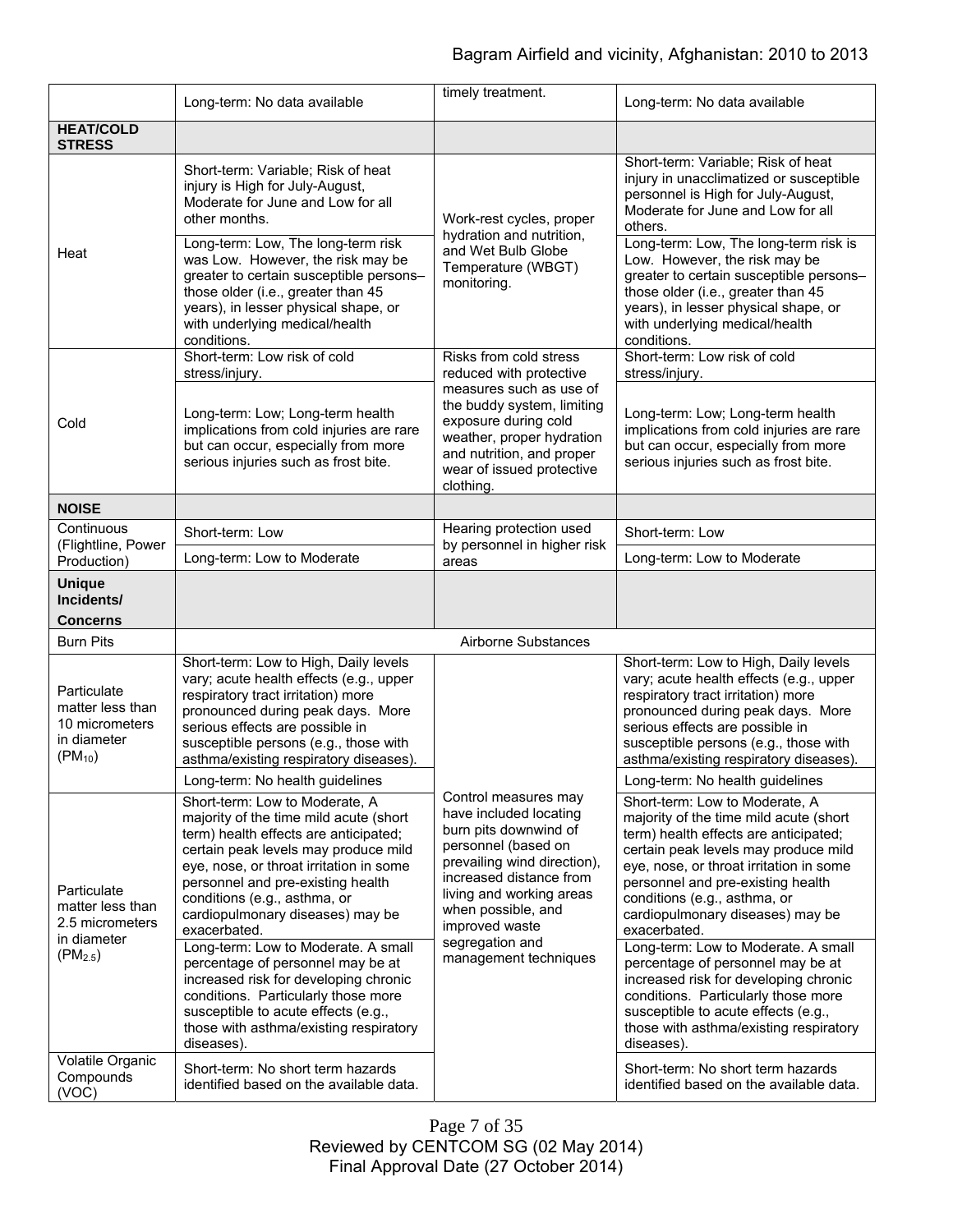| Volatile Organic<br>Compounds | Long-term: Low for Acrolein | Long-term: Low for Acrolein |
|-------------------------------|-----------------------------|-----------------------------|
| (VOC)                         |                             |                             |

<sup>1</sup>This Summary Table provides a qualitative estimate of population-based short- and long-term health risks associated with the occupational environment conditions at Bagram Airfield (BAF) and vicinity that includes Camp Ouellette, Camp Castle, Camp Dragon, Camp Cherry-Beasley, Camp Charikar, Camp Sabalu-Harrison, Combat Outpost (COP) Red Hill, Joint COP Pul-A-Sayad, and COP Lacey. It does not represent an individual exposure profile. Actual individual exposures and health effects depend on many variables. For example, while a chemical may have been present in the environment, if a person did not inhale, ingest, or contact a specific dose of the chemical for adequate duration and frequency, then there may have been no health risk. Alternatively, a person at a specific location may have experienced a unique exposure which could result in a significant individual exposure. Any such person seeking medical care should have their specific exposure documented in an SF600.

 $2$  This assessment is based on specific environmental health sampling data and reports obtained from 01 January 2010 through 31 May 2013. Sampling locations are assumed to be representative of exposure points for the camp population but may not reflect all the fluctuations in environmental quality or capture unique exposure incidents.

<sup>3</sup>This Summary Table is organized by major categories of identified sources of health risk. It only lists those sub-categories specifically identified and addressed at BAF and vicinity. The health risks are presented as Low, Moderate, High or Extremely High for both acute and chronic health effects. The health risk level is based on an assessment of both the potential severity of the health effects that could be caused and probability of the exposure that would produce such health effects. Details can be obtained from the USAPHC/ Army Institute of Public Health (AIPH). Where applicable, "None Identified" is used when though a potential exposure is identified, and no health risks of either a specific acute or chronic health effects are determined. More detailed descriptions of OEH exposures that are evaluated but determined to pose no health risk are discussed in the following sections of this report.

<sup>4</sup><br>Health risks in this Summary Table are based on quantitative surveillance thresholds (e.g., endemic disease rates; host/vector/pathogen surveillance) or screening levels, e.g., Military Exposure Guidelines (MEGs) for chemicals*.* Some previous assessment reports may provide slightly inconsistent health risk estimates because quantitative criteria such as MEGs may have changed since the samples were originally evaluated and/or because this assessment makes use of all historic site data while previous reports may have only been based on a select few samples.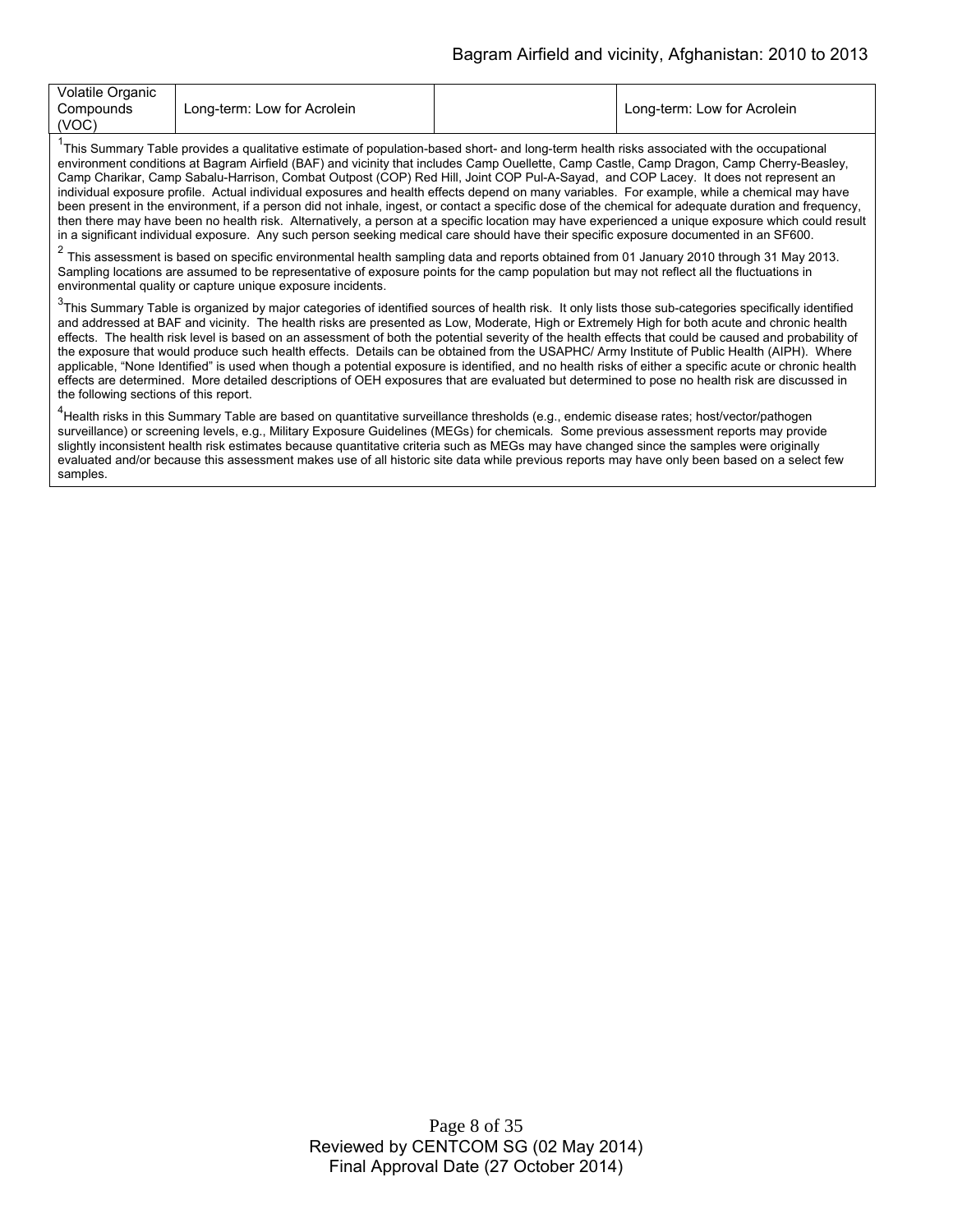### **1 Discussion of Health Risks at Bagram Air Field and Vicinity, Afghanistan by Source**

The following sections provide additional information about the OEH conditions summarized above. All risk assessments were performed using the methodology described in the U.S. Army Public Health Command Technical Guide 230, *Environmental Health Risk Assessment and Chemical Exposure Guidelines for Deployed Military Personnel* (USAPHC TG 230; reference 9). All OEH risk estimates represent residual risk after accounting for preventive controls in place. Occupational exposures and exposures to endemic diseases are greatly reduced by preventive measures. For environmental exposures related to airborne dust, there are limited preventive measures available, and available measures have little efficacy in reducing exposure to ambient conditions.

# **2 Air**

#### 2.1 Site-Specific Sources Identified

Vehicle emissions are considered a major contributor to air pollution in the city of Charikar, which has a population of over 75,000 people. According to the Afghan National Environmental Protection Agency, most of these vehicles are over 10 years old, and generally use substandard fuels. Some of the more common industries (e.g., brick factories) burn tire rubber, plastic waste and other combustibles as cheap energy sources. Additionally, rationed power exacerbates the situation as it forces people to use more polluting fuel sources such as wood, coal and heating oil for cooking and heating.

Additional emissions from military operations included power generators, vehicular traffic, a medical waste incinerator, waste burning (burn pit and air curtain incinerators), and other local sources also contributed to the ambient environment at these locations.

Inhalational exposure to high levels of dust and particulate matter, such as during high winds or dust storms, may result in mild to more serious short-term health effects (e.g., eye, nose or throat and lung irritation) in some personnel. Additionally, certain subgroups of the deployed forces (e.g., those with pre-existing asthma/cardio pulmonary conditions) are at greatest risk of developing notable health effects. The air pollution exposure risks assessed in this POEMS focused on ambient exposures, and exposures near fuel sources (e.g., petroleum distribution points and storage) as indicated through sampling records.

Air sample data were not available from all the base camps within the Parwan Province in the vicinity of Bagram. Air sampling data were available for BAF, to include one air sample from Camp Ouellette (located on BAF), and Camp Sabalu-Harrison (located on BAF). The geographic features along with the relatively consistent land-use practices (agriculture, industrial, residential, etc.) within the province facilitate treating the province as one air shed. Therefore, the air sampling results collected from BAF are considered similar to the expected air quality at the other base camps within the province. Air samples taken at Sabalu-Harrison were evaluated separately due to the samples primarily taken to address the specific exposure concerns to the population living/working at that Camp and based on its location within the perimeter being too distant from the rest of BAF and limited movement of the populations between the camps the Sabalu-Harrison population was assessed separately.

#### 2.2 Particulate matter

Particulate matter (PM) is a complex mixture of extremely small particles suspended in the air. The PM includes solid particles and liquid droplets emitted directly into the air by sources such as: power plants, motor vehicles, aircraft, generators, construction activities, fires, and natural windblown dust. The PM can include sand, soil, metals, volatile organic compounds (VOC), allergens, and other compounds such as nitrates or sulfates that are formed by condensation or transformation of combustion exhaust.

> Page 9 of 35 Reviewed by CENTCOM SG (02 May 2014) Final Approval Date (27 October 2014)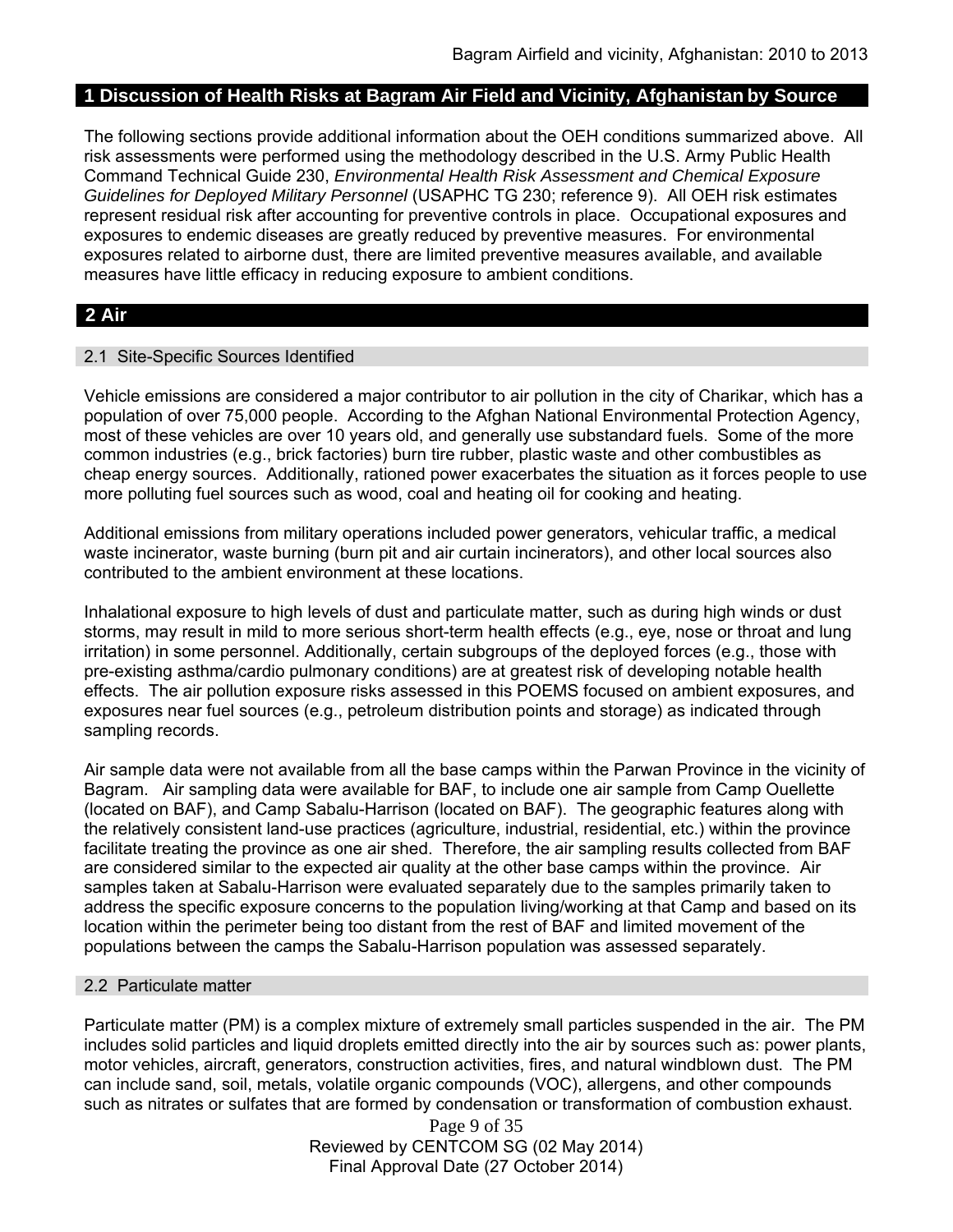The PM composition and particle size vary considerably depending on the source. Generally, PM of health concern is divided into two fractions:  $PM_{10}$ , which includes coarse particles with a diameter of 10 micrometers or less, and fine particles less than 2.5 micrometers ( $PM<sub>2.5</sub>$ ), which can reach the deepest regions of the lungs when inhaled. Exposure to excessive PM is linked to a variety of potential health effects. The following data contains ambient air samples for particulate matter, those samples that were taken at or around the burn pit can be found in Section10.7, Burn Pits.

### 2.3 Particulate matter, less than 10 micrometers ( $PM_{10}$ )

### 2.3.1 Exposure Guidelines:

Short Term (24-hour) PM<sub>10</sub> (micrograms per cubic Long-term PM<sub>10</sub> MEG (µg/m<sup>3</sup>): meter, μg/m<sup>3</sup>):

Negligible MEG = 250 **Note and 19** Not defined and not available.

- Marginal MEG = 420
- Critical MEG = 600

### 2.3.2 Sample data/Notes:

 $PM_{10}$  samples were collected and analyzed at BAF and Camp Sabalu-Harrison; no  $PM_{10}$  air samples were collected at the other locations.

BAF: A total of 122 valid PM<sub>10</sub> ambient air samples were collected and analyzed from 2010 – 2012, no sampling data from 2013 were available. The range of 24-hour PM<sub>10</sub> concentrations was 23  $\mu$ g/m<sup>3</sup> – 965 μg/m<sup>3</sup> with a mean concentration of 422 μg/m<sup>3</sup>. There were 24 samples taken with values above 600  $\mu$ g/m<sup>3</sup>, the critical MEG for PM<sub>10</sub>; all of these samples were taken in 2010.

Camp Sabalu-Harrison: A total of 90 valid  $PM_{10}$  air samples were collected from 01 January 2010 to 26 June 2012. No sampling data were available for 2013. The range of 24-hour  $PM<sub>10</sub>$  concentrations was 28 μg/m<sup>3</sup> – 865 μg/m<sup>3</sup> with a mean concentration of 211 μg/m<sup>3</sup>. There were five samples with values above the critical MEG, three of these were taken during July and October 2010 and one during February 2011 and one during March 2012.

### 2.3.3 Short-term health risks:

**Low to High:** The short-term PM<sub>10</sub> health risk ranged from Low to High based on mean and peak PM<sub>10</sub> sample concentrations, and the probability of Service Members receiving exposures at the higher hazard severity levels. Under high health risk conditions significant mission degradation would be expected which could prevent full mission completion and/or mission completion to standard. A High health risk assessment is expected to significantly degrade mission capabilities by lowering the execution standard, preventing completion of essential tasks, and jeopardizing mission completion if hazards arise during the mission. Some in-theater medical countermeasures and resources anticipated. (Reference 9, Table 3-2). Assessments derived from the  $PM_{10}$  air sampling data at BAF (excluding Camp Sabalu-Harrison) correlate to no hazard for 37%, a low health risk for 20%, a moderate health risk for 22%, and high health risk for 22% of the sampling events. In comparison, Camp Sabalu-Harrison  $PM_{10}$  air sampling data correlate with no hazard for 68%, low health risk for 30%, and moderate health risk for 2% of the sampling events. There were no Camp Sabalu-Harrison  $PM_{10}$  sampling events correlating to a high health risk assessment. Confidence in the short-term  $PM_{10}$ health risk assessments is low (Reference 9, Table 3-6).

> Page 10 of 35 Reviewed by CENTCOM SG (02 May 2014) Final Approval Date (27 October 2014)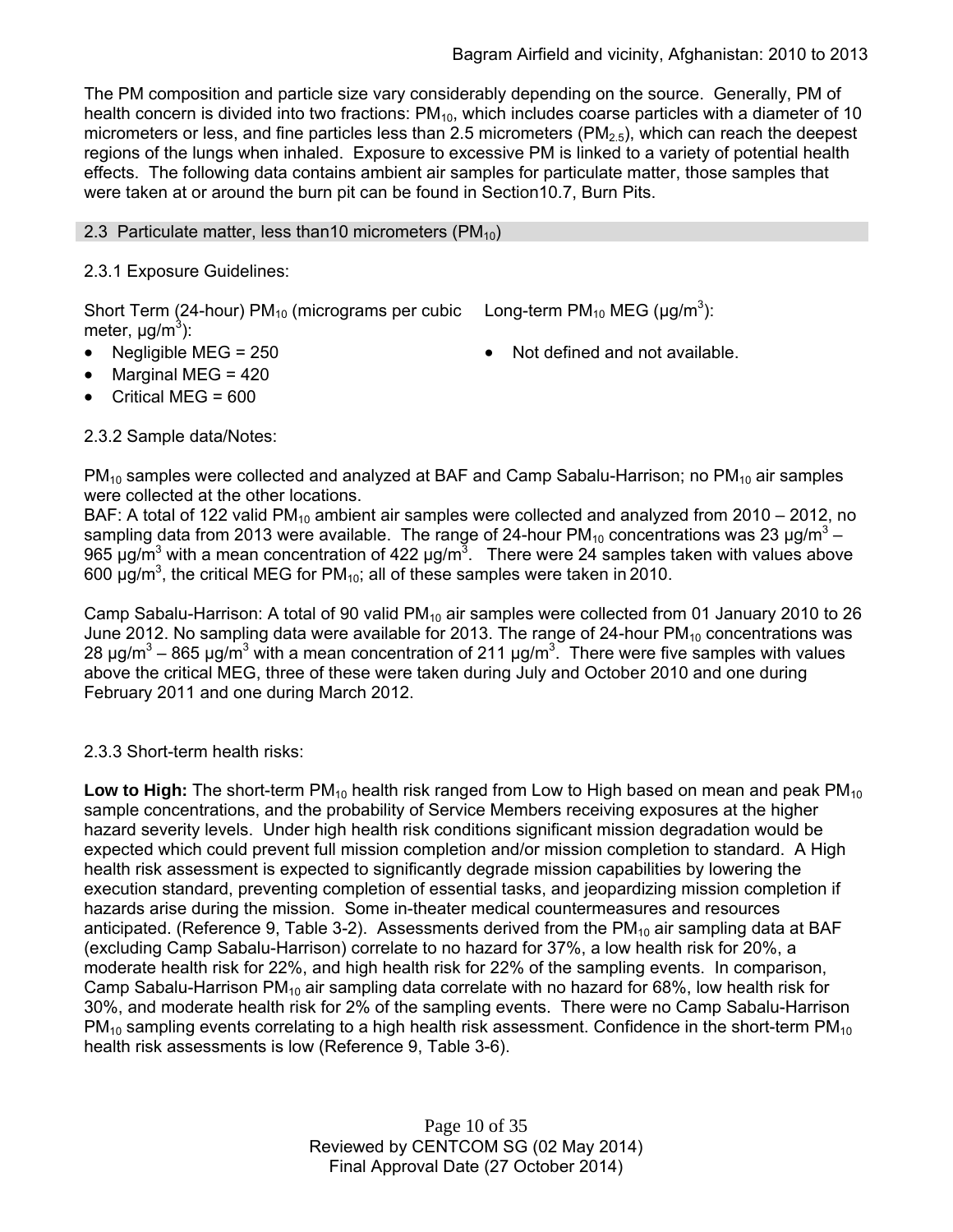The hazard severity for average  $PM_{10}$  concentrations in samples was negligible. The results predict a few personnel may experience notable mild eye, nose, or throat irritation; most personnel will experience only mild effects. Service members with pre-existing health conditions (e.g., asthma, or cardiopulmonary diseases) may have experienced an exacerbation of their conditions (Reference 9, Table 3-10). During 2010, the hazard severity for average  $PM_{10}$  samples was marginal. The results predict that a majority of personnel will experience notable eye, nose, or throat irritation and some respiratory effects. Some lost-duty days are expected. Significant aerobic (e.g., distance running, road marching, etc.) activity would increase risk. Those with a history of asthma or cardiopulmonary disease are predicted to suffer more dramatic symptoms.

For the highest observed  $PM_{10}$  sample concentrations, the hazard severity ranged from negligible to critical. During peak exposures at the critical hazard severity level (above 600  $\mu$ g/m<sup>3</sup>), the results predict that most, if not all, personnel would have experienced very notable eye, nose, and throat irritation and respiratory effects. Visual acuity is impaired, as is overall aerobic capacity. Some personnel will not have been able to perform their assigned duties. Some lost-duty days expected. Those with a history of asthma or cardiopulmonary disease will have experienced more severe symptoms.

2.3.4 Long-term health risk:

**Not Evaluated-no available health guidelines**. The U.S. Environmental Protection Agency (EPA) has retracted its long-term standard (national ambient air quality standards, NAAQS) for  $PM_{10}$  due to an inability to clearly link chronic health effects with chronic  $PM_{10}$  exposure levels.

2.4 Particulate Matter, less than 2.5 *micrometers* (PM<sub>2.5</sub>)

2.4.1 Exposure Guidelines:

Short Term (24-hour)  $PM<sub>2.5</sub>$  ( $\mu$ g/m<sup>3</sup>):

- Negligible MEG = 65 Negligible MEG = 15
- 
- Critical MEG = 500

): Long-term (1year)  $PM_{2.5}$  MEGs (µg/m<sup>3</sup>):

- 
- Marginal MEG =  $250$   $\bullet$  Marginal MEG =  $65$

2.4.2 Sample data/Notes:

PM<sub>2.5</sub> sampling data were available for BAF, including one sample from Camp Ouellette and 89 samples from Camp Sabalu-Harrison.  $PM<sub>2.5</sub>$  air sampling data were not collected at any of the other base camps in the vicinity of Bagram.

BAF: A total of 148 valid PM<sub>2.5</sub> ambient air samples were collected from 2010 – 2013. The range of 24hour PM<sub>2.5</sub> concentrations was 11 μg/m<sup>3</sup> – 499 μg/m<sup>3</sup> with a mean concentration of 92 μg/m<sup>3</sup>. All of these samples were below the Critical MEG (500  $\mu$ g/m<sup>3</sup>) for PM<sub>2.5</sub>.

Camp Sabalu-Harrison: A total of 89 valid  $PM<sub>2.5</sub>$  air samples were collected from 27 March 2010 to 26 June 2012, no samples were collected in 2013. The range of 24-hour  $PM_{2.5}$  concentrations was 12 μg/m<sup>3</sup> – 334 μg/m<sup>3</sup> with an average concentration of 60 μg/m<sup>3</sup>.

2.4.3 Short-term health risks:

Low to Moderate: The short-term PM<sub>2.5</sub> health risk assessment ranged from low to moderate based on average and peak  $PM<sub>2.5</sub>$  sample concentrations, and the probability of Service Members receiving

> Page 11 of 35 Reviewed by CENTCOM SG (02 May 2014) Final Approval Date (27 October 2014)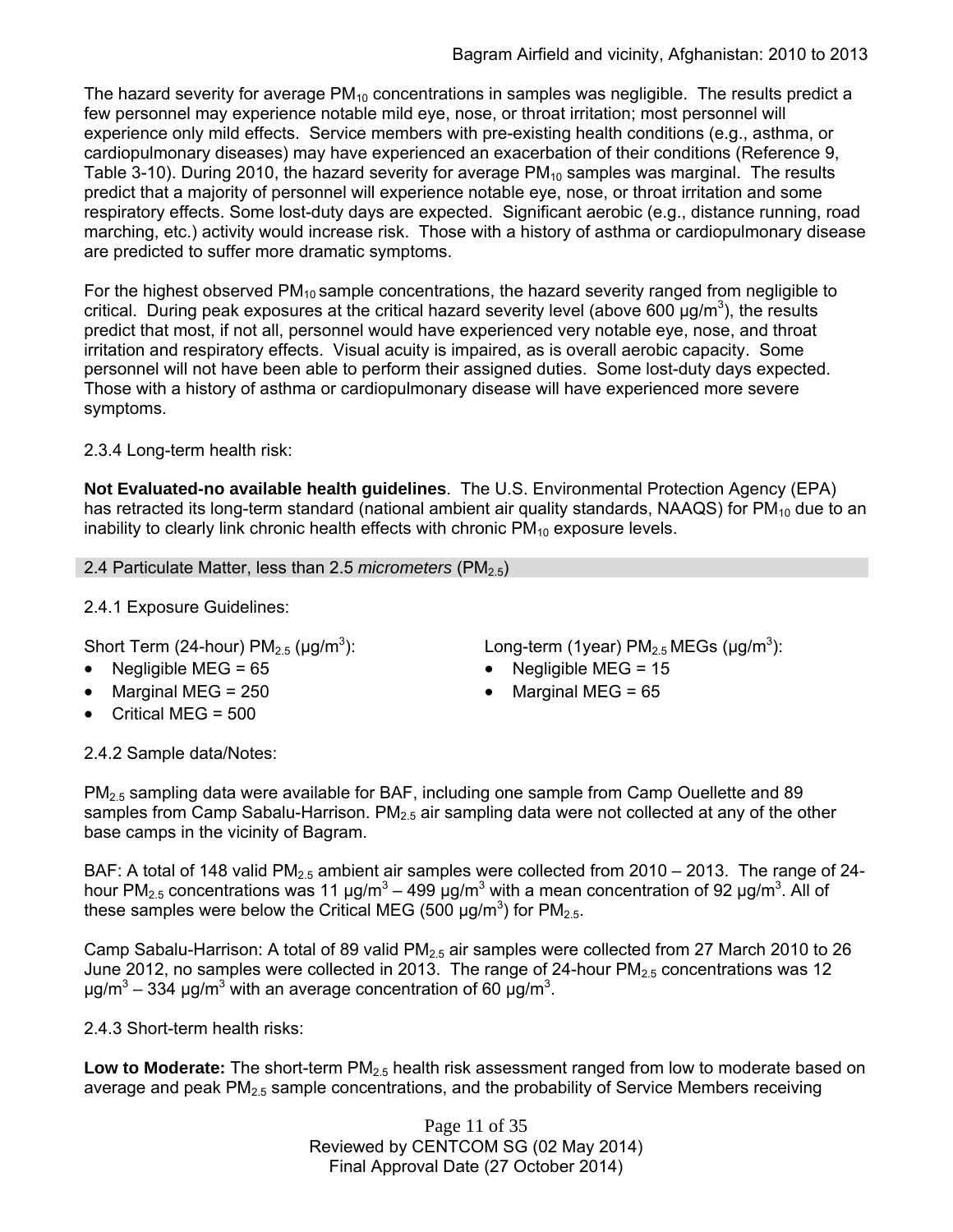exposures at the higher hazard severity levels. A moderate health risk assessment is expected to degrade mission capabilities by lowering the execution performance standard and diminishing mission capabilities if hazards arise during the mission. Due to limited in-theater medical countermeasures and resources, adoption of risk mitigation actions for reducing  $PM<sub>2.5</sub>$  health risks are difficult (Reference 9, Table 3-2). Daily average health risk levels at BAF for  $PM<sub>2.5</sub>$  show no hazard for 36%, low health risk for 62%, moderate health risk for 2%, and high health risk for 0% of the time. Daily average health risk levels at Sabalu-Harrison for  $PM<sub>2.5</sub>$  show no hazard for 68%, low health risk for 30%, moderate health risk for 2%, and high health risk for 0% of the time evaluated. Confidence in the short-term  $PM<sub>2.5</sub>$  health risk assessment was low (Reference 9, Table 3-6).

The hazard severity was negligible for average  $PM_{2.5}$  sample concentrations at BAF and Sabalu-Harrison. The results indicate that a few personnel may experience notable mild eye, nose, or throat irritation; most personnel will experience only mild effects. Service Members with pre-existing health conditions (e.g., asthma, or cardiopulmonary diseases) may have experienced an exacerbation of their conditions. (Reference 9, Table 3-10).

For the highest observed  $PM<sub>2.5</sub>$  exposure, the hazard severity ranged from negligible to marginal. During peak exposures at the marginal hazard severity level (above 250  $\mu$ g/m<sup>3</sup>), a majority of personnel will experience notable eye, nose, and throat irritation and some respiratory effects. Some lost-duty days are expected. Significant aerobic activity will increase risk. Those with a history of asthma or cardiopulmonary disease are expected to experience increased symptoms.

2.4.4 Long-term health risks:

**Low to Moderate:** The long-term health risk assessment ranges from Low to Moderate based on average  $PM<sub>2.5</sub>$  concentration, and the likelihood of exposure at this hazard severity level. A Moderate risk level suggests that long-term exposure to  $PM<sub>2.5</sub>$  is expected to have some future medical surveillance activities and related resources such as documentation of environmental data in the designated DoD archive is anticipated. Consider documenting exposed groups or personnel of surveillance interest. (Reference 9, Table 3-3). Confidence in the long-term  $PM<sub>2.5</sub>$  health risk assessment is low (Reference 9, Table 3-6).

The average measured  $PM_{2.5}$  sample concentration value corresponded with a negligible hazard severity. Under repeated exposures to  $PM<sub>2.5</sub>$  concentrations at these levels, a small percentage of personnel may have increased risk for developing chronic conditions, such as reduced lung function or exacerbated chronic bronchitis, COPD, asthma, atherosclerosis, or other cardiopulmonary diseases. Personnel with history of asthma or cardiopulmonary disease are considered to be at a higher risk of developing chronic conditions. Exposures below this are not expected to result in development of chronic health conditions in generally healthy troops (Reference 9, Table 3-11).

### 2.5 Airborne Metals

### 2.5.1 Sample data/Notes:

A total of 88 valid PM<sub>10</sub> airborne metal samples were collected at BAF and 90 valid PM<sub>10</sub> airborne metal samples were collected at Camp Sabalu-Harrison from 01 January 2010 to 31 May 2013. Cadmium was the only airborne metal for PM<sub>10</sub> samples with a population exposure point concentration (PEPC) greater than its 1 year negligible MEG for ambient conditions at BAF. No samples from Sabalu-Harrison had airborne metal concentrations exceeding negligible MEGs.

Cadmium was detected in three out 88 samples, with a peak PEPC of 0.04 ug/m<sup>3</sup> which is 5 times above its corresponding 1 year negligible MEG of 0.007ug/m<sup>3</sup>.

> Page 12 of 35 Reviewed by CENTCOM SG (02 May 2014) Final Approval Date (27 October 2014)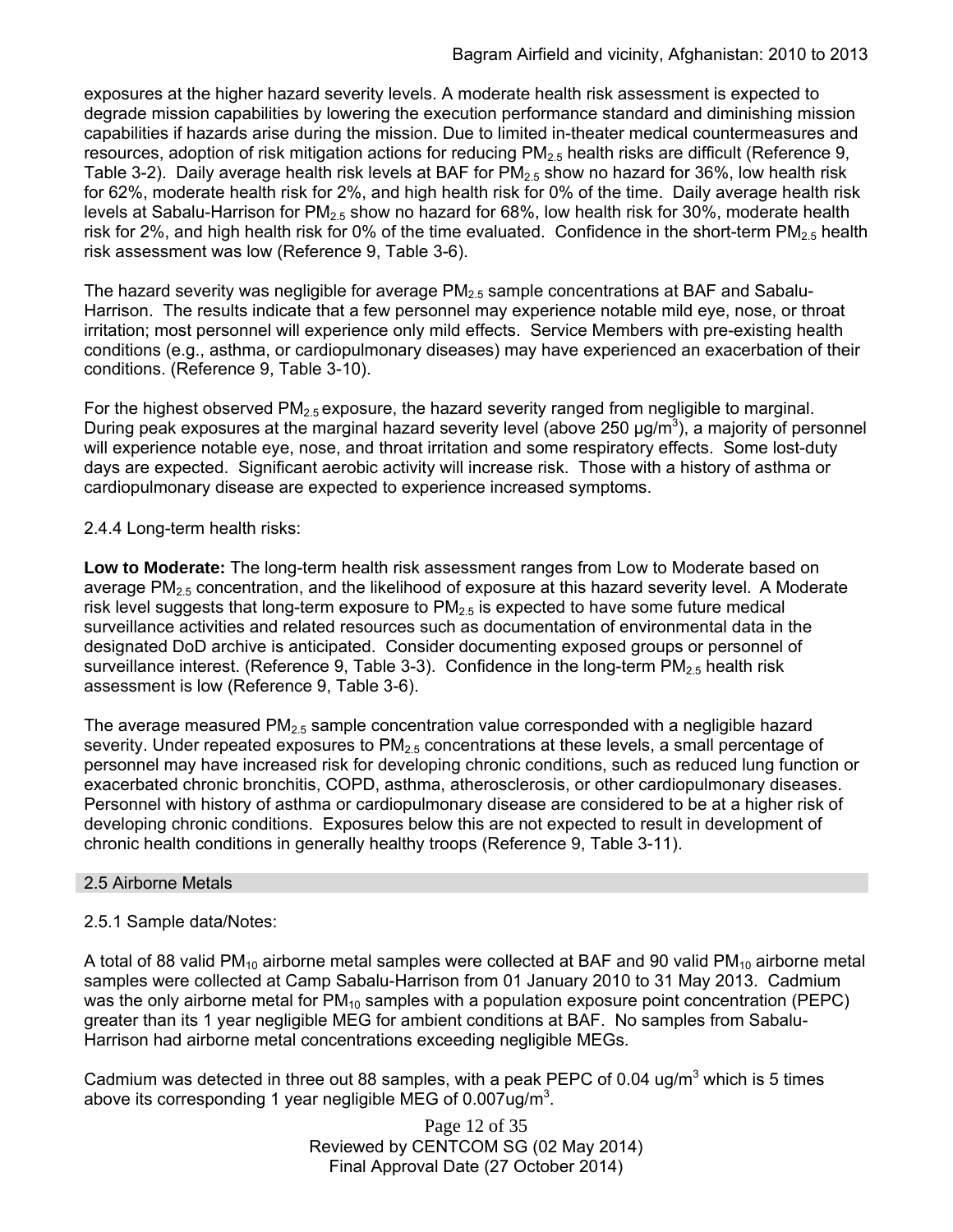A total of 111 valid PM2.5 airborne metal samples were collected at BAF from 01 January 2010 to 31 May 2013. No samples were above their corresponding 1 year negligible MEGs.

2.5.2 Short-term health risks:

Low: Cadmium had an average (0.0005 ug/m<sup>3</sup>) and peak (0.04 ug/m<sup>3</sup>) sample concentration that exceeded the short-term 14 day negligible MEG (0.021 ug/m<sup>3</sup>). The short-term health risk assessment for  $PM_{10}$  airborne cadmium sample concentrations is Low. Confidence in the health risk assessment is medium (Reference 9, Table 3-6).

2.5.3 Long-term health risks:

**None identified based on the available sampling data.** Long-term exposure to lower levels of cadmium in air leads to a buildup of cadmium in the kidneys and possible kidney disease. Other longterm effects are lung damage and fragile bones (Reference 17).

#### 2.6 Volatile Organic Compounds (VOC)

### 2.6.1 Sample data/Notes:

The health risk assessment was based on average and peak concentration of 7 valid ambient volatile organic compounds (VOC) air samples collected using the EPA sampling method TO-14 and 8 valid ambient VOC air samples collected using the sampling method TO-17 from 01 January 2010 to 31 May 2013, and the likelihood of exposure. Acrolein was the only reported VOC pollutant found at concentrations above short or long-term MEGs .

Acrolein was detected in 7 out of 7 valid TO-14 samples with a peak PEPC of 1.8ug/m<sup>3</sup>, which exceeded its negligible 1 year MEG of 0.14 ug/m<sup>3</sup>.

2.6.2 Short-term health risks:

**None identified based on available sample data.** No parameters exceeded the short term MEGs.

2.6.3 Long-term health risks:

Low: Acrolein had an average  $(1.1 \text{ ug/m}^3)$  and peak  $(1.8 \text{ ug/m}^3)$  sample concentration that exceeded the long term 1 year negligible MEG (0.14 ug/m<sup>3</sup>). The long-term health risk assessment for acrolein sample concentrations is Low, based on a negligible hazard severity and an occasional hazard probability rank. Animal studies show that breathing acrolein causes irritation to the nasal cavity, lowered breathing rate, and damage to the lining of the lungs (Reference 18). Confidence in the health risk assessment is low (Reference 9, Table 3-6).

### **3 Soil**

### 3.1 Site-Specific Sources Identified

3.2 Sample data/Notes:

A total of 12 valid surface soil samples were collected from 01 January 2010 to 31 May 2013, to assess OEH risk to deployed personnel. The primary soil contamination exposure pathways are dermal contact and dust inhalation. Typical parameters analyzed for included semi-volatile organic compounds

> Page 13 of 35 Reviewed by CENTCOM SG (02 May 2014) Final Approval Date (27 October 2014)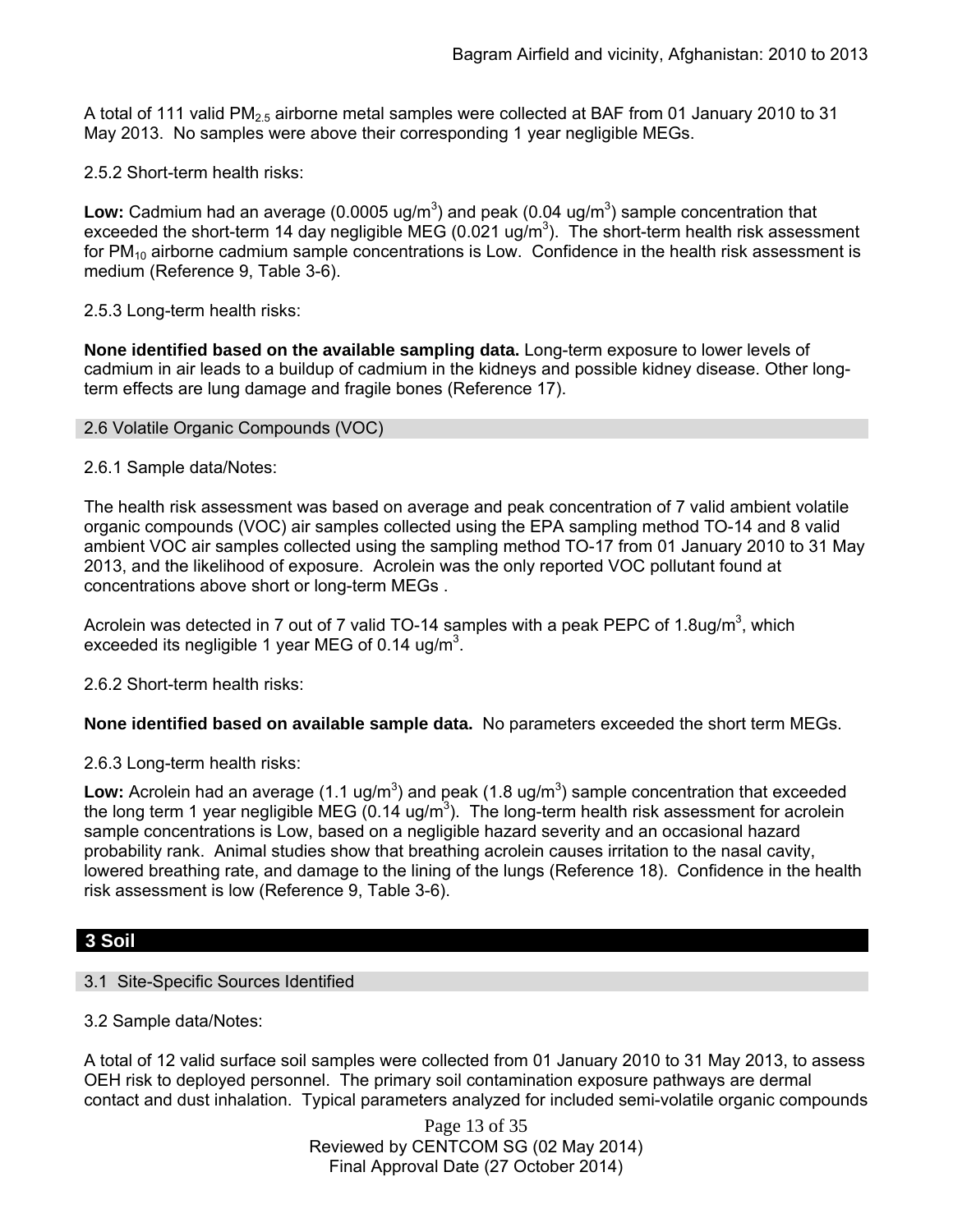(SVOCs), heavy metals, polychlorinated biphenyls (PCBs), pesticides, and herbicides. If the contaminant was known or suspected, other parameters may have been analyzed for (i.e., total petroleum hydrocarbons (TPH) and polycyclic aromatic hydrocarbons (PAH) near fuel spills). For the risk assessment, personnel are assumed to remain at this location for 6 months to 1 year.

#### *3.3 Short-term health risk:*

**Not an identified source of health risk**. Currently, sampling data for soil are not evaluated for short term (acute) health risks**.**

### *3.4 Long-term health risk:*

**None identified based on available sample data.** No parameters exceeded 1-year Negligible MEGs.

### **4 Water**

In order to assess the health risk to U.S. personnel from exposure to water in theater, the USAPHC identified the most probable exposure pathways. These are based on the administrative information provided on the field data sheets submitted with the samples taken over the time period being evaluated. It is assumed that 100% of all U.S. personnel at Bagram Airfield and vicinity will be directly exposed to reverse osmosis water purification unit (ROWPU) treated and disinfected fresh bulk water, since this classification of water is primarily used for personal hygiene, showering, cooking, and for use at vehicle wash racks. Field data sheets indicate that bottled water and ROWPU treated water were being used for drinking water.

4.1 Drinking Water: Bottled or Packaged Water

#### 4.1.1 Site-Specific Sources Identified

There were multiple bottled water brands used at Bagram Airfield. These included Cristal, Kinley, and Aria brands of bottled water. Bottled water could not be evaluated in this assessment because no bottled water sampling results were available for review.

#### 4.1.2 Sample data/Notes:

To assess the potential for adverse health effects to troops, the following assumptions were made about dose and duration: A conservative (protective) assumption was that personnel routinely ingested 15 L/day of bottled water for up to 365 days (1-year). It was further assumed that control measures were not used. A total of 13 valid drinking water samples were collected from ROWPUs between 01January 2010 to 31 May 2013 on BAF. Only the ROWPU at the west well on BAF treats water used for potable purposes. Water from the remaining wells is used for disinfected non-potable purposes.

Boron was detected in twelve out of thirteen drinking water samples with an average concentration of 0.63 milligrams per liter (mg/L) and a peak concentration was 1.7 mg/L. The peak concentration was slightly above the short-term 14-day negligible MEG of 0.93 mg/L, thus the short-term health risk from drinking water at Bagram Airfield from short-term exposure to boron was low.

A treated water sample was collected at Camp Charikar on 27 October 2011. The camp employed a filtration system but did not use a ROWPU. The treated water was used for cooking and personal hygiene purposes. No chemicals were detected at levels exceeding the short-term or long-term MEGs.

> Page 14 of 35 Reviewed by CENTCOM SG (02 May 2014) Final Approval Date (27 October 2014)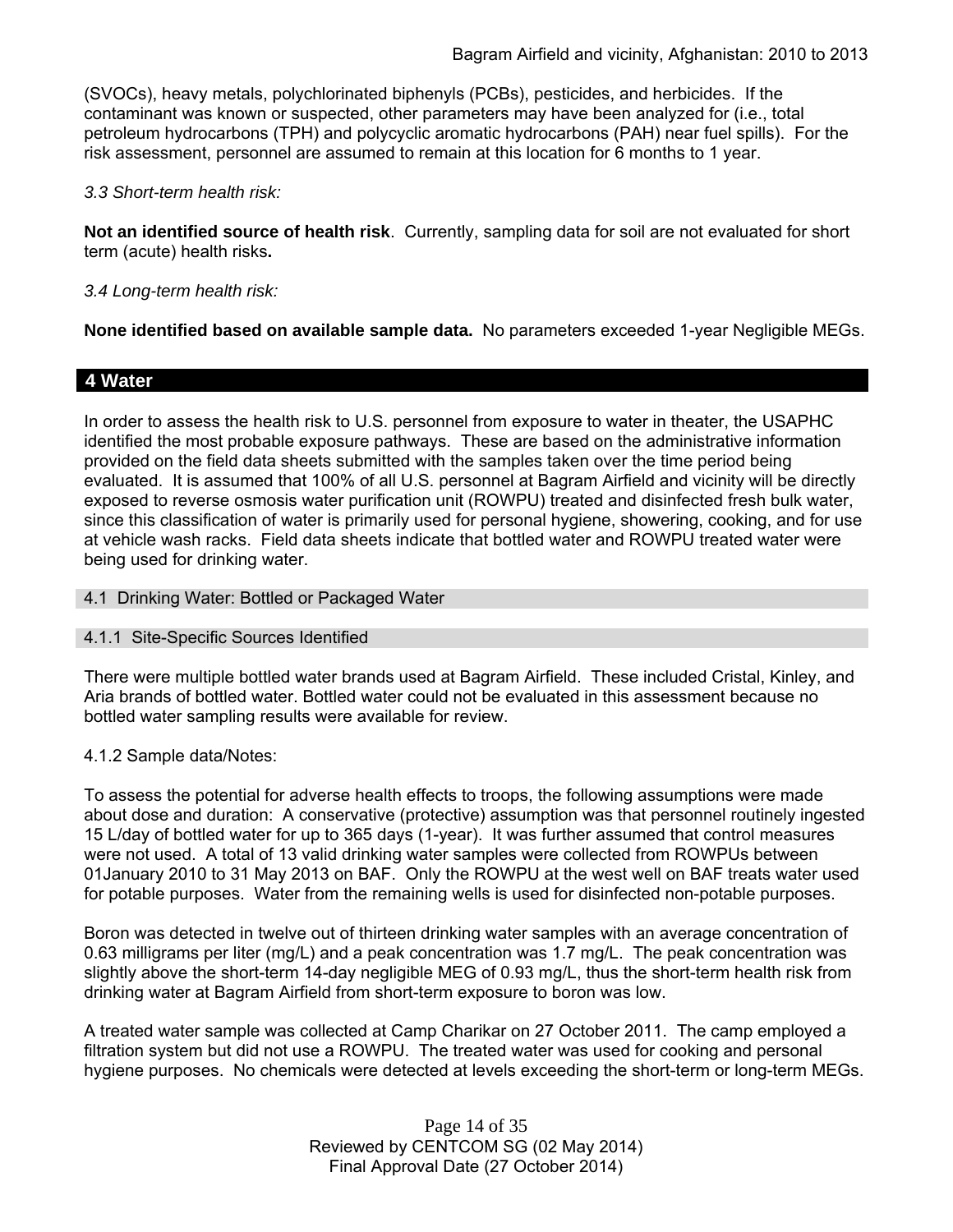A treated water sample was collected at JCOP Pul-A-Sayad on 1 January 2012 from a well on the camp. This water was treated and occasionally used for cooking and kitchen sanitation purposes. No chemicals were detected at levels exceeding the short-term or long-term MEGs.

Magnesium was detected in ten out of thirteen drinking water samples with an average concentration of 11.7 mg/L and a peak concentration of 39 mg/L. The peak concentration was slightly above the shortterm 14-day negligible MEG of 30 mg/L, thus the short-term health risk from drinking water at Bagram Airfield from short-term exposure to magnesium was low.

### 4.1.3 Short-term and long-term health risk:

The short term health risk from drinking water at Bagram Airfield from short term exposure to magnesium and boron is low. Confidence in the risk assessment is low because of limited sample data.

There is no long-term health risk from boron in drinking water because the average PEPC for boron, (0.63 mg/L) was below the 1 year negligible MEG of 0.93mg/L. There is not a long term MEG for magnesium, thus long-term health risks could not be evaluated.

#### 4.2 Non-Drinking Water: Disinfected

### 4.2.1 Site-Specific Sources Identified

Although the primary route of exposure for most microorganisms is ingestion of contaminated water, dermal exposure to some microorganisms, chemicals, and biological contaminants may also cause adverse health effects. Complete exposure pathways would include drinking, brushing teeth, personal hygiene, cooking, providing medical and dental care using a contaminated water supply or during dermal contact at vehicle or aircraft wash racks.

#### 4.2.2 Sample data/Notes:

To assess the potential for adverse health effects to troops the following assumptions were made about dose and duration: All U.S. personnel at the base camps were expected to remain at the camp for approximately 1 year. A conservative (protective) assumption is that personnel routinely consumed less than 5 L/day of non-drinking water for up to 365 days (1-year). It is further assumed that control measures and/or personal protective equipment were not used. A total of 29 disinfected bulk water (Non-Drinking) samples from 1 January 2010 to 31 May 2013 on BAF were evaluated for this health risk assessment. No chemicals were detected at levels above the short or long-term MEGs.

4.2.3 Short and long-term health risks:

**None identified based on available sample data.** All collected samples were below the short and long-term Negligible MEGs.

# **5 Military Unique**

5.1 Chemical Biological, Radiological Nuclear (CBRN) Weapons

No specific hazard sources were documented in the Defense Occupational and Environmental Health Readiness System (DOEHRS), or the Military Exposure Surveillance Library (MESL) from 1 January 2010 to 31 May 2013 timeframe.

> Page 15 of 35 Reviewed by CENTCOM SG (02 May 2014) Final Approval Date (27 October 2014)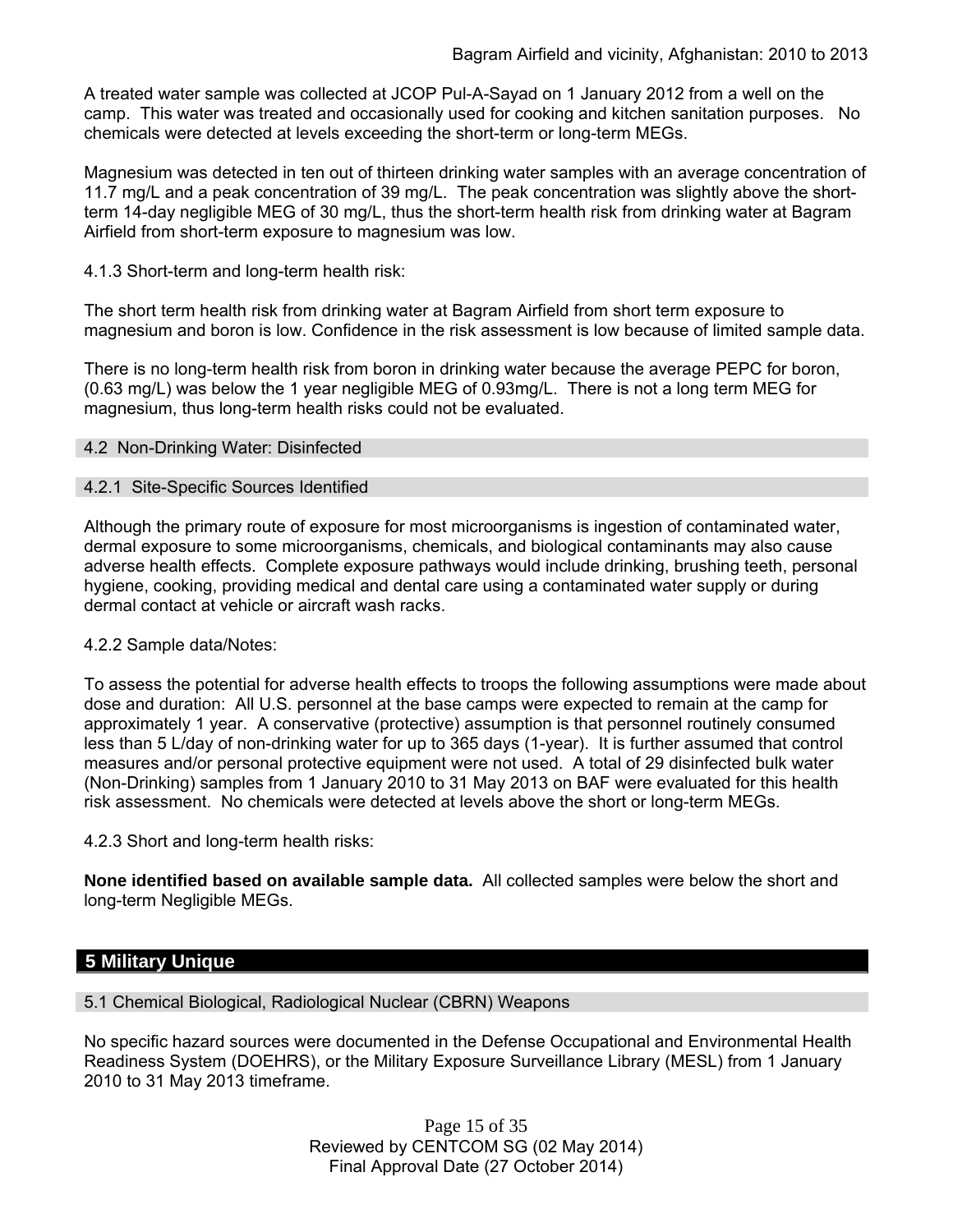### 5.2 Depleted Uranium (DU)

No specific hazard sources were documented in the DOEHRS or MESL from 1 January 2010 to 31 May 2013 timeframe.

#### 5.3 Ionizing Radiation

Medical and dental radiography are utilized at Craig Joint Theater Hospital (CJTH). Radiology personnel are enrolled in the thermoluminescent dosimetry (TLD) program. Permitted radioactive materials and generally licensed devices are used in chemical, biological, radiological, nuclear and high-yield explosives (CBRNE) detection equipment, moisture density gauges and targeting pods.

Backscatter x-ray systems and mobile vehicle and cargo systems (MVACIS) are used for screening personnel and/or vehicles at the installation Entry Control Points (ECPs). Two separate systems are in use, one for pedestrians and one for vehicles. The MVACIS use a Cobalt 60 source which emit a gamma beam to scan vehicles passing through ECPs.

Rapiscan Secure 1000 is a walk-up system used for screening personnel (pedestrians) entering the base. All non-U.S. personnel entering the installation are screened using the Rapiscan. The AS&E Z-Backscatter systems are mounted in two unmarked, nondescript passenger vans operated at ECP 1. The vans are unoccupied and unattended during operations; SFS personnel review the images from an observation post located approximately 50 yards away. Important note: The Rapiscan operation at ECP 1 has been repositioned as of February 2011, and is no longer considered a health risk hazard (TF44-MED 2011). MVACIS are believed to be in use at the other ECPs on BAF to include the entry way into Sabalu-Harrison.

#### *5.3.1 Short -term health risks:*

#### **None identified based on the available data.**

#### *5.3.1 Long-term health risks:*

**Low:** As currently configured, radiation exposure is insignificant for Z-Backscatter van operators as well as the Rapiscan operators at entry control point (ECP) 3. At ECP 1, Rapiscan operations may potentially expose personnel to radiation levels that approach the general public dose limit over the course of a 6-month deployment. Although no exposure limits were exceeded, the As Low As Reasonably Achievable (ALARA) principle applies. Long-term health risk is considered low. Confidence for risk assessments was low (Reference 9, Table 3-6).

#### 5.4 Non-Ionizing Radiation

The 2012 Bagram Airfield OEHSA listed typical communication antennas being on site. These communication antennas are radio frequency radiating (RFR) sources, which only emit RFR when transmitting. Ground-based radio frequency emitters have administrative processes in place to reduce the potential for exposures and ensure personnel are not within the uncontrolled environment hazard distance. No other specific hazard sources were documented in the DOEHRS or MESL from 1 January 2010 to 31 May 2013 timeframe.

#### **6 Endemic Diseases**

This document lists the endemic diseases reported in the region, its specific health risks and severity and general health information about the diseases. CENTCOM Modification (MOD) 11 (Reference 11)

> Page 16 of 35 Reviewed by CENTCOM SG (02 May 2014) Final Approval Date (27 October 2014)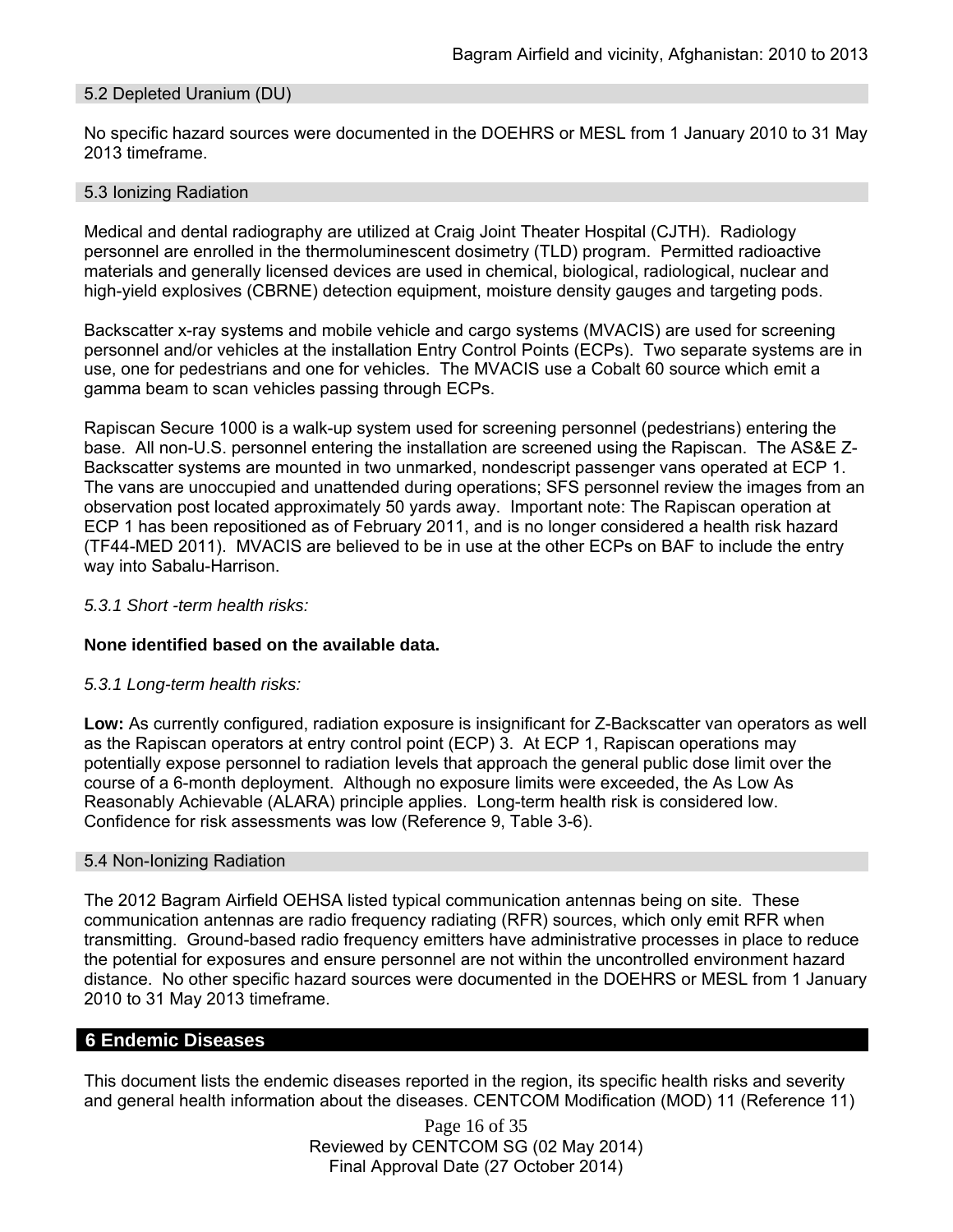lists deployment requirements, to include immunizations and chemoprophylaxis, in effect during the timeframe of this POEMS.

#### 6.1 Foodborne and Waterborne Diseases

Food borne and waterborne diseases in the area are transmitted through the consumption of local food and water. Local unapproved food and water sources (including ice) are heavily contaminated with pathogenic bacteria, parasites, and viruses to which most U.S. Service Members have little or no natural immunity. Effective host nation disease surveillance does not exist within the country. Only a small fraction of diseases are identified or reported in host nation personnel. Diarrheal diseases are expected to temporarily incapacitate a very high percentage of U.S. personnel within days if local food, water, or ice is consumed. Hepatitis A and typhoid fever infections typically cause prolonged illness in a smaller percentage of unvaccinated personnel. Vaccinations are required for DoD personnel and contractors. In addition, although not specifically assessed in this document, significant outbreaks of viral gastroenteritis (e.g., norovirus) and food poisoning (e.g., *Bacillus cereus*, *Clostridium perfringens*, *Staphylococcus*) may occur. Key disease risks are summarized below:

During the August 2012 time period, AAFES food service facilities on BAF had a seven day public health improvement stand-down. These facilities had been failing inspections for the prior several months with the failures attributed to inadequate training, improper food holding temperatures, and stocking issues. Following the stand down, marked sanitation improvement was observed at these facilities. Mitigation strategies were in place and included consuming food and water from approved sources, vaccinations (when available), frequent hand washing and general sanitation practices.

6.1.1 Diarrheal diseases (bacteriological)

**High, mitigated to Low**: Diarrheal diseases are expected to temporarily incapacitate a very high percentage of personnel (potentially over 50% per month) within days if local food, water, or ice is consumed. Field conditions (including lack of hand washing and primitive sanitation) may facilitate person-to-person spread and epidemics. Typically mild disease treated in outpatient setting; recovery and return to duty in less than 72 hours with appropriate therapy. A small proportion of infections may require greater than 72 hours limited duty, or hospitalization.

6.1.2 Hepatitis A, typhoid/paratyphoid fever, and diarrhea-protozoal

**High, mitigated to Low**: Unmitigated health risk to U.S. personnel is high year round for hepatitis A and typhoid/paratyphoid fever, and Moderate for diarrhea-protozoal. Mitigation was in place to reduce the risks to low. Hepatitis A, typhoid/paratyphoid fever, and diarrhea-protozoal disease may cause prolonged illness in a small percentage of personnel (less than 1% per month). Although much rarer, other potential diseases in this area that are also considered a Moderate risk include: hepatitis E, diarrhea-cholera, and brucellosis.

### *6.1.3 Short-term Health Risks:*

**Low**: The overall unmitigated short-term risk associated with food borne and waterborne diseases are considered High (bacterial diarrhea, hepatitis A, typhoid/paratyphoid fever) to Moderate (diarrheacholera, diarrhea-protozoal, brucellosis) to Low (hepatitis E) if local food or water is consumed. Preventive Medicine measures reduced the risk to Low. Confidence in the health risk estimate is high.

#### *6.1.4 Long-term Health Risks:*

### **None identified based on available data.**

Page 17 of 35 Reviewed by CENTCOM SG (02 May 2014) Final Approval Date (27 October 2014)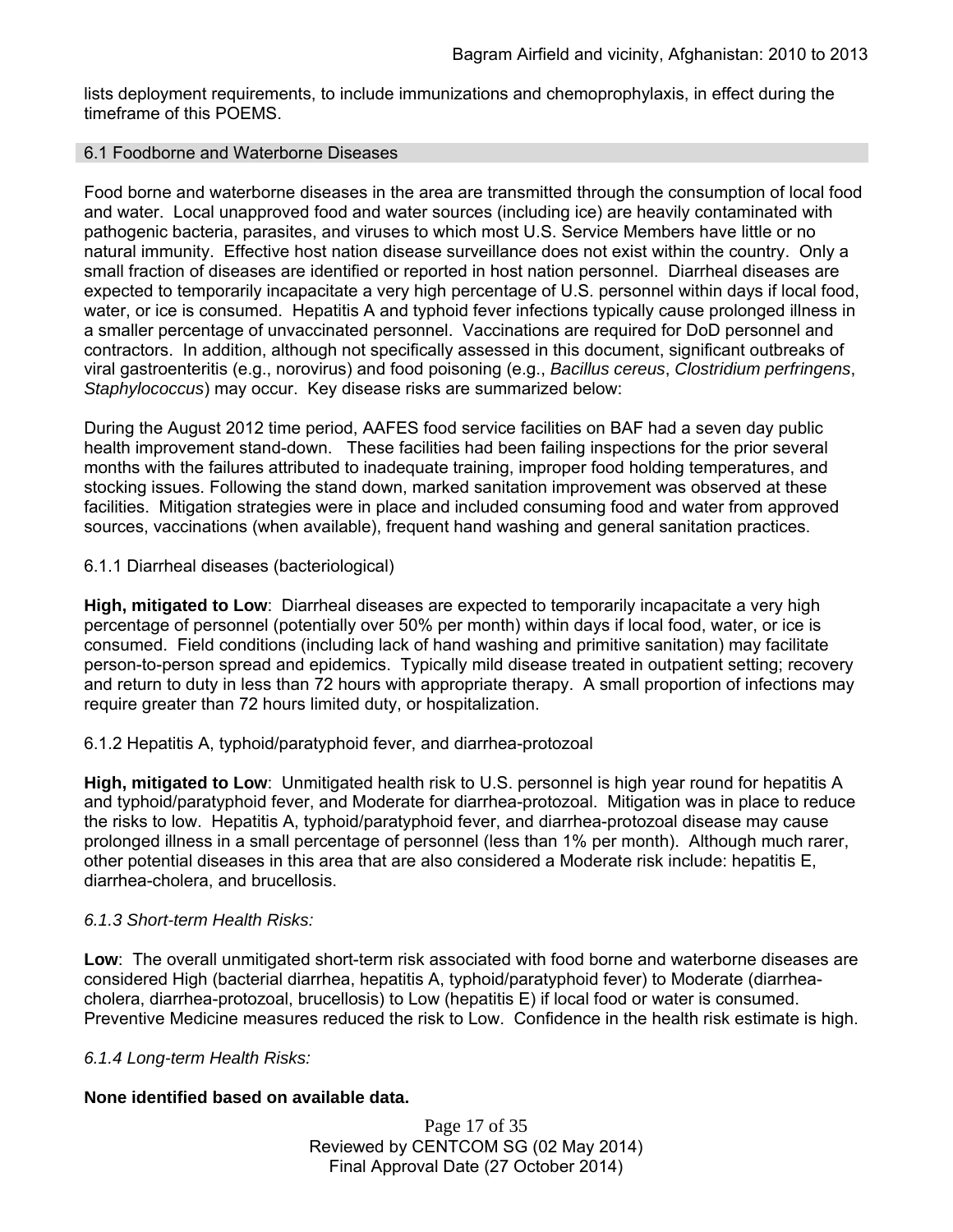#### 6.2 Arthropod Vector-Borne Diseases

During the warmer months, the climate and ecological habitat support populations of arthropod vectors, including mosquitoes, ticks, mites, and sandflies. Significant disease transmission is sustained countrywide, including urban areas. Malaria, the major vector-borne health risk in Afghanistan, is capable of debilitating a high percentage of personnel for up to a week or more. In addition, other vector-borne diseases are transmitted at low or unknown levels and may constitute a significant risk. Mitigation strategies were in place and included proper wear of treated uniforms, application of repellent to exposed skin, and use of bed nets and chemoprophylaxis (when applicable). Additional methods included the use of pesticides, reduction of pest/breeding habitats, and engineering controls.

### *6.2.1 Malaria*

**Moderate, mitigated to Low:** Potential unmitigated risk to U.S. personnel is moderate during warmer months (typically March through November) but reduced to low with mitigation measures. Malaria outbreaks are often associated with the presence of agriculture activity, including irrigation systems and standing water, which provide breeding habitats for vectors. A small number of cases may occur among personnel exposed to mosquito (Anopheles spp.) bites. Malaria may cause debilitating febrile illness typically requiring 1 to 7 days of inpatient care, followed by return to duty. Severe cases may require intensive care or prolonged convalescence. The last case of malaria reported at BAF was in 2008.

### *6.2.2 Leishmaniasis*

**Moderate, mitigated to Low**: The disease risk is Moderate during the warmer months when sandflies are most prevalent, but reduced to low with mitigation measures. Leishmaniasis is transmitted by sand flies. There are two forms of the disease; cutaneous (acute form) and visceral (a more latent form of the disease). Cutaneous infection is unlikely to be debilitating, though lesions may be disfiguring. Visceral leishmaniasis is uncommon with attack rate less than 0.1% per month. The parasites of visceral leishmaniasis may survive for years in infected individuals. The infection may go unrecognized by physicians in the U.S. after infections become symptomatic years later. When symptomatic, visceral leishmaniasis causes a severe febrile illness which typically requires hospitalization with convalescence over 7 days.

#### *6.2.3 Crimean-Congo hemorrhagic fever*

**Moderate, mitigated to Low**: Unmitigated risk is moderate, but reduced to low with mitigation measures. Crimean-Congo hemorrhagic fever occurs in rare cases (less than 0.1% per month attack rate in indigenous personnel) and is transmitted by tick bites or occupational contact with blood or secretions from infected animals. The disease typically requires intensive care with fatality rates from 5% to 50%.

### *6.2.4 Sandfly fever*

**Moderate, mitigated to Low**: Sandfly fever has a Moderate risk with potential disease rates from 1% to 10% per month under worst case conditions. Mitigation measures reduced the risk to low. The disease is transmitted by sandflies and occurs more commonly in children though adults are still at risk. Sandfly fever disease typically results in debilitating febrile illness requiring 1 to 7 days of supportive care followed by return to duty.

*6.2.5 Plague*

Page 18 of 35 Reviewed by CENTCOM SG (02 May 2014) Final Approval Date (27 October 2014)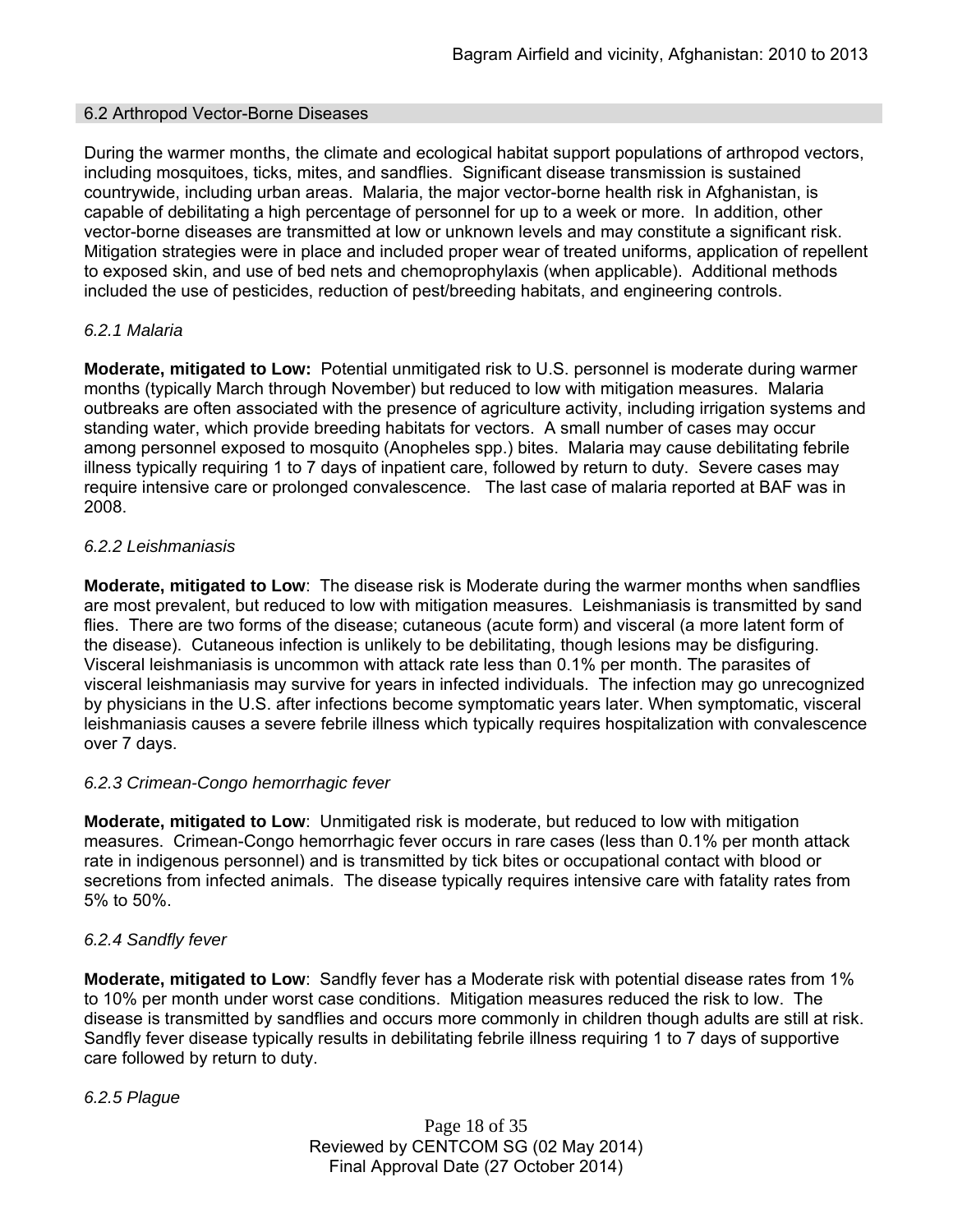**Low:** Potential health risk to U.S. personnel is Low year round. Bubonic plague typically occurred as sporadic cases among people who come in contact with wild rodents and their fleas during work, hunting, or camping activities. Outbreaks of human plague are rare and typically occur in crowded urban settings associated with large increases in infected commensal rats (*Rattus rattus*) and their flea populations. Some untreated cases of bubonic plague may develop into secondary pneumonic plague. Respiratory transmission of pneumonic plague is rare but has the potential to cause significant outbreaks. Close contact is usually required for transmission. In situations where respiratory transmission of plague is suspected, weaponized agent must be considered. Extremely rare cases (less than 0.01% per month attack rate) could occur. Incidence could result in potentially severe illness which may require more than 7 days of hospitalization and convalescence.

### *6.2.6 Typhus-miteborne (scrub typhus)*

**Moderate, mitigated to Low:** Potential health risk to U.S. personnel is Moderate during warmer months (typically March through November) when vector activity is highest. Mitigation measures reduced the risk to low. Mite-borne typhus is a significant cause of febrile illness in local populations with rural exposures in areas where the disease is endemic. Large outbreaks have occurred when non-indigenous personnel such as military forces enter areas with established local transmission. The disease is transmitted by the larval stage of trombiculid mites (chiggers), which are typically found in areas of grassy or scrubby vegetation, often in areas which have undergone clearing and regrowth. Habitats may include sandy beaches, mountain deserts, cultivated rice fields, and rain forests. Although data are insufficient to assess potential disease rates, attack rates can be very high (over 50%) in groups of personnel exposed to heavily infected "mite islands" in focal areas. The disease can cause debilitating febrile illness typically requiring 1 to 7 days of inpatient care, followed by return to duty.

### *6.2.7 West Nile fever*

**Low**: West Nile fever is present. The disease is maintained by the bird population and transmitted to humans via mosquito vector. Typically, infections in young, healthy adults were asymptomatic although fever, headache, tiredness, body aches (occasionally with a skin rash on trunk of body), and swollen lymph glands can occurred. This disease is associated with a low risk estimate.

### *6.2.9 Short -term health risks:*

**Low:** The unmitigated health risk estimate is moderate for malaria (infection rate of less than 1% per month), Moderate for leishmaniasis-cutaneous (acute), Crimean-Congo hemorrhagic fever, sandfly fever, typhus-miteborne; and Low for, the plague and West Nile fever. Health risk is reduced to low by proper wear of the uniform, application of repellent to exposed skin, and appropriate chemoprophylaxis. Confidence in health risk estimate was high.

### *6.2.10 Long-term health risks:*

**Low:** The unmitigated risk is moderate for leishmaniasis-visceral (chronic). Risk is reduced to Low by proper wear of the uniform and application of repellent to exposed skin. Confidence in the risk estimate is high.

#### 6.3 Water Contact Diseases

Operations or activities that involve extensive water contact may result in personnel being temporarily debilitated with leptospirosis in some locations. Leptospirosis health risk typically increases during

> Page 19 of 35 Reviewed by CENTCOM SG (02 May 2014) Final Approval Date (27 October 2014)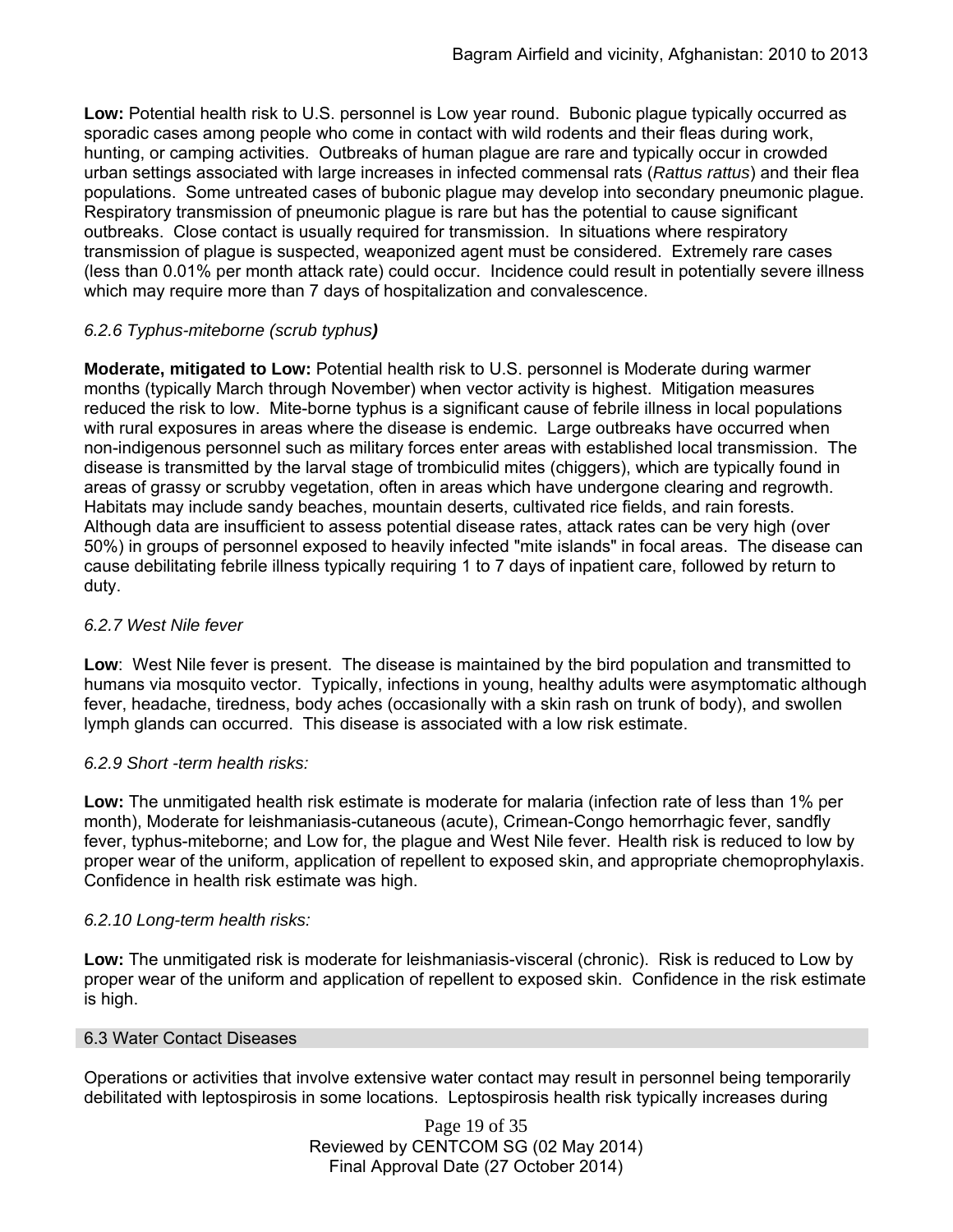flooding. In addition, although not specifically assessed in this document, bodies of surface water are likely to be contaminated with human and animal waste. Activities such as wading or swimming may result in exposures to enteric diseases such as diarrhea and hepatitis via incidental ingestion of water. Prolonged water contact also may lead to the development of a variety of potentially debilitating skin conditions such as bacterial or fungal dermatitis. Mitigation strategies were in place and included avoiding water contact and recreational water activities, proper wear of uniform (especially footwear), and protective coverings for cuts/abraded skin.

### *6.3.1 Leptospirosis*

**Moderate, mitigated to Low**: Human infections occur seasonally (typically April through November) through exposure to water or soil contaminated by infected animals and is associated with wading, and swimming in contaminated, untreated open water. The occurrence of flooding after heavy rainfall facilitates the spread of the organism because as water saturates the environment leptospirosis present in the soil passes directly into surface waters. Leptospirosis can enter the body through cut or abraded skin, mucous membranes, and conjunctivae. Infection may also occur from ingestion of contaminated water. The acute, generalized illness associated with infection may mimic other tropical diseases (for example, dengue fever, malaria, and typhus), and common symptoms include fever, chills, myalgia, nausea, diarrhea, cough, and conjunctival suffusion. Manifestations of severe disease can include jaundice, renal failure, hemorrhage, pneumonitis, and hemodynamic collapse. Recreational activities involving extensive water contact may result in personnel being temporarily debilitated with leptospirosis. Incidence could result in debilitating febrile illness typically requiring 1 to 7 days of inpatient care, followed by return to duty; some cases may require prolonged convalescence. This disease is associated with a Moderate health risk estimate.

### *6.3.2 Short-term health risks:*

**Low:** Unmitigated Health risk of leptospirosis is Moderate during warmer months. Mitigation measures reduce the risk to Low. Confidence in the health risk estimate is high.

### *6.3.3 Long-term health risks:*

### **None identified based on available data.**

#### 6.4 Respiratory Diseases

Although not specifically assessed in this document, deployed U.S. forces may be exposed to a wide variety of common respiratory infections in the local population. These include influenza, pertussis, viral upper respiratory infections, viral and bacterial pneumonia, and others. The U.S. military populations living in close-quarter conditions are at risk for substantial person-to-person spread of respiratory pathogens. Influenza is of particular concern because of its ability to debilitate large numbers of unvaccinated personnel for several days. Mitigation strategies were in place and included routine medical screenings, vaccination, enforcing minimum space allocation in housing units, implementing head-to-toe sleeping in crowded housing units, implementation of proper Personal Protective Equipment (PPE) when necessary for healthcare providers and detention facility personnel.

### *6.4.1 Tuberculosis (TB)*

**Moderate, mitigated to Low:** Potential health risk to U.S. personnel is Moderate, mitigated to Low, year round. Transmission typically requires close and prolonged contact with an active case of

> Page 20 of 35 Reviewed by CENTCOM SG (02 May 2014) Final Approval Date (27 October 2014)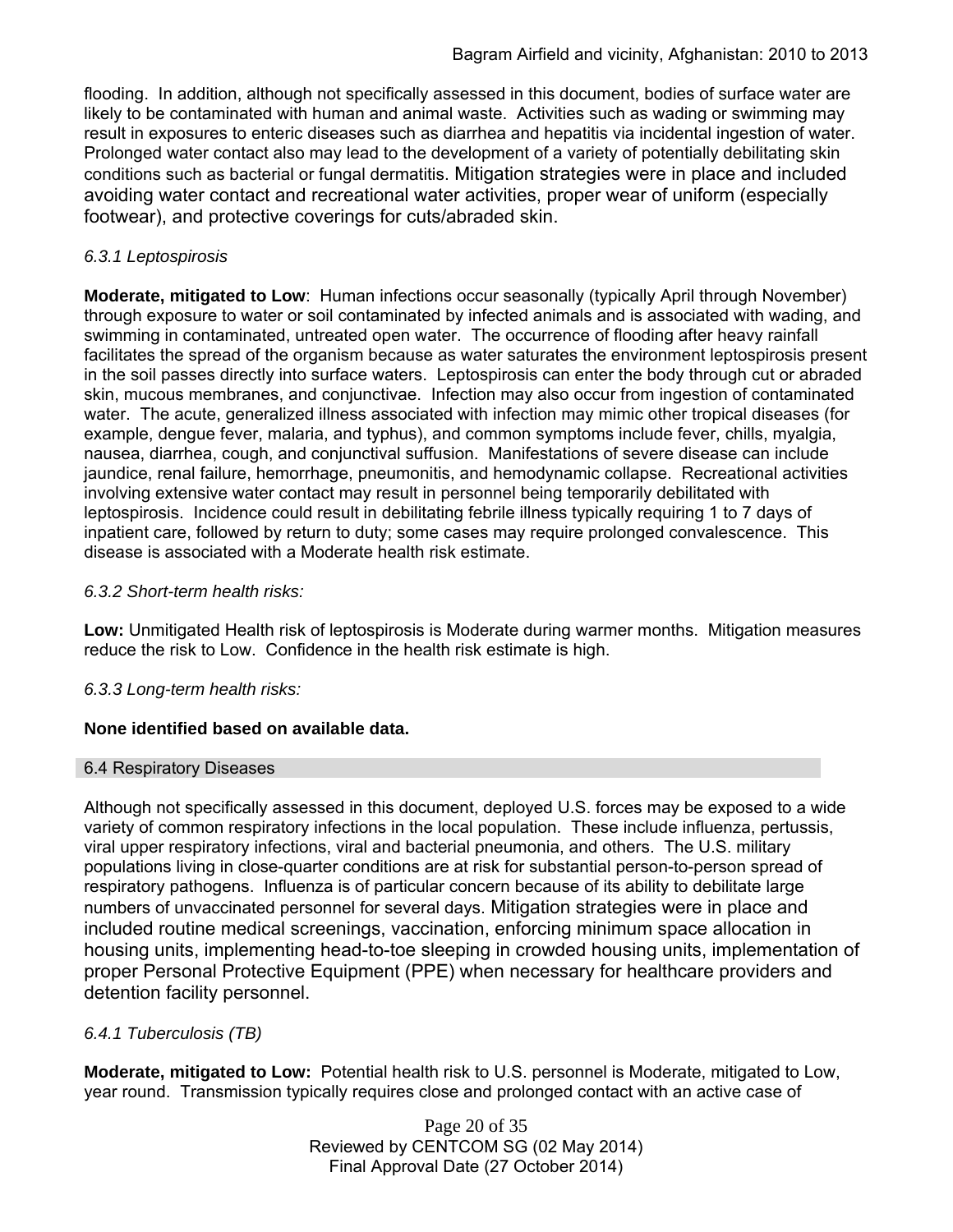pulmonary or laryngeal TB, although it also can occur with more incidental contact. The Army Surgeon General has defined increased risk in deployed Soldiers as indoor exposure to locals or third country nationals of greater than one hour per week in a highly endemic active TB region. Additional mitigation included active case isolation in negative pressure rooms, where available.

### *6.4.2 Meningococcal meningitis*

**Low:** Meningococcal meningitis poses a Low risk and is transmitted from person to person through droplets of respiratory or throat secretions. Close and prolonged contact facilitates the spread of this disease. Meningococcal meningitis is potentially a very severe disease typically requiring intensive care; fatalities may occur in 5-15% of cases.

### *6.4.3 Short-term health risks:*

**Low:** Moderate (TB) to Low (for meningococcal meningitis). Overall risk was reduced to Low with mitigation measures. Confidence in the health risk estimate is high.

### *6.4.4 Long-term health risks:*

**None identified based on available data.** Tuberculosis is evaluated as part of the post deployment health assessment (PDHA). A TB skin test is required post-deployment if potentially exposed and is based upon individual service policies.

#### 6.5 Animal-Contact Diseases

### *6.5.1 Rabies*

**Moderate, mitigated to Low:** Rabies posed a year-round moderate risk. Occurrence in local animals was well above U.S. levels due to the lack of organized control programs. Dogs are the primary reservoir of rabies in Afghanistan, and a frequent source of human exposure. Rabies is transmitted by exposure to the virus-laden saliva of an infected animal, typically through bites, but could occur from scratches contaminated with the saliva. A U.S. Army Soldier bitten on the hand by a feral dog in January 2011 while deployed in Afghanistan died of rabies on 31 August 2011 (Reference 12). Laboratory results indicated the Soldier was infected from contact with a dog while deployed. Although the vast majority (>99%) of persons who develop rabies disease will do so within a year after a risk exposure, there have been rare reports of individuals presenting with rabies disease up to six years or more after their last known risk exposure. Mitigation strategies included command emphasis of CENTCOM GO 1B, reduction of animal habitats, active pest management programs, and timely treatment of feral animal scratches/bites.

#### *6.5.2 Anthrax*

**Low:** Anthrax cases are rare in indigenous personnel, and pose a Low risk to U.S. personnel. Anthrax is a naturally occurring infection; cutaneous anthrax is transmitted by direct contact with infected animals or carcasses, including hides. Eating undercooked infected meat may result in contracting gastrointestinal anthrax. Pulmonary anthrax is contracted through inhalation of spores and is extremely rare. Mitigation measures included consuming approved food sources, proper food preparation and cooking temperatures, avoidance of animals and farms, dust abatement when working in these areas, vaccinations, and proper PPE for personnel working with animals.

*6.5.3 Q-Fever*

Page 21 of 35 Reviewed by CENTCOM SG (02 May 2014) Final Approval Date (27 October 2014)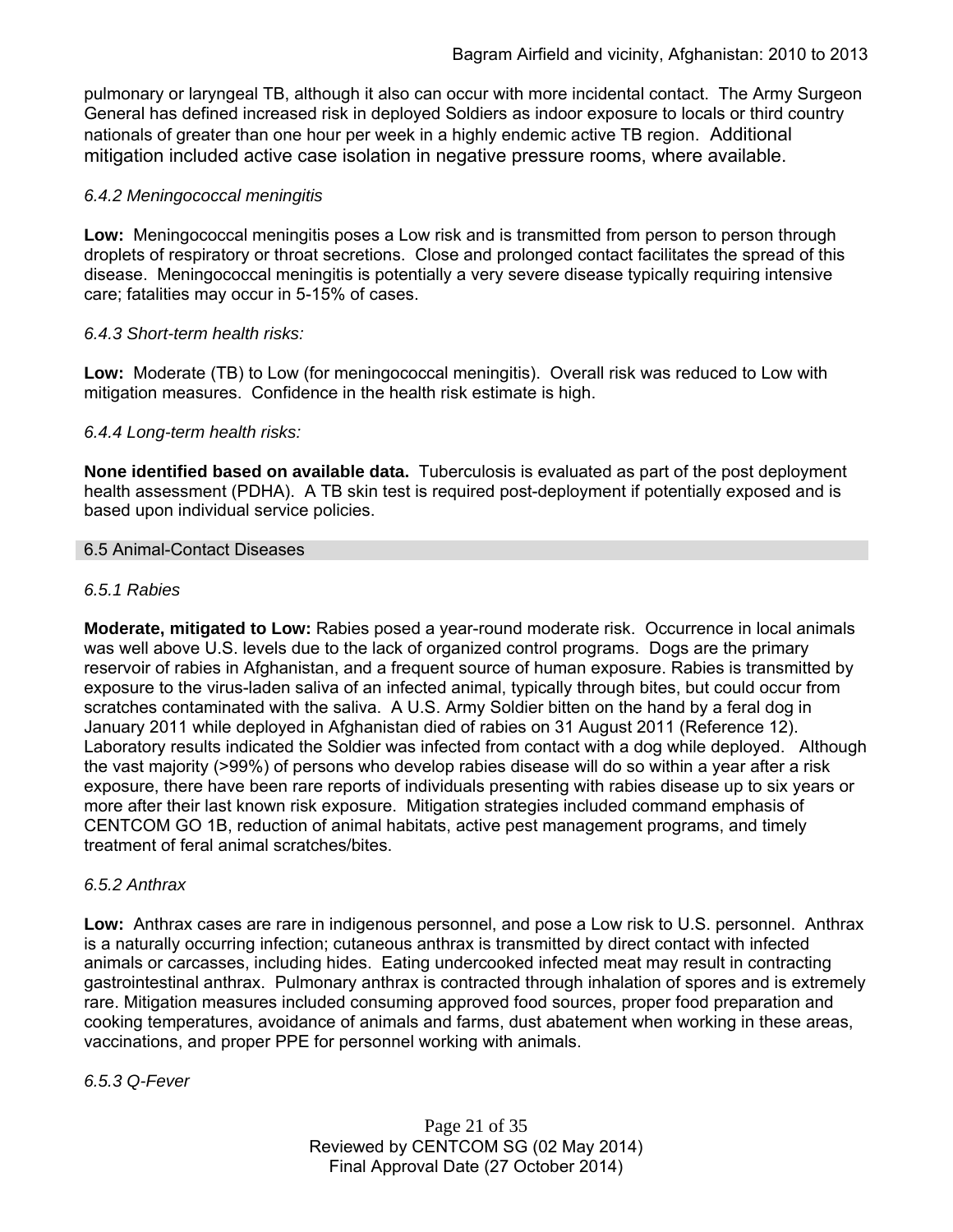**Moderate, mitigated to Low:** Potential health risk to U.S. personnel is Moderate, but mitigated to Low, year round. Rare cases are possible among personnel exposed to aerosols from infected animals, with clusters of cases possible in some situations. Significant outbreaks (affecting 1-50%) can occur in personnel with heavy exposure to barnyards or other areas where animals are kept. Unpasteurized milk may also transmit infection. The primary route of exposure is respiratory, with an infectious dose as low as a single organism. Incidence could result in debilitating febrile illness, sometimes presenting as pneumonia, typically requiring 1 to 7 days of inpatient care followed by return to duty. Mitigation strategies in place as listed in paragraph 6.5.2 except for vaccinations.

### *6.5.4 H5N1 avian influenza*

**Low:** Potential health risk to U.S. personnel is Low. Although H5N1 avian influenza (AI) is easily transmitted among birds, bird-to-human transmission is extremely inefficient. Human-to-human transmission appears to be exceedingly rare, even with relatively close contact. Extremely rare cases (less than 0.01% per month attack rate) could occur. Incidence could result in very severe illness with fatality rate higher than 50 percent in symptomatic cases. Mitigation strategies included avoidance of birds/poultry and proper cooking temperatures for poultry products.

*6.5.5* Short-term health risks:

**Low:** The short-term unmitigated risk is Moderate for rabies, and Q-fever, to Low for anthrax, and H5N1 avian influenza. Mitigation measures reduced the overall risk to Low.Confidence in risk estimate is high.

6.5.6 Long-term health risks:

**Low:** A Low long term risk exists for rabies because, in rare cases, the incubation period for rabies can be several years.

#### **7 Venomous Animal/Insects**

All information was taken directly from the Clinical Toxinology Resources web site from the University of Adelaide, Australia (Reference 2). The species listed below have home ranges that overlap the location of Bagram Airfield and vicinity, and may present a health risk if they are encountered by personnel. See Section 9 for more information about pesticides and pest control measures.

#### 7.1 Spiders

 *Latrodectus dahlia* (widow spider): Severe envenoming possible, potentially lethal. However, venom effects are mostly minor and even significant envenoming is unlikely to be lethal.

### 7.2 Scorpions

 *Androctonus afghanus* ,*Androctonus amoreuxi,* and *Androctonus baluchicus*: Severe envenoming possible, potentially lethal. Severe envenoming may produce direct or indirect cardio toxicity, with cardiac arrhythmias, cardiac failure. Hypovolemic hypotension possible in severe cases due to fluid loss through vomiting and sweating.

 *Afghanobuthus nuamanni*: Stings by these scorpions are likely to cause only short lived local effects, such as pain, without systemic effects.

> Page 22 of 35 Reviewed by CENTCOM SG (02 May 2014) Final Approval Date (27 October 2014)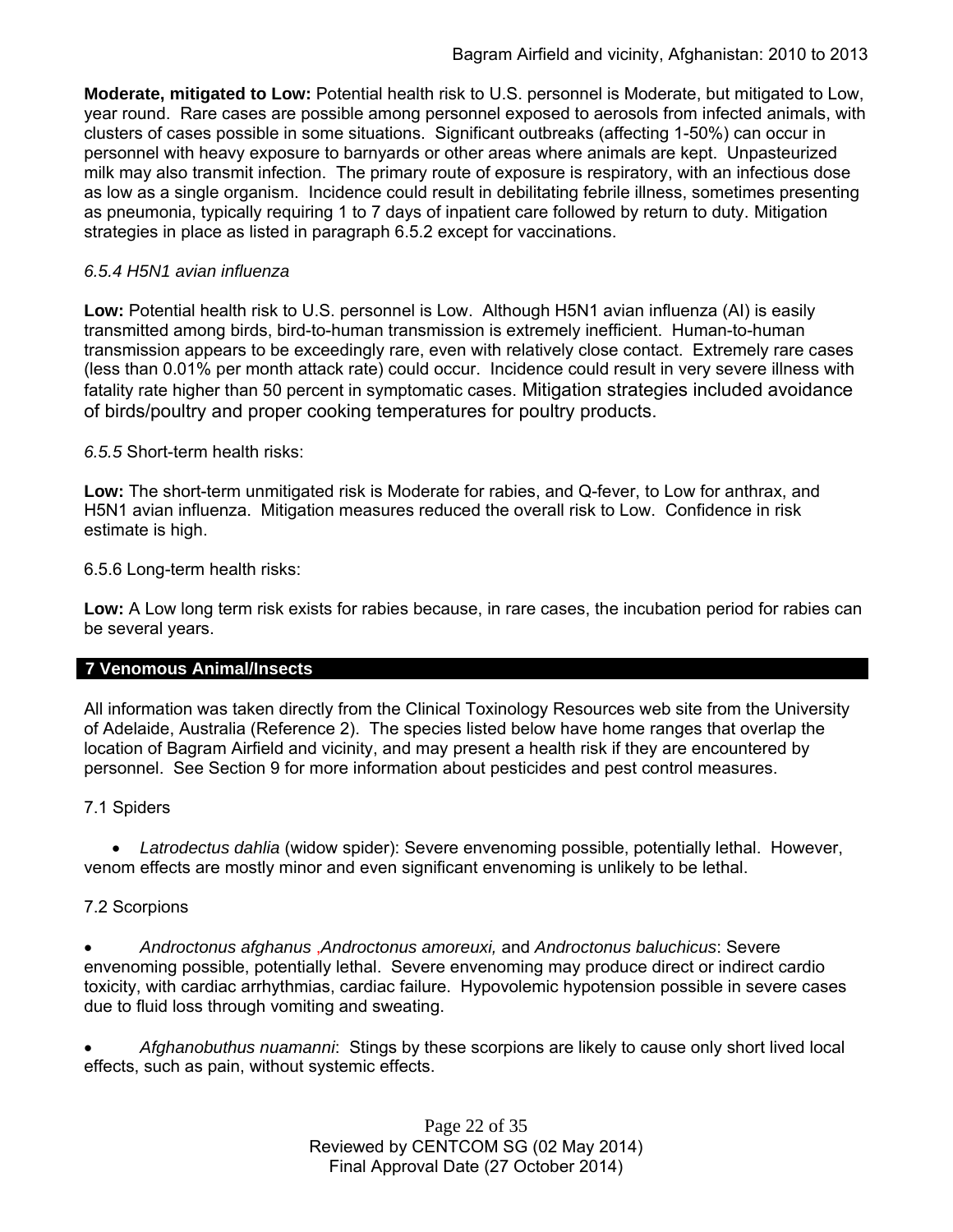*Compsobuthus rugosulus, Compsobuthus tofti*: Severe envenoming possible, potential lethality and systemic effects unknown.

 *Mesobuthus caucasicus, Mesobuthus eupeus, Mesobuthus macmahoni*: Stings by these scorpions are likely to cause only short lived local effects, such as pain, without systemic effects.

 *Orthochirus afghanus, Orthochirus bicolor, Orthochirus. Jalalabadensis, Orthochirus pallidus, Orthochirus samrchelsis*, *Orthochirus scrobiculosus*: Severe envenoming possible, potential lethality and systemic effects unknown.

 *Hottentotta alticola*, and *Hottentotta saulcyi*: Moderate envenoming possible but unlikely to prove lethal. Stings by these scorpions are likely to cause only short lived local effects, such as pain, without systemic effects.

### 7.3 Snakes

 *Boiga trigonata* (Common Cat Snake), and *Telescopus rhinopoma* (leopard viper): Unlikely to cause significant envenoming; Bites by these rear fanged Colubrid snakes are rarely reported. They are likely to cause minimal to moderate local effects and no systemic effects.

 *Echis multisquamatus* (central Asian saw-scaled viper), *Echis sochureki* (Sochurek's sawscaled viper), *Gloydius halys* (Haly's Pit Viper): Severe envenoming possible, potentially lethal. Bites may cause moderate to severe coagulopathy and haemorrhagins causing extensive bleeding.

 *Hemorrhis ravergieri* (mountain racer): Unlikely to cause significant envenoming. Bites require symptomatic treatment only.

 *Macrovipera lebetina turanica* (Levantine Viper): Severe envenoming possible, potentially lethal. Bites may cause mild to severe local effects, shock & coagulopathy.

 *Naja oxiana* (Oxus cobra): Severe envenoming possible, potentially lethal. Bites can cause systemic effects, principally flaccid paralysis.

#### *7.4* Short-term health risk:

**Low:** If encountered, effects of venom vary with species from mild localized swelling (e.g. widow spider) to potentially lethal effects (e.g., Haly's Pit Viper). See effects of venom above. Mitigation strategies included avoiding contact, proper wear of uniform (especially footwear), and timely medical treatment. Confidence in the health risk estimate is low (Reference 9, Table 3-6).

7.5 Long-term health risk:

#### **None identified.**

### **8 Heat/Cold Stress**

The Bagram airfield is located at 1,500 m above sea level. Precipitation is concentrated in the winter (snow) and spring months. Summers are long and hot (temperatures range from 70 – 91 degrees Fahrenheit (°F)) but have very low humidity. Fall (October and November) is warm and dry. Winters are cold but short, lasting from December to March (temperature range: 19 - 50 °F). Spring in Bagram starts in late March and is the wettest time of the year.

> Page 23 of 35 Reviewed by CENTCOM SG (02 May 2014) Final Approval Date (27 October 2014)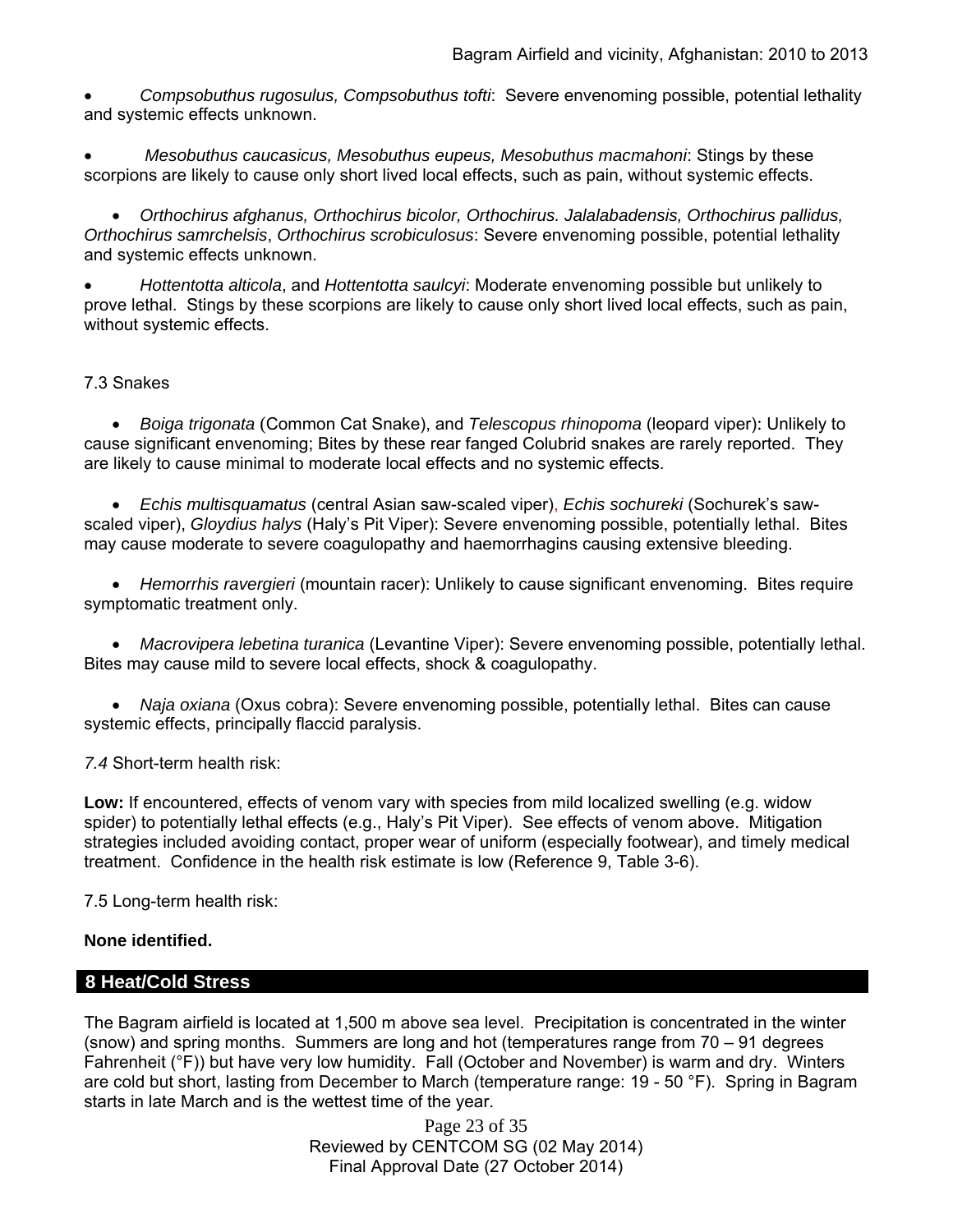### 8.1 Heat

Summer (June - September) average monthly temperatures range from 74 °F to 84 °F with an average temperature of 80 °F based on historical climatological data from the U.S. Air Force Combat Climatology Center, 14<sup>th</sup> Weather Squadron. The health risk of heat stress/injury based on monthly average temperatures alone is Low (< 78 °F) from September – May, Moderate (78-81.9°F) from June, high (82-87.9°F) from July to August. However, work intensity and clothing/equipment worn pose greater health risk of heat stress/injury than environmental factors alone (Reference 6). Managing risk of hot weather operations included monitoring work/rest periods, proper hydration, and taking individual risk factors (e.g. acclimation, weight, and physical conditioning) into consideration. Risk of heat stress/injury was reduced with preventive measures

### 8.1.1 Short-term health risk:

**Low to High, mitigated to Low:** Risk of heat injury in unacclimatized or susceptible populations (older, previous history of heat injury, poor physical condition, underlying medical/health conditions), and those under operational constraints (equipment, PPE, vehicles) is High from July -September, Moderate in June, and Low from October - May. The risk of heat injury is reducible to low through preventive measures such as work/rest cycles, proper hydration and nutrition, and monitoring WBGT. Confidence in the health risk estimate is low (Reference 9, Table 3-6).

### 8.1.2 Long-term health risk:

**Low:** The long-term risk is Low. However, the risk may be greater for certain susceptible persons– those older (i.e., greater than 45 years), in lesser physical shape, or with underlying medical/health conditions. Long-term health implications from heat injuries are rare but may occur, especially from more serious injuries such as heat stroke. It is possible that high heat in conjunction with various chemical exposures may increase long-term health risks, though specific scientific evidence is not conclusive. Confidence in these risk estimates is medium (Reference 9, Table 3-6).

#### 8.2 Cold

### 8.2.1 Short-term health risks:

Winter (December - March) average monthly temperatures range from 34 °F to 53°F with an average temperature of 41 °F based on historical climatological data from the U.S. Air Force Combat Climatology Center, 14<sup>th</sup> Weather Squadron. Because even on warm days a significant drop in temperature after sunset by as much as 40 °F can occur, there is a risk of cold stress/injury from December – March. The risk assessment for Non-Freezing Cold Injuries (NFCI), such as chilblain, trench foot, and hypothermia, is Low based on historical temperature and precipitation data. Frostbite is unlikely to occur because temperatures rarely drop below freezing. However, personnel may encounter significantly lower temperatures during field operations at higher altitudes. As with heat stress/injuries, cold stress/injuries are largely dependent on operational and individual factors instead of environmental factors alone.

**Low:** The health risk of cold injury is Low. Confidence in the health risk estimate is medium.

8.1.2 Long-term health risk:

**Low:** The health risk of cold injury is Low. Confidence in the health risk estimate is high.

Page 24 of 35 Reviewed by CENTCOM SG (02 May 2014) Final Approval Date (27 October 2014)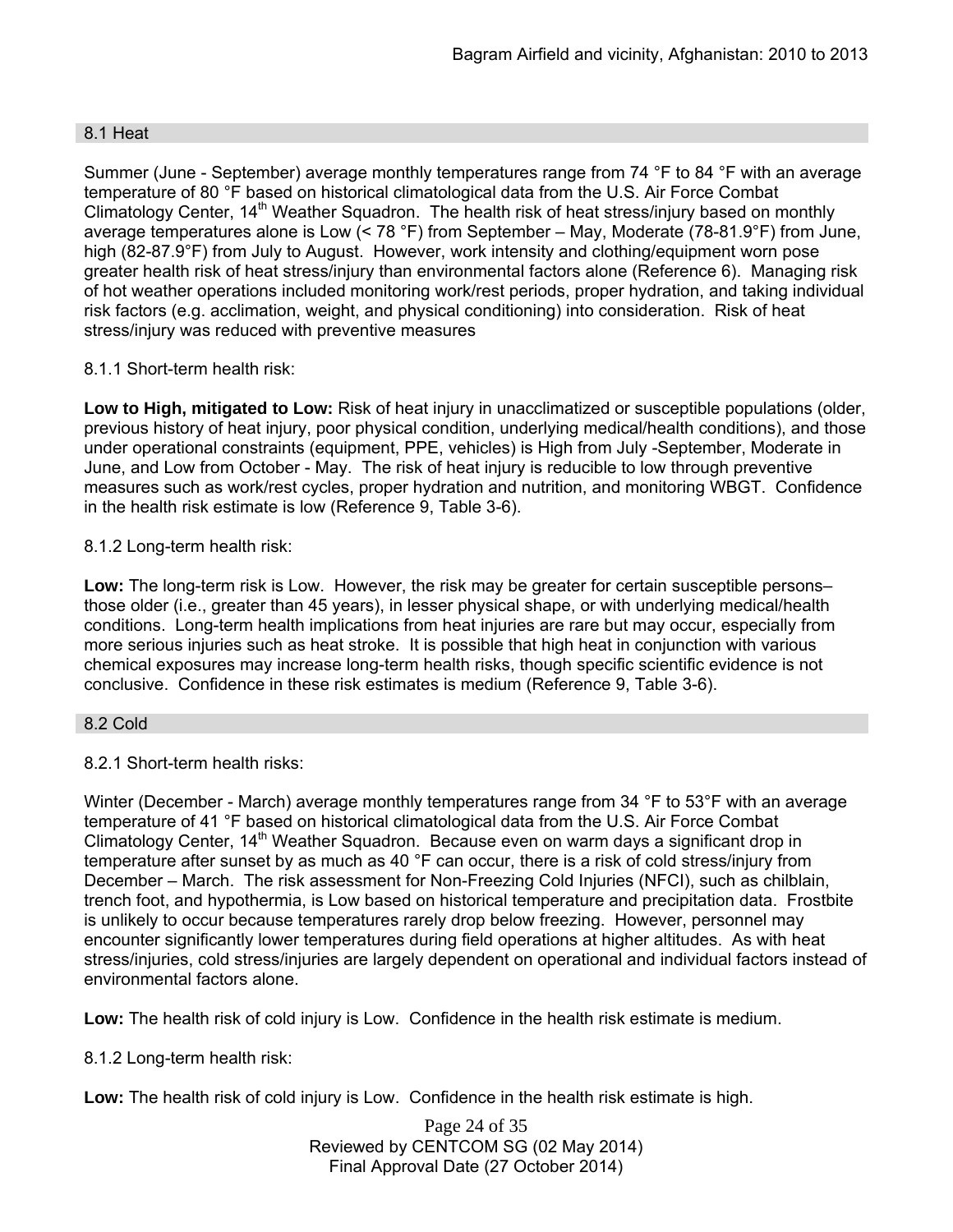### **9 Noise**

#### 9.1 Continuous

Aircraft operations have the potential to cause significant noise hazard to flight line support personnel. Especially during intermediate and full power runs of fixed wing aircraft (e.g., F-15 and F-16 engine tests). Because of the potential noise hazard inherent in flight line operations, personnel are required to wear dual hearing protection when working on the flight line and are enrolled in the Hearing Conservation Program. Personal noise dosimetry was performed on 3 November 2010 to measure ground technician exposure during engine run-ups. Most sustained engine run events were identified below 110 A weighted decibels (dBA), which do not present a significant hazard when double hearing protection is worn. For example, the effective noise reduction rate (NRR) of 22 dBA, when double hearing protection is worn, will reduce 110 dBA to 88 dBA which has a 4 hour exposure limit per day). Extreme noise events during engine runs (intermediate and full-power runs) produced sustained dBA of 123.6 (14 minute exposure) and 135.1 dBA (32 minute exposure) and may have exceeded the dosimeter upper measurement limit of 140 dBA. Existing control (double hearing protection) is inadequate to fully protect personnel against noise hazard during these extreme events (Reference 1).

Personnel residing in close proximity to generators will routinely be exposed to noise levels as high as 82.0 dBA. Although this is below the 85 dB threshold requiring hearing protection, it still presents a concern for hearing conservation.

9.1.1 Short and long-term health risks:

**Low:** The short-term risk of noise injury with appropriate hearing protection use is low. Few exposed personnel (if any) are expected to have noticeable health effects during mission. Confidence in risk assessment is low (Reference 9).

#### 9.1.2 Long-term health risk:

**Low to moderate:** The long-term risk of noise injury with appropriate hearing protection use is low with few exposed personnel (if any) are expected to develop delayed onset, irreversible effects. If protective measures are not used, the risk is elevated to moderate and many exposed personnel are plausibly expected to develop delayed onset, irreversible effects. Confidence in risk assessment is low (Reference 9).

#### 9.2 Impulse

No specific hazard sources were documented in the DOEHRS or MESL from 01 January 2010 to 31 May 2013 timeframe.

9.2.1 Short-term and Long-term health risks:

#### **Not evaluated**.

#### **10 Unique Incidents/Concerns**

10.1 Potential environmental contamination sources

DoD personnel are exposed to various chemical, physical, ergonomic, and biological hazards in the

Page 25 of 35 Reviewed by CENTCOM SG (02 May 2014) Final Approval Date (27 October 2014)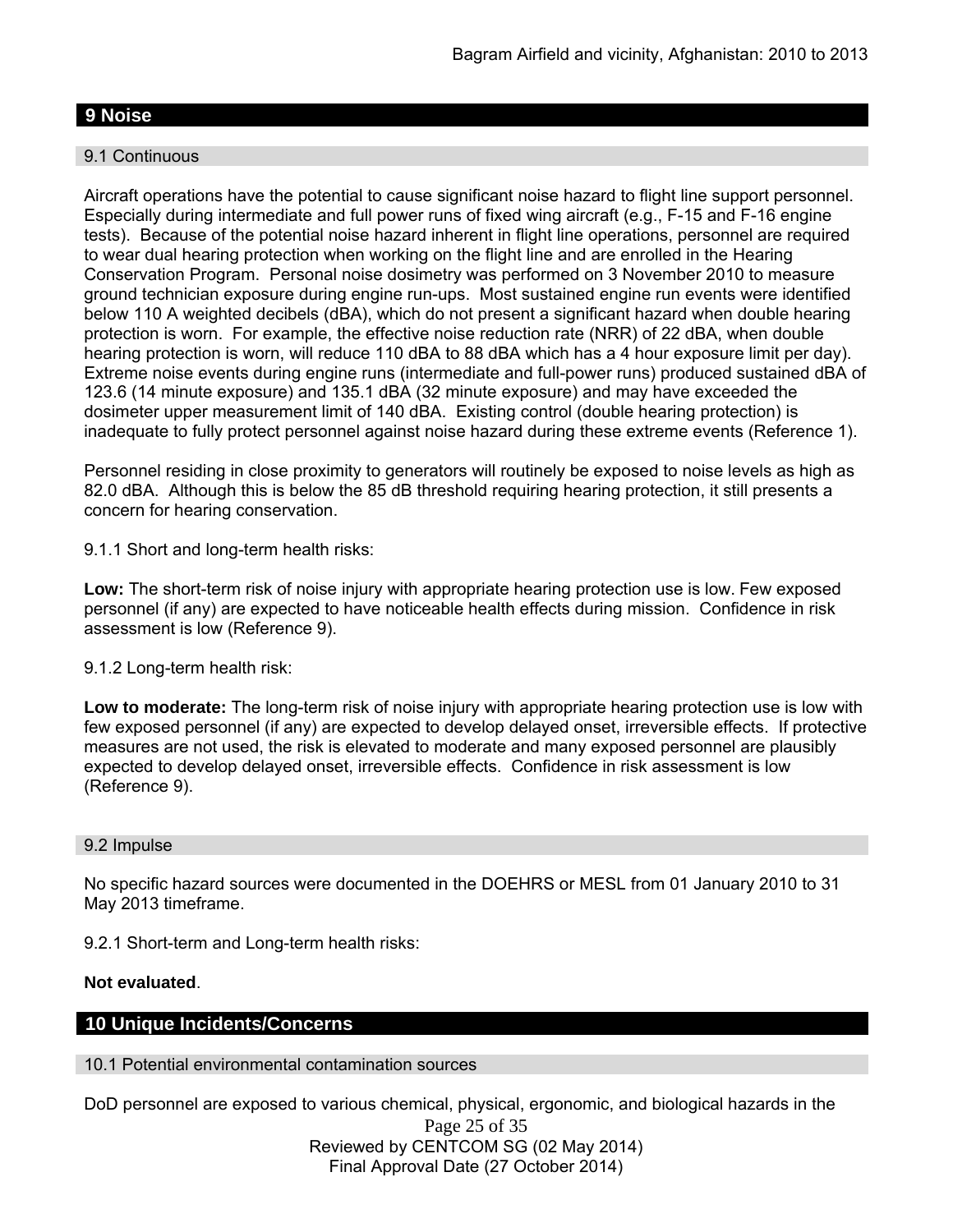course of performing their mission. These types of hazards depend on the mission of the unit and the operations and tasks which the personnel are required to perform to complete their mission. The health risk associated with these hazards depends on a number of elements including what materials are used, how long the exposure last, what is done to the material, the environment where the task or operation is performed, and what controls are used. The hazards can include exposures to heavy metal particulates (e.g. lead, cadmium, manganese, chromium, and iron oxide), solvents, fuels, oils, and gases (e.g. carbon monoxide, carbon dioxide, oxides of nitrogen, and oxides of sulfur). Most of these exposures occur when performing maintenance task such as painting, grinding, welding, engine repair, or movement through contaminated areas. Exposures to these occupational hazards can occur through inhalation (air), skin contact, or ingestion; however exposures through air are generally associated with the highest health risk.

#### 10.2 Waste Sites/Waste Disposal

Hazardous materials such as used oil, diesel fuel, JP-8, antifreeze, and filter oil are stored in 55-gallon drums at the Hazmat Yard. The storage containers for the Hazmat Yard have secondary containment. The water that is collected in the POL storage secondary containment is disposes as hazardous waste unless the fuels and liquids can be separated from the water. BAF has a "regulated" waste disposal facility which mostly relies on chemical neutralization to treat hazardous types of chemical wastes [Note: Several kinds of hazardous waste streams comprise regulated waste.] This facility became fully operational around October 2013. Shipment of regulated waste to Denmark was discontinued in 2011. During the interim period, battery acid and ROWPU chemicals were chemically neutralized on BAF. Most of the other hazardous chemical wastes were stored on the base until the "regulated" waste disposal facility came on-line.

Solid waste was managed by three separate technologies: open burning, air curtain incinerators, and industrial solid waste incinerators. Through August 2012, there was a burn pit in operation along with two air curtain incinerators and solid waste incinerators on the northern perimeter of BAF. Each of these were operated by the base operating contractor. On 1 September 2012 the burn pit was closed and a new burn pit was opened adjacent to Camp Sabalu-Harrison. The burn pit was operated by a local Afghan contractor. There were also two 16-ton incinerators, totaling 32- ton/per day operated by contractors at the new burn pit site. Construction began on a MILCON project for an additional 200-ton capacity. In 2012, BAF reportedly disposed of 60-70% of their solid waste by open burning, 25-30% by incineration, and 15-20% through recycling. Regulated medical waste was disposed of by two medical waste incinerators located on the installation.

### 10.3 Fuel/petroleum products/industrial chemical spills

There are multiple fuel points on BAF; however, a comprehensive list of their locations, storage volumes, and fuel types was not available. In 2011, the North Fuel Point (NFP) stored diesel fuel in two types of storage containers. The NFP had two bunker tanks storing 4.2 million liters and 18 bladders storing 800,000 liters of diesel fuel. In 2012, a site visit by PM personnel was only documented for retail fuel point. The retail fuel point had secondary containment, spill kits, eye wash and shower stations and was stocked with PPE. The retail fuel point was comprised of three-20,000 gallon bladders with one bladder each for storing JP-8, gasoline or mogas, and diesel fuel. According to a report received by the PM detachment in 2012, total JP-8 fuel storage, mogas/gasoline, and diesel storage exceeded 15 million gallons, 303,000 gallons, and 474,000 gallons; respectively. The base reportedly had multiple fuel spill events but no specific information concerning these events was available.

#### 10.4 Pesticides/Pest Control:

Page 26 of 35 Reviewed by CENTCOM SG (02 May 2014) Final Approval Date (27 October 2014)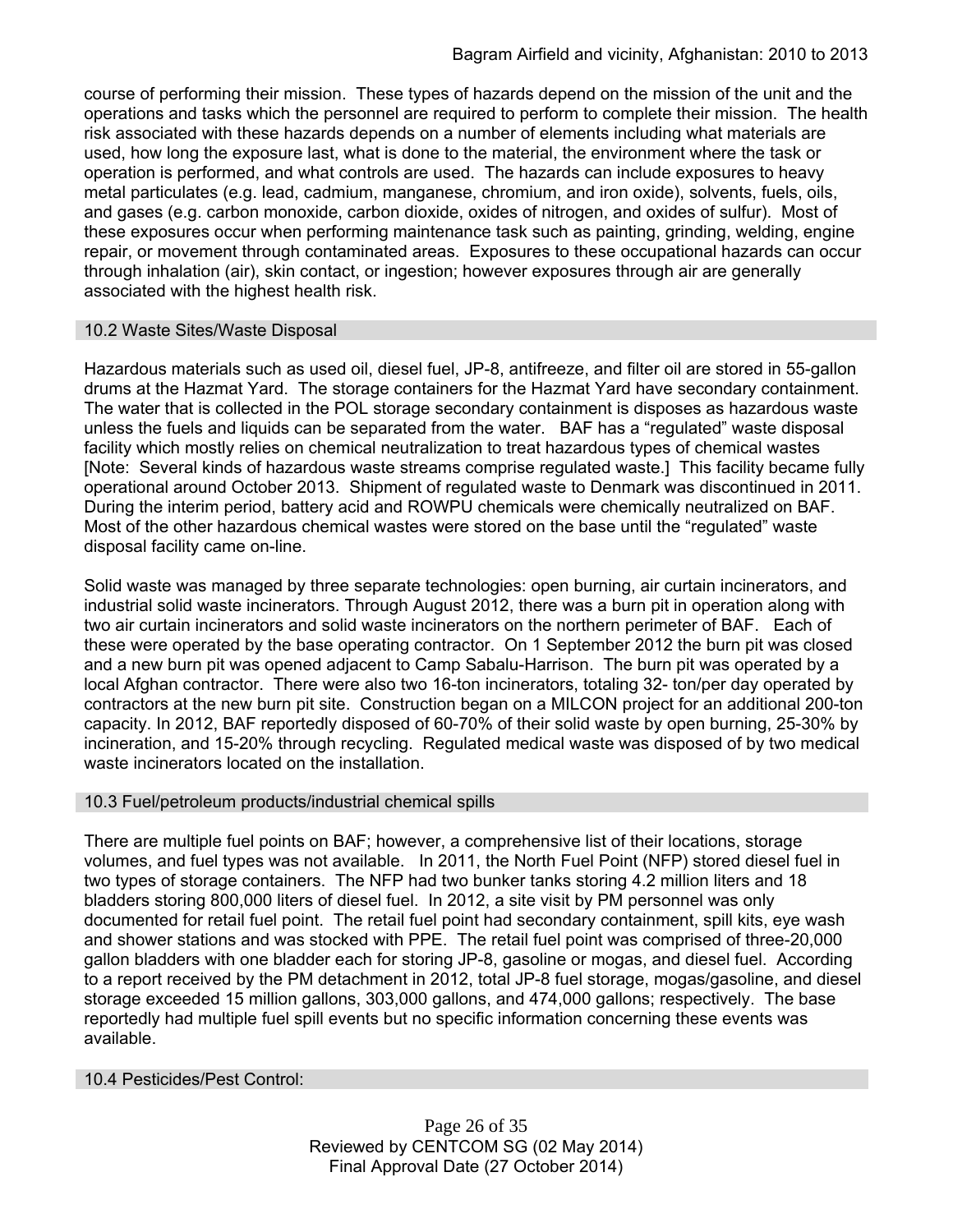The health risk of exposure to pesticide residues is considered within the framework of typical residential exposure scenarios, based on the types of equipment, techniques, and pesticide products that have been employed, such as enclosed bait stations for rodenticides, various handheld equipment for spot treatments of insecticides and herbicides, and a number of ready-to-use (RTU) methods such as aerosol cans and baits. The control of rodents required the majority of pest management inputs, with the acutely toxic rodenticides staged as solid formulation lethal baits placed in tamper-resistant bait stations indoors and outdoors throughout cantonment areas. Nuisance insects, including biting and stinging insects such as bees, wasps, and ants, also required significant pest management inputs. Use of pesticides targeting against these pests generally involved selection of compounds with low mammalian toxicity and short-term residual using pinpoint rather than broadcast application techniques. For each pesticide product applied during this period, the EPA approved label has been archived, providing a framework how each pesticide handled and applied (see below). This list below is not a complete list of insecticides and rodenticides used at the site. A comprehensive listing of pesticide applications (date, time, type of pesticide, etc.) may be obtained by contacting the Armed Forces Pest Management Board which archive the DD Form 1532-1 "Pest Management Maintenance Record" completed by applicators in the Combined Joint Operations Area-Afghanistan (CJOA-A).

### 10.4.1 Rodenticides

Bromadialone, brodifacoum were used to control rodents.

### 10.4.2 Insecticides

- Insecticides used to control ants, bees, bed bugs, crickets, fleas, flies, lice, mosquitoes, spiders, termites, and wasps include:
- Hydramethylnon, fipronil, imidacloprid, Z-9-Tricosene, beta-cyfluthrin, and permethrin were used from spring through fall to control ants, wasps, hornets, bees and filth flies.
- Hydramethylnon, pyrethrins, piperonyl butoxide, beta-cyfluthrin, and fipronil were used 3-4 times/year to control mosquitoes, spiders, cockroaches.

Pyrethrins, beta-cyfluthrin, piperonyl butoxide, hydramethylnon, and fipronil were used to control camel spiders, termites, scorpions, bed bugs, mites, crickets, ticks, fleas, and silverfish.

*10.4.3* Short-term and Long-term health risks

**Low:** Long term health risk is Low. Confidence in the health risk assessment is medium (Reference 9, Table 3-6).

#### 10.5 Asbestos

There were 118 samples taken during an industrial hygiene field services building assessment at BAF conducted during 24July-12 August 2011 (References 19-23). Seven samples at five different buildings came back positive for asbestos containing materials (ACMs). The ACM samples were found at Building 14895-Warehouse Psy Ops, Building 15804-Motel 6, Building 15805-Motel 8, Building 24002- JAC and Building 25059. The majority of the ACM samples were found in attics, either as attic residue or as thermal system insulation on the attic piping, other ACM samples were found in boiler room insulation and a couple fire doors. The ACMS were found in locations not likely to be entered or disturbed by military personnel. Recommendations were made in the building assessment report to remove all ACM materials before beginning any renovation or demolition projects and to post warning notices at the entrances to rooms with ACMs and require individuals entering these areas to wear

> Page 27 of 35 Reviewed by CENTCOM SG (02 May 2014) Final Approval Date (27 October 2014)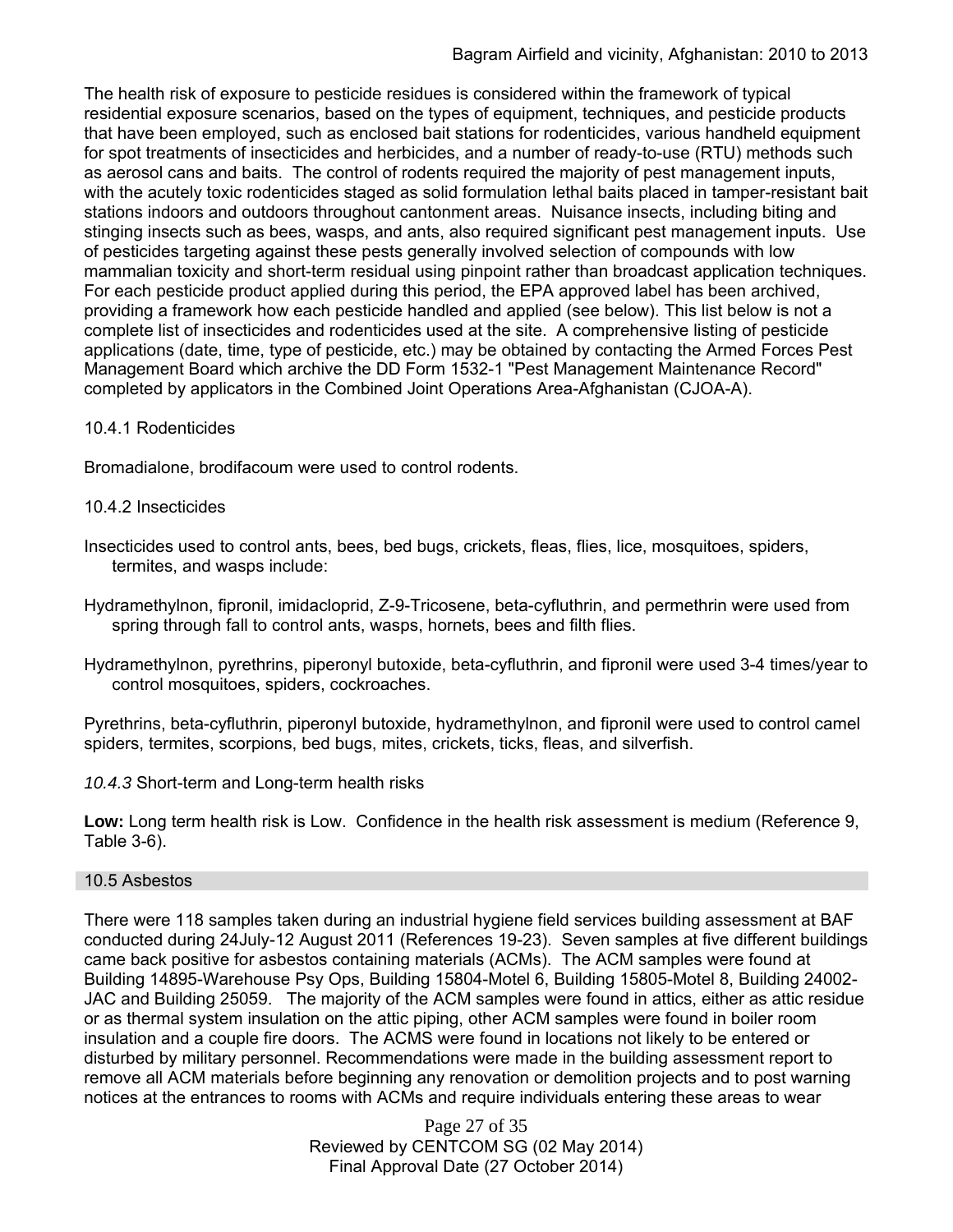proper personal protective equipment. As of 25 April 2014, two of the four BLDGs have asbestos hazard warning signs posted.

#### 10.6 Lead Based Paint

A total of 406 paint chip samples were taken as part of the industrial hygiene field services building assessment report for BAF conducted during 24July- 12 August 2012 to test for lead based paint (LBP). Fourteen samples from 11 different buildings contained concentration levels of lead above the regulatory level and were classified as LBP. The LBP was found in Building 23176-Russian Hangar, Building 23075-CIF, Building 23166- Maintenance Building, Building 25112-Russian Tower, Building 13955-WWLR, Building 13974-Coalition Village, Building 13982-Sustainment BDE HQ, Building 14843A –PX, Building 14895-Warehouse PsyOps, Building 15906- JDOC, and Building 23194 – JOC. Recommendations were made to remove and manage the LBP according to the U.S. Housing and Urban Development Guidelines and ensure that proper protection is worn during any demolition/renovation activities

#### 10.7 Burn Pit

On 1 September 2012, the previously used burn pit was closed and a new burn pit was opened adjacent to Camp Sabalu-Harrison. The new burn pit was operated by an Afghan contractor and located approximately 200 yards east of Camp Sabalu-Harrision. The prevailing winds in the area were in a SW direction and originated from the northeast based on the documents provided.

While not specific to BAF and vicinity, the consolidated epidemiological and environmental sampling and studies on burn pits that have been conducted as of the date of this publication have been unable to determine whether an association does or does not exist between exposures to emissions from the burn pits and long-term health effects (Reference 7). The committee's review of the literature and the data suggests that service in Iraq or Afghanistan (i.e., a broader consideration of air pollution than exposure only to burn pit emissions) may be associated with long-term health effects, particularly in susceptible (e.g., those who have asthma) or highly exposed subpopulations, such as those who worked at the burn pit. Such health effects would be due mainly to high ambient concentrations of PM from both natural and anthropogenic sources, including military sources. If that broader exposure to air pollution turns out to be relevant, potentially related health effects of concern are respiratory and cardiovascular effects and cancer. Susceptibility to the PM health effects could be exacerbated by other exposures, such as stress, smoking, local climatic conditions, and co-exposures to other chemicals that affect the same biologic or chemical processes. Individually, the chemicals measured at burn pit sites in the study were generally below concentrations of health concern for general populations in the U.S. However, the possibility of exposure to mixtures of the chemicals raises the potential for health outcomes associated with cumulative exposure to combinations of the constituents of burn pit emissions and emissions from other sources.

10.7.1 Particulate matter, less than 10 micrometers (PM $_{10}$ )

10.7.2 Exposure Guidelines:

Short Term (24-hour)  $PM_{10}$  ( $\mu$ g/m<sup>3</sup>):

- 
- Marginal MEG = 420
- Critical MEG = 600

): Long-term  $PM_{10}$  MEG ( $\mu$ g/m<sup>3</sup>):

• Negligible MEG = 250 **In the Second August** 10 Not defined and not available.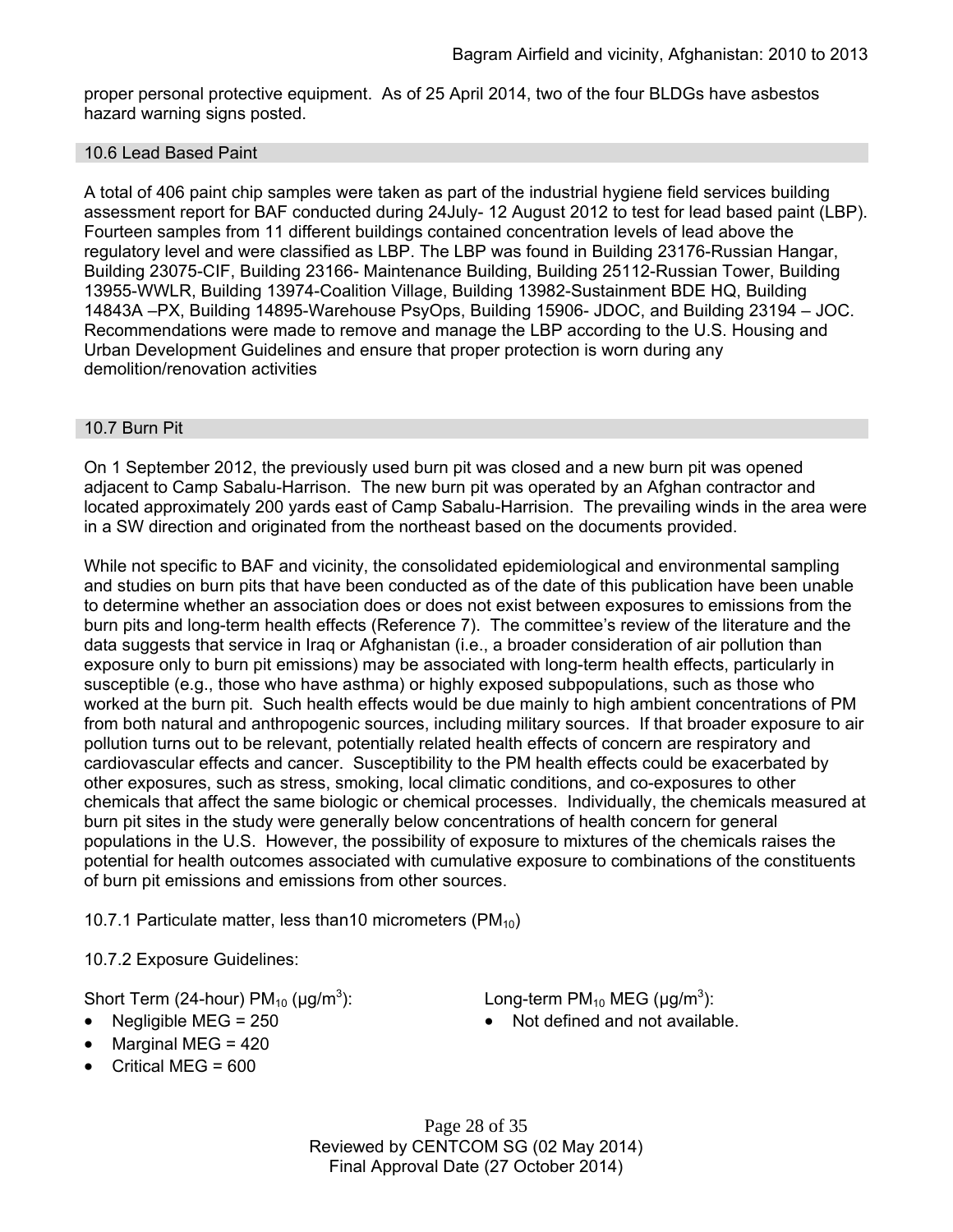10.7.2.1 Sample data/Notes:

A total of 70 valid PM<sub>10</sub> air samples were collected at BAF near the burn pit from 2010-2012, no sampling data for 2013 was available. The range of 24-hour PM<sub>10</sub> concentrations was 3µg/m<sup>3</sup> – 865 μg/m<sup>3</sup> with an average concentration of 225 μg/m<sup>3</sup>.

A total of 12 valid PM<sub>10</sub> air samples were collected at Camp Sabalu-Harrison near the BAF burn pit from 2010-2012, no samples were available for 2013. The range of 24-hour  $PM_{10}$  concentrations was 11μg/m<sup>3</sup> – 248 μg/m<sup>3</sup> with an average concentration of 106 μg/m<sup>3</sup>.

### 10.7.2.2 Short-term health risks:

Low to High: The short-term PM<sub>10</sub> health risk assessment was Low to High based on average and peak PM<sub>10</sub> concentrations at both BAF and Camp Sabalu-Harrison, and the likelihood of exposure at these hazard severity levels. A High health risk assessment for typical and peak exposure concentrations suggests that short-term exposure to  $PM_{10}$  at BAF and Camp Sabalu-Harrison was expected to have significant degradation of mission capabilities in terms of the required mission standard, inability to accomplish all parts of the mission, or inability to complete the mission standard if hazards occur during the mission. Some in theater medical countermeasures and resources are anticipated (Reference 9, Table 3-2). Daily average health risk levels for  $PM_{10}$  show no hazard for 63%, low health risk for 29%, moderate health risk for 4%, and high health risk for 4% of the time evaluated. Confidence in the short-term PM10 health risk assessment was low (Reference 9, Table 3-6).

The hazard severity was negligible for average  $PM_{10}$  exposures. The results indicate that above these, a few personnel may experience notable mild eye, nose, or throat irritation: most personnel will experience only mild effects. Pre-existing health conditions may be exacerbated (Reference 9, Table 3-6).

For the highest observed  $PM_{10}$  exposures, the hazard severity was critical. There were four instances out of the 70 samples evaluated that the PM<sub>10</sub> samples were above the critical MEG (600 µg/m<sup>3</sup>). During peak exposures at the critical hazard severity level, most if not all personnel will experience very notable eye, nose, and throat irritation and respiratory effects. Visual acuity is impaired, as is overall aerobic capacity. Some personnel will not be able to perform assigned duties. Some lost-duty days are expected. Those with a history of asthma or cardiopulmonary disease will experience more severe symptoms. Conditions may have also resulted in adverse, non-heath related materiel/logistical impacts (Reference 9, Table 3-10).

#### *10.7.2.3 Long-term health risk:*

**Not Evaluated-no available health quidelines**. The EPA has retracted its long-term NAAQS for PM<sub>10</sub> due to an inability to clearly link chronic health effects with chronic  $PM_{10}$  exposure levels.

10.7.3 Particulate Matter, less than 2.5 *micrometers* (PM2.5)

10.7.4 Exposure Guidelines:

Short Term (24-hour)  $PM_{2.5}$  ( $\mu$ g/m<sup>3</sup>):

- Negligible MEG = 65 Negligible MEG = 15
- $\bullet$  Marginal MEG = 250  $\bullet$  Marginal MEG = 65.
- Critical MEG = 500

): Long-term (1year)  $PM_{2.5}$  MEGs ( $\mu$ g/m<sup>3</sup>):

- 
- 

Page 29 of 35 Reviewed by CENTCOM SG (02 May 2014) Final Approval Date (27 October 2014)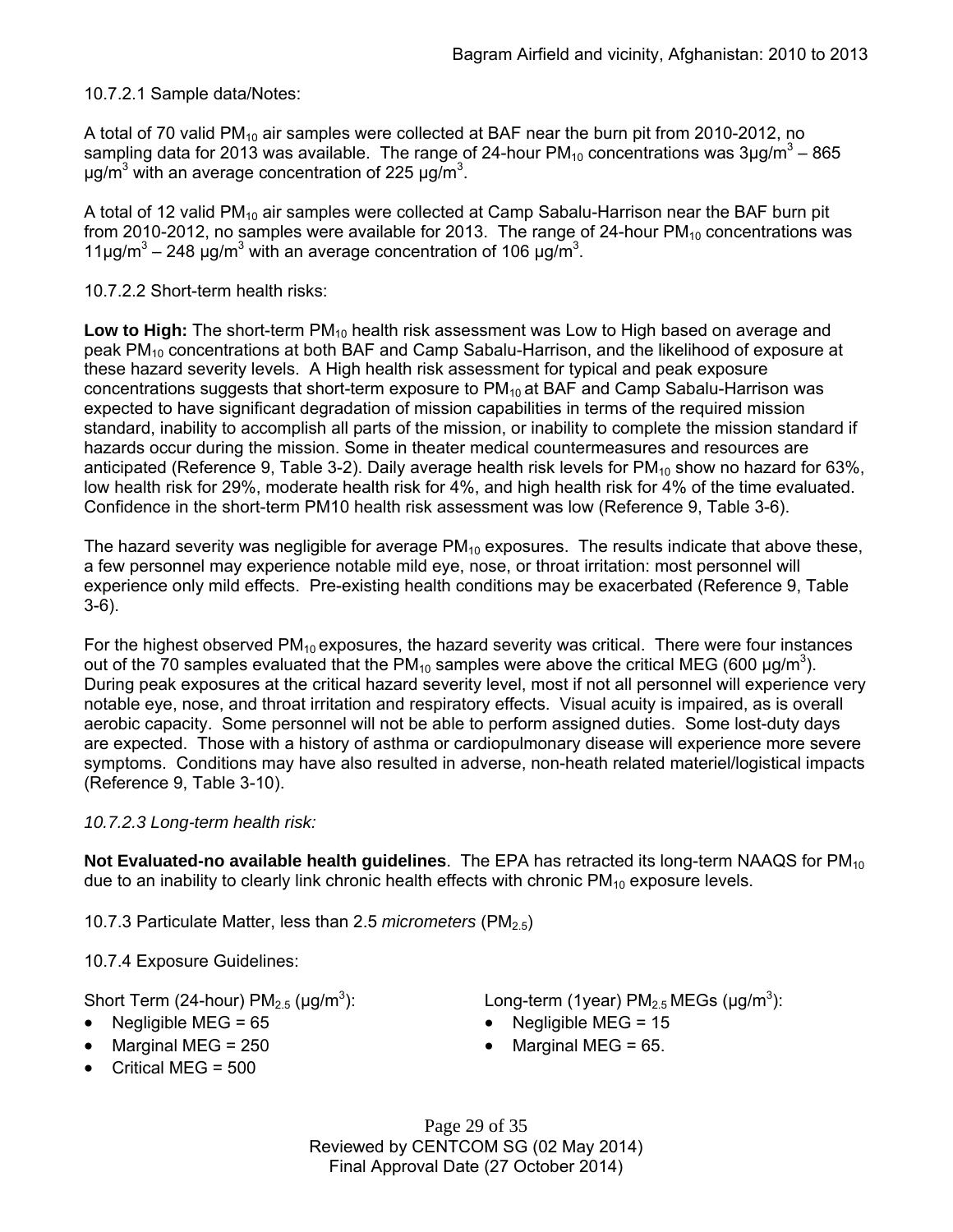### 10.7.4.1 Sample data/Notes:

A total of 68 valid PM<sub>2.5</sub> air samples were collected at BAF from 2010–2012, no samples were available in 2013. The range of 24-hour PM<sub>2.5</sub> concentrations was 14 μg/m<sup>3</sup>–350μg/m<sup>3</sup> with an average concentration of  $78.5 \mu g/m^3$ .

A total of 9 valid  $PM<sub>2.5</sub>$  air samples were collected at Camp Sabalu-Harrison during 2012, no other samples were available during 2010, 2011 or 2013. The range of 24-hour  $PM_{2.5}$  concentrations was 45 μg/m<sup>3</sup> $-148$  μg/m<sup>3</sup> with an average concentration of 75 μg/m<sup>3</sup>.

#### 10.7.4.2 Short-term health risks:

**Low to Moderate:** The short-term PM<sub>2.5</sub> health risk assessment is low to moderate based on average and peak PM<sub>2.5</sub> sample concentrations, and the likelihood of exposure at these hazard severity levels. A moderate health risk assessment is expected to have degraded mission capabilities in terms of the required mission standard and will have resulting in reduced mission capability if hazards occurred during the mission. Limited in-theater medical countermeasures and resources are anticipated (Reference 9, Table 3-2). Daily average health risk levels for  $PM<sub>2.5</sub>$  show no hazard for 49%, low health risk for 49%, moderate health risk for 2%, and high health risk for 0% of the time evaluated. Confidence in the short-term PM10 health risk assessment was low (Reference 9, Table 3-6).

The hazard severity was negligible for average  $PM<sub>2.5</sub>$  sample concentrations at BAF and Sabalu-Harrison. The results indicate that a few personnel may experience notable mild eye, nose, or throat irritation; most personnel will experience only mild effects. Pre-existing health conditions (e.g., asthma, or cardiopulmonary diseases) may have been exacerbated. (Reference 9, Table 3-10).

For the highest observed  $PM<sub>2.5</sub>$  exposure, the hazard severity was negligible to marginal. During peak exposures at the marginal hazard severity level, a majority of personnel will experience notable eye, nose, and throat irritation and some respiratory effects. Some lost-duty days are expected. Significant aerobic activity will increase risk. Those with a history of asthma or cardiopulmonary disease are expected to experience increased symptoms.

10.7.4.3 Long-term health risks:

**Low to Moderate:** The long-term health risk assessment is Low to Moderate based on average PM<sub>2.5</sub> concentration, and the likelihood of exposure at this hazard severity level. A Moderate risk level suggests that long-term exposure to  $PM<sub>2.5</sub>$  is expected to have limited future medical surveillance activities and related resources anticipated. Consider documenting exposed groups or personnel of surveillance interest. (Reference 9, Table 3-3). Confidence in the long-term  $PM_{2.5}$  health risk assessment is low (Reference 9, Table 3-6).

The hazard severity was marginal for average  $PM<sub>2.5</sub>$  sample concentrations. The results suggest that with repeated exposures above the marginal hazard severity threshold, it is plausible that development chronic health conditions, such as reduced lung function or exacerbated chronic bronchitis, COPD, asthma, atherosclerosis, or other cardiopulmonary diseases could occur in generally healthy troops. Personnel with a history of asthma or cardiopulmonary disease are considered to be at particular risk. This guideline is an uncertain screening value; it is not a known health effects concentration (Reference 9, Table 3-11).

### 10.7.5 Airborne Metals

### 10.7.5.1 Sample data/Notes:

Page 30 of 35 Reviewed by CENTCOM SG (02 May 2014) Final Approval Date (27 October 2014)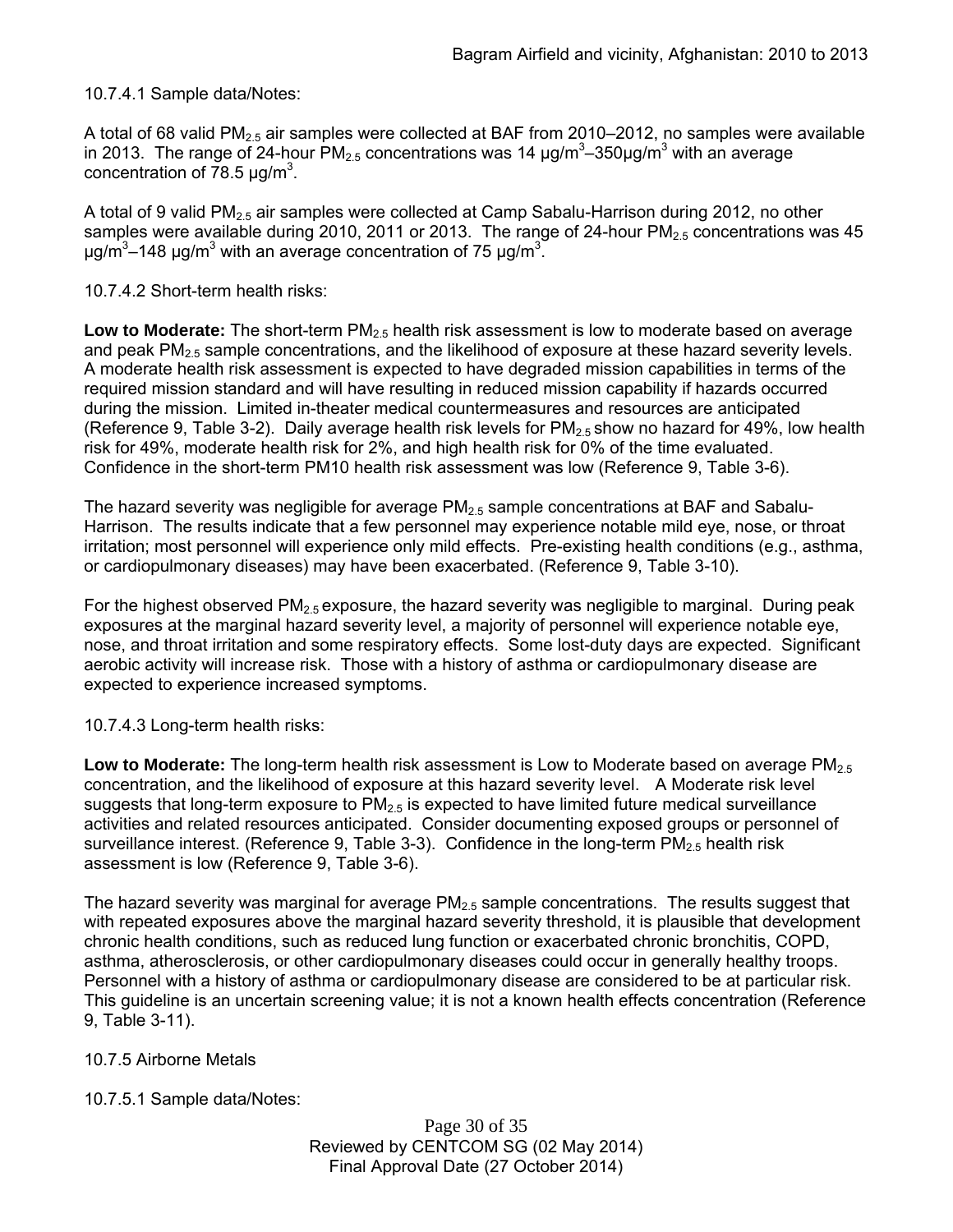A total of 70 valid PM<sub>10</sub> airborne metal samples were collected at BAF and 12 valid PM<sub>10</sub> airborne metal samples were collected at Camp Sabalu-Harrison from 2010 to 2012, no samples were available for 2013. No samples from BAF or Sabalu-Harrison had airborne metal concentrations above their corresponding MEGS.

A total of 67 valid PM<sub>2.5</sub> airborne metal samples were collected at BAF and 9 valid PM<sub>2.5</sub> airborne metal samples were collected at Camp Sabalu-Harrison from 2010 to 2012, no samples were available for 2013. No samples were above their corresponding short-term MEGs.

10.7.5.2 Short and long-term health risks:

### **None identified based on the available sampling data.**

- 10.7.6 Volatile Organic Compounds (VOC)
- 10.7.6.1 Sample data/Notes:

The health risk assessment was based on average and peak concentration of 23 valid volatile organic chemical (VOC) air samples collected for ambient conditions using the EPA sampling method TO-14 method and 64 valid VOC air samples collected for ambient conditions using the TO-17 method from 01 January 2010 to 31 May 2013, and the likelihood of exposure. The TO-17 samples were collected between 2010 and 2011. TO-14 samples were taken during 2010-2012. No samples were available during 2013. Acrolein was the only analyzed VOC pollutant found at concentrations above short or long-term MEGs.

Acrolein was detected in 23 out of 23 valid TO-14 samples with a peak PEPC of 4 ug/m<sup>3</sup>, which exceeded its negligible 1 year MEG of 0.14 ug/m<sup>3</sup>.

10.7.6.2 Short-term health risks:

### **None identified based on available sample data.** No parameters exceeded the short term MEGs

10.7.6.3 Long-term health risks:

Low: Acrolein had an average  $(2.3 \text{ ug/m}^3)$  and peak  $(4 \text{ ug/m}^3)$  sample concentration that exceeded the short-term 14 day negligible MEG (0.14 ug/m<sup>3</sup>). The long-term health risk assessment for Acrolein sample concentrations is Low. Confidence in the health risk assessment is low (Reference 9, Table 3- 6).

#### 10.8 Special sampling – 12hr burn pit emissions study

In an attempt to assess the difference between day and night time exposure to smoke from burning at burn pits on BAF a limited amount of 12 hour particulate matter samples were taken near the landfill collocated with the old burn pit, burn boxes and incinerator on BAF and the new burn pit site near Sabalu-Harrison. There were a total of 44  $PM_{10}$  samples and 49  $PM_{2.5}$  samples taken at BAF between 29 October 2010 and 23 June 2011. Of these samples there were seven that were invalid, five  $PM_{10}$ and two PM<sub>2.5</sub> samples. There were a total of 10 PM<sub>10</sub> samples and 10 PM<sub>2.5</sub> samples taken at Sabalu-Harrison from 29 October 2012 through 3 November 2012, with one or two samples of  $PM_{10}$  and  $PM_{2.5}$ sizes taken each day. There was not a written report associated with this sampling to provide any

> Page 31 of 35 Reviewed by CENTCOM SG (02 May 2014) Final Approval Date (27 October 2014)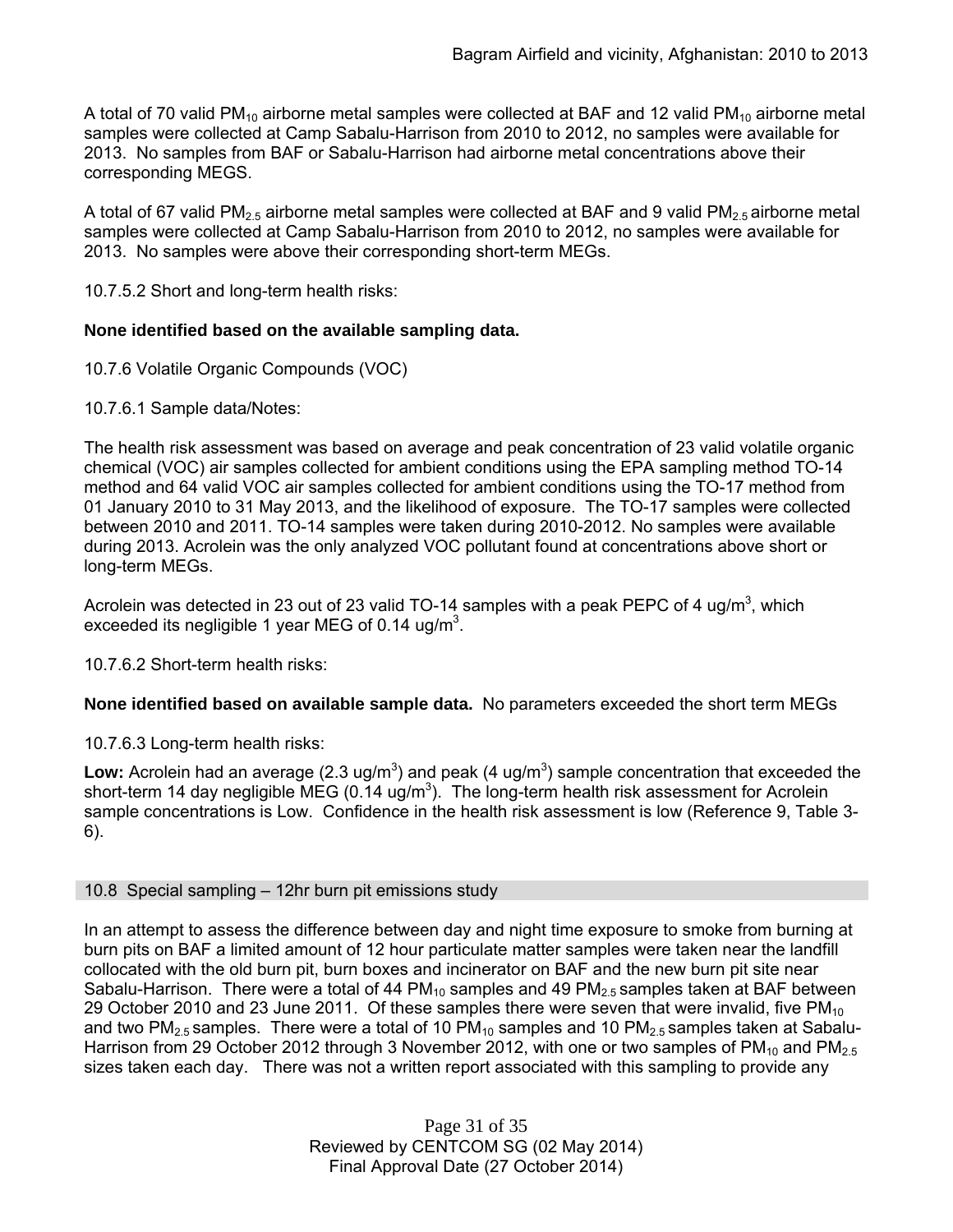additional information other than the data results. Based on a review of the limited data, there does not seem to be a great deal of variation between the morning or evening/night PM concentrations.

For the  $PM_{10}$  samples, 11 samples were collected at BAF in the morning (sample start times varied between 0600hrs and 0800hrs) ranging from a maximum concentration of 983 ug/m<sup>3</sup> to a minimum of 231 ug/m<sup>3</sup> and an average of 455 ug/m<sup>3</sup>. There were 28 evening/night (sample start times varied between1800hrs and 2000hrs) PM<sub>10</sub> samples at BAF ranging from a max concentration of 787 ug/m<sup>3</sup> to minimum concentration of 38 ug/m<sup>3</sup> and an average of 416 ug/m<sup>3</sup>.

There were five  $PM_{10}$  samples collected at Sabalu-Harrison in the morning (sample start times took place between 0805hrs and 0930hrs) ranging from a maximum concentration of 252 ug/m<sup>3</sup> to a minimum of 138 ug/m<sup>3</sup> and an average of 219 ug/m<sup>3</sup>. Five evening/night (sample start times took place between 2034 hrs and 2131 hrs)  $PM_{10}$  samples were taken at Sabalu-Harrison ranging from a max concentration of 764 ug/m<sup>3</sup> to minimum concentration of 136 ug/m<sup>3</sup> and an average of 281 ug/m<sup>3</sup>.

For the PM<sub>2.5</sub> samples, there were 19 samples taken at BAF in the morning (sample start times varied between 0600hrs and 1142hrs) ranging from 599 ug/m<sup>3</sup> to 25 ug/m<sup>3</sup> with an average of 214 ug/m<sup>3</sup>. There were 28 evening/night samples that had a range of 615 ug/m3 to 11 ug/m3 with an average of 180 ug/m3.

At Sabalu-Harrison, there were five samples taken in the morning (sample start times took place between 0805hrs and 0930hrs) ranging from 231 ug/m<sup>3</sup> to 81 ug/m<sup>3</sup> with an average of 136 ug/m<sup>3</sup>. Five evening/night samples (sample start times took place between 2034hrs and 2131hrs) were taken at Sabalu-Harrison that had a range of 360ug/m3 to 47 ug/m3 with an average of 124 ug/m3.

Another study focusing on 12 hour air sampling by the burn pit was conducted by the Air Force Bioenvironmental Engineering Team examining occupational exposures among security forces personnel working near combined burn pit and incinerator operations at BAF from November 2011 – March 2012. This study entailed collecting both occupational (personal) and environmental (ambient) air samples for security forces stationed at the BAF solid waste disposal area that includes a burn pit, two air curtain incinerators and seven solid waste and medical waste incinerators. Occupational air sample analytes included total particulates not otherwise specified (PNOS), respirable PNOS, acrolein, and polyaromatic hydrocarbons (PAH). Exposures were measured for four security forces (SF) positions (Entry control point SF, Tower SF, Gunner SF, and Area Supervisor SF). Thirty 12-hour shifts were monitored from November 2011 through March 2012. The results of the study found that the geometric mean for all analytes and for all job specialties were below the12 hour adjusted American Conference of Governmental Industrial Hygienists (ACGIH) threshold limit value time weighted averages (TWA) for respirable particulate matter, acrolein, and naphthalene (Reference 16). The data from this study were not available for review; only the report write up was available.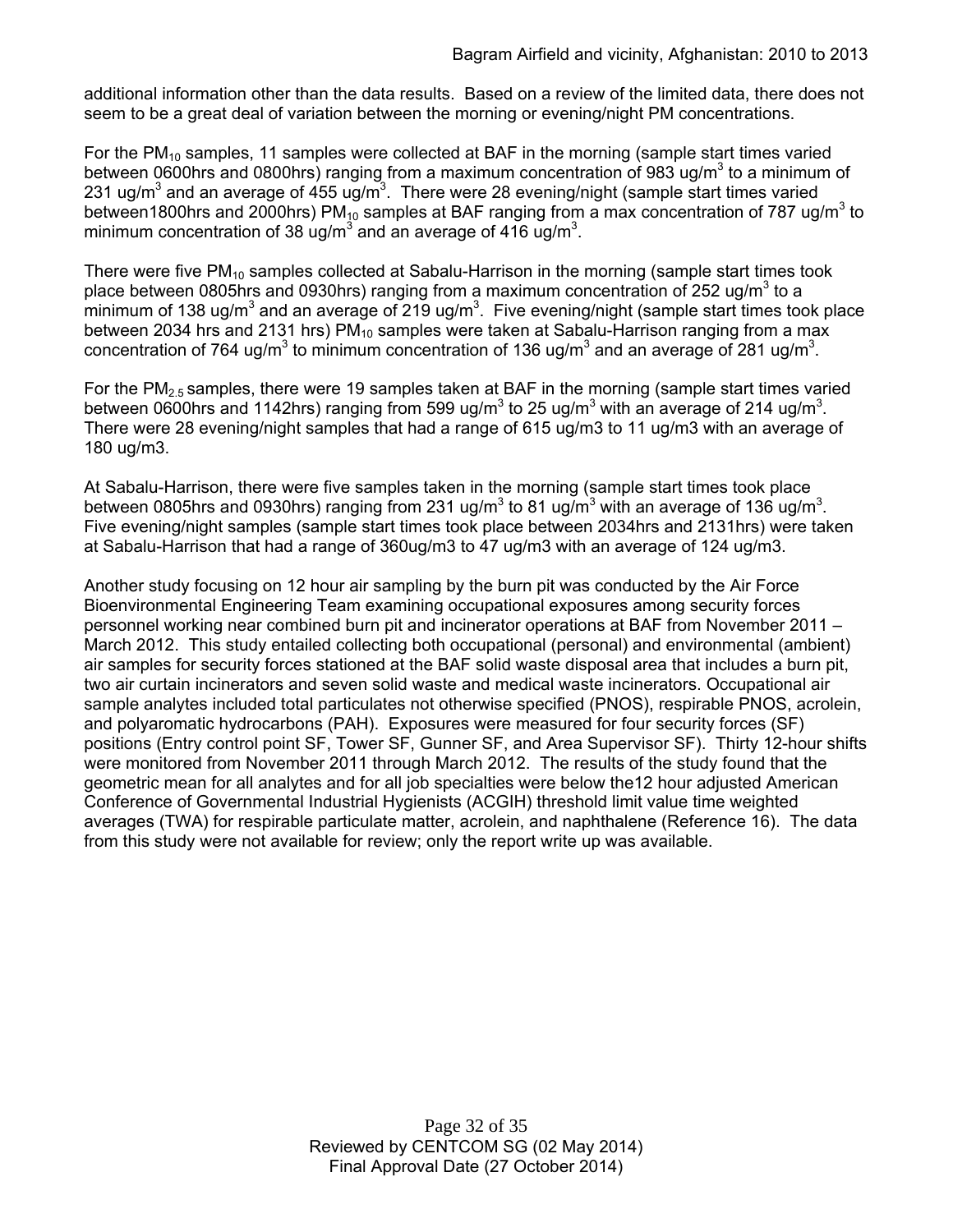# **11 References<sup>1</sup>**

- 1. Air Force Occupational Safety and Health Standards 48-20. Aerospace Medicine. Occupational Noise and Hearing Conservation Program. 30 June 2006.
- 2. Clinical Toxicology Resources: http://www.toxinology.com/. University of Adelaide, Australia.
- 3. Defense Occupational and Environmental Health Readiness System (referred to as the DOEHRS-EH database) at https://doehrs-ih.csd.disa.mil/Doehrs/. Department of Defense (DoD) Instruction 6490.03, *Deployment Health*, 2006.
- 4. DoDI 6055.05, Occupational and Environmental Health, 2008.
- 5. DoD MESL Data Portal: https://mesl.apgea.army.mil/mesl/.Some of the data and reports used may be classified or otherwise have some restricted distribution.
- 6. Goldman RF. 2001. Introduction to heat-related problems in military operations. *In*: Textbook of military medicine: medical aspects of harsh environments Vol. 1, Pandolf KB, and Burr RE (Eds.), Office of the Surgeon General, Department of the Army, Washington DC.
- 7. IOM (Institute of Medicine). 2011*.* Long-term health consequences of exposure to burn pits in Iraq and Afghanistan*.* Washington, DC: The National Academies Press.
- 8. Joint Staff Memorandum (MCM) 0028-07, Procedures for Deployment Health Surveillance, 2007.
- 9. USA PHC TG230, 2013 Revision.

 $\overline{a}$ 

- 10. USACHPPM. 2008. Particulate Matter Factsheet; 64-009-0708, 2008.
- 11. Modification 12 to United States Central Command Individual Protection and Individual Unit Deployment Policy, 2 December 2013.
- 12. CDC. 2012. Morbidity and Mortality Weekly Report. Imported Human Rabies in a U.S. Army Soldier. May 4, 2012. 61(17); 302-305.
- 13. Casarett and Doull's Toxicology: the Basic Science of Exposures, Chapter 2- Principles of Toxicology; Fifth Edition, McGraw Hill, New York.
- 14. Occupational and Environmental Health Site Assessment Base camp Bagram, 10 May 2011.

Page 33 of 35 Reviewed by CENTCOM SG (02 May 2014) Final Approval Date (27 October 2014)

 $1$  NOTE. The data are currently assessed using the 2010 TG230. The general method involves an initial review of the data which eliminates all chemical substances not detected above 1-yr negligible MEGs. Those substances screened out are not considered acute or chronic health hazards so are not assessed further. For remaining substances, acute and chronic health effects are evaluated separately for air water (soil is only evaluated for long term risk). This is performed by deriving separate short-term and long term population exposure level and estimates (referred to as population exposure point concentrations (PEPC)) that are compared to MEGs derived for similar exposure durations. If less than or equal to negligible MEG the risk is Low. If levels are higher than negligible then there is a chemical-specific toxicity and exposure evaluation by appropriate SMEs, which includes comparison to any available marginal, critical or catastrophic MEGs. For drinking water 15 L/day MEGs are used for the screening while site specific 5-15 L/day are used for more detailed assessment. For nondrinking water (such as that used for personal hygiene or cooking) the 'consumption rate' is limited to 2 L/day (similar to the EPA) which is derived by multiplying the 5 L/day MEG by a factor of 2.5. This value is used to conservatively assess non drinking uses of water.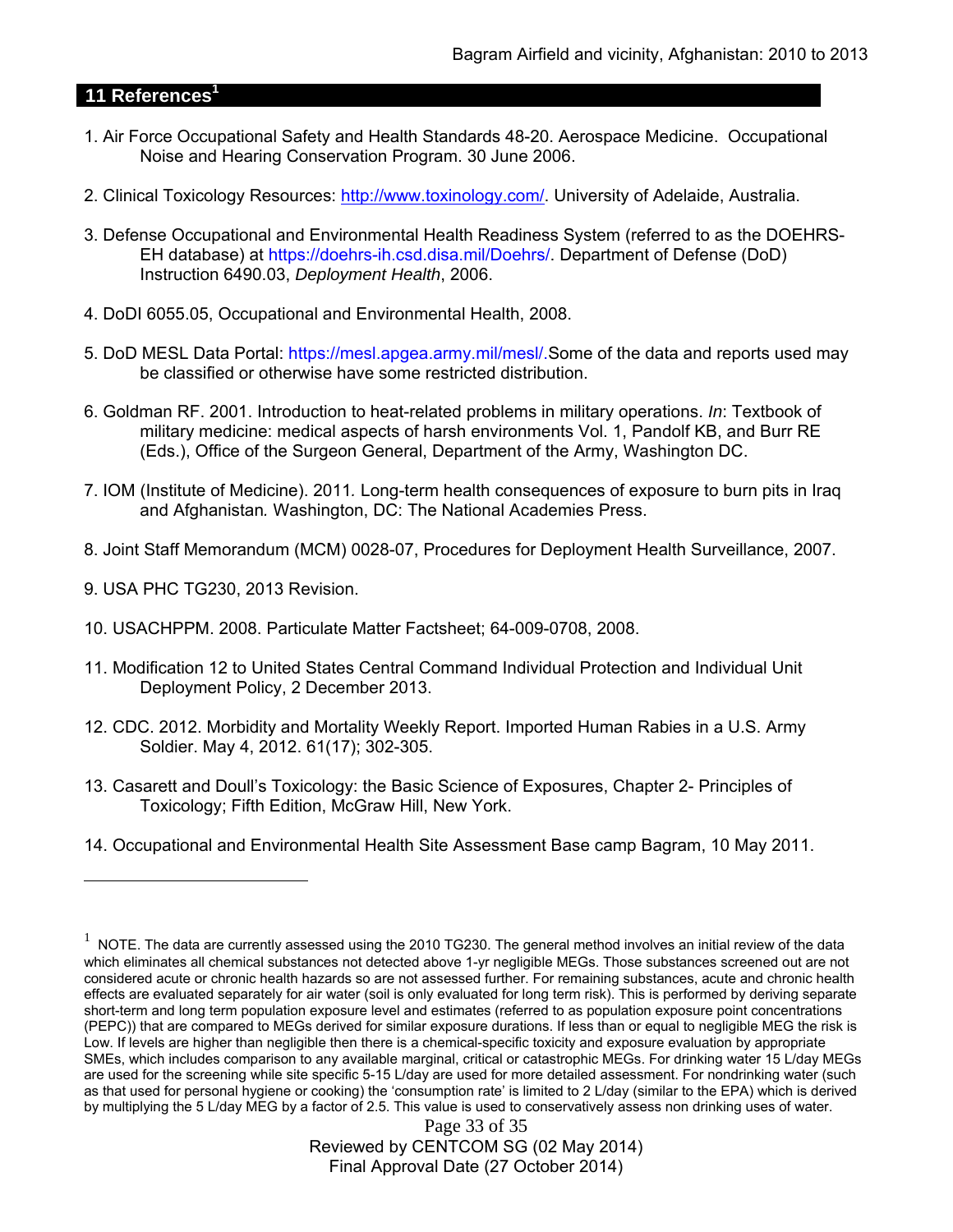- 15. Occupational and Environmental Health Site Assessment Base camp Bagram, 23 July 2012.
- 16. Occupational and Environmental Health Site Assessment Base camp Bagram, 20 December 2012.
- 17. Agency for Toxic Substances and Disease Registry (ATSDR). 2012. Toxicological Profile for Cadmium. Atlanta, GA: U.S. Department of Public Health and Human Services, Public Health Service.
- 18. Agency for Toxic Substances and Disease Registry (ATSDR). 2005. Toxicological Profile for Acrolein (Draft for Public Comment). Atlanta, GA: U.S. Department of Public Health and Human Services, Public Health Service.
- 19. USAPHC Industrial Hygiene Field Services Report No. 55-ML-0EUC-11 Building 14895 Assessment, Bagram, Afghanistan. 3-4 August 2011.
- 20. USAPHC Industrial Hygiene Field Services Report No. 55-ML-0EUC-11 Building 15804 Assessment, Bagram, Afghanistan. 2 August 2011.
- 21. USAPHC Industrial Hygiene Field Services Report No. 55-ML-0EUC-11 Building 15805 Assessment, Bagram, Afghanistan. 3 August 2011.
- 22. USAPHC Industrial Hygiene Field Services Report No. 55-ML-0EUC-11 Building 24002 Assessment, Bagram, Afghanistan. 6 August 2011.
- 23. USAPHC Industrial Hygiene Field Services Report No. 55-ML-0EUC-11 Building 25059 Assessment, Bagram, Afghanistan. 7 August 2011.